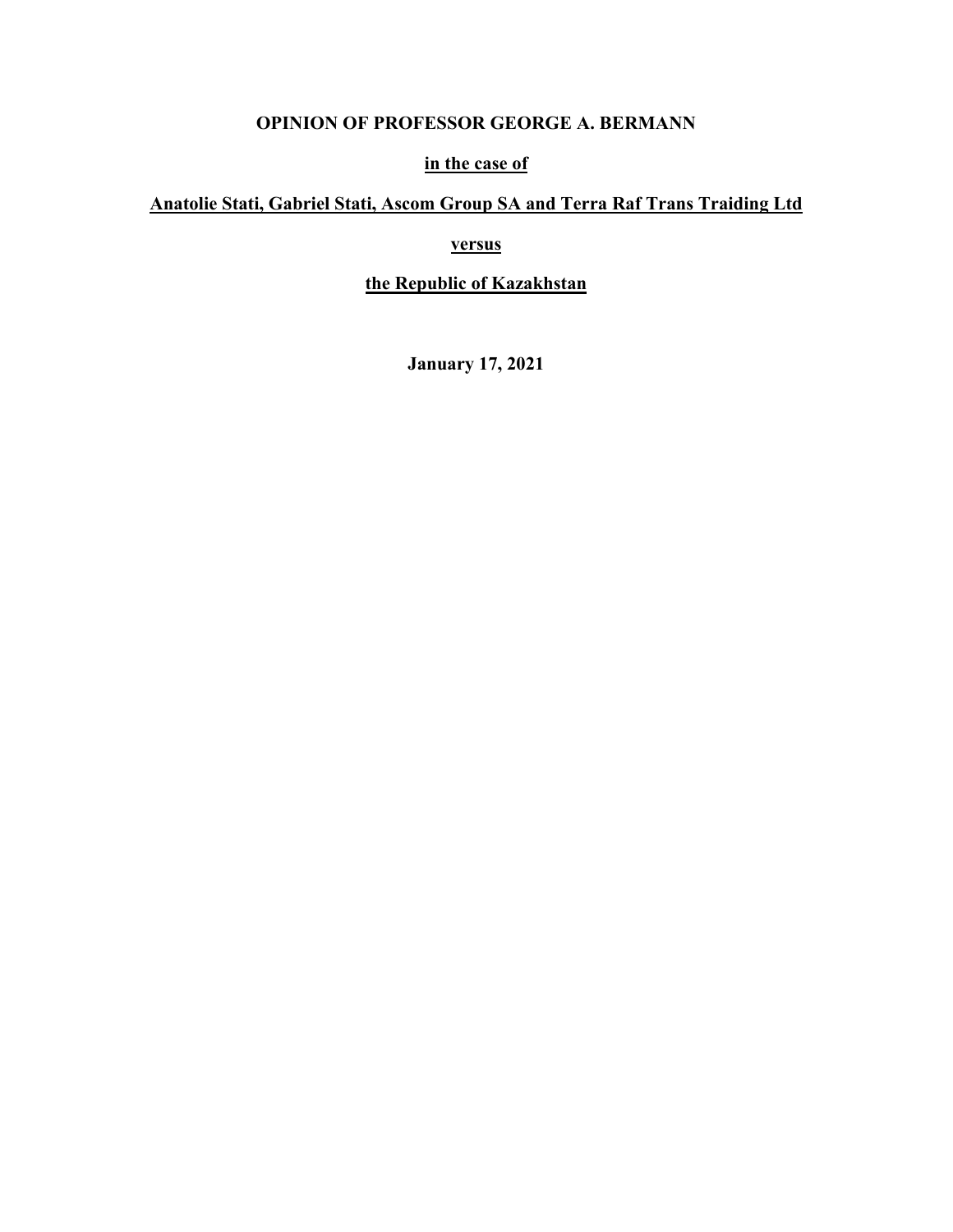# **TABLE OF CONTENTS**

| I.                                                                                                                |  |
|-------------------------------------------------------------------------------------------------------------------|--|
| II.                                                                                                               |  |
| Ш.                                                                                                                |  |
| IV.                                                                                                               |  |
| Basic Standards of Integrity and Truthfulness in Conducting Arbitral and Judicial Proceedings13<br>$\mathsf{A}$ . |  |
| 1.                                                                                                                |  |
| 2.                                                                                                                |  |
| 3.                                                                                                                |  |
| <b>B.</b>                                                                                                         |  |
| 1.                                                                                                                |  |
| 2.                                                                                                                |  |
| 3.                                                                                                                |  |
| V.                                                                                                                |  |
| A.                                                                                                                |  |
| 1.                                                                                                                |  |
| 2.                                                                                                                |  |
| 3.                                                                                                                |  |
| 4.                                                                                                                |  |
| <b>B.</b>                                                                                                         |  |
| $\mathbf{C}$ .                                                                                                    |  |
| Deliberate Procedural Maneuvers and Systematic Suppression of Evidence 44<br>1.                                   |  |
| 2.                                                                                                                |  |
| 3.                                                                                                                |  |
| VI.                                                                                                               |  |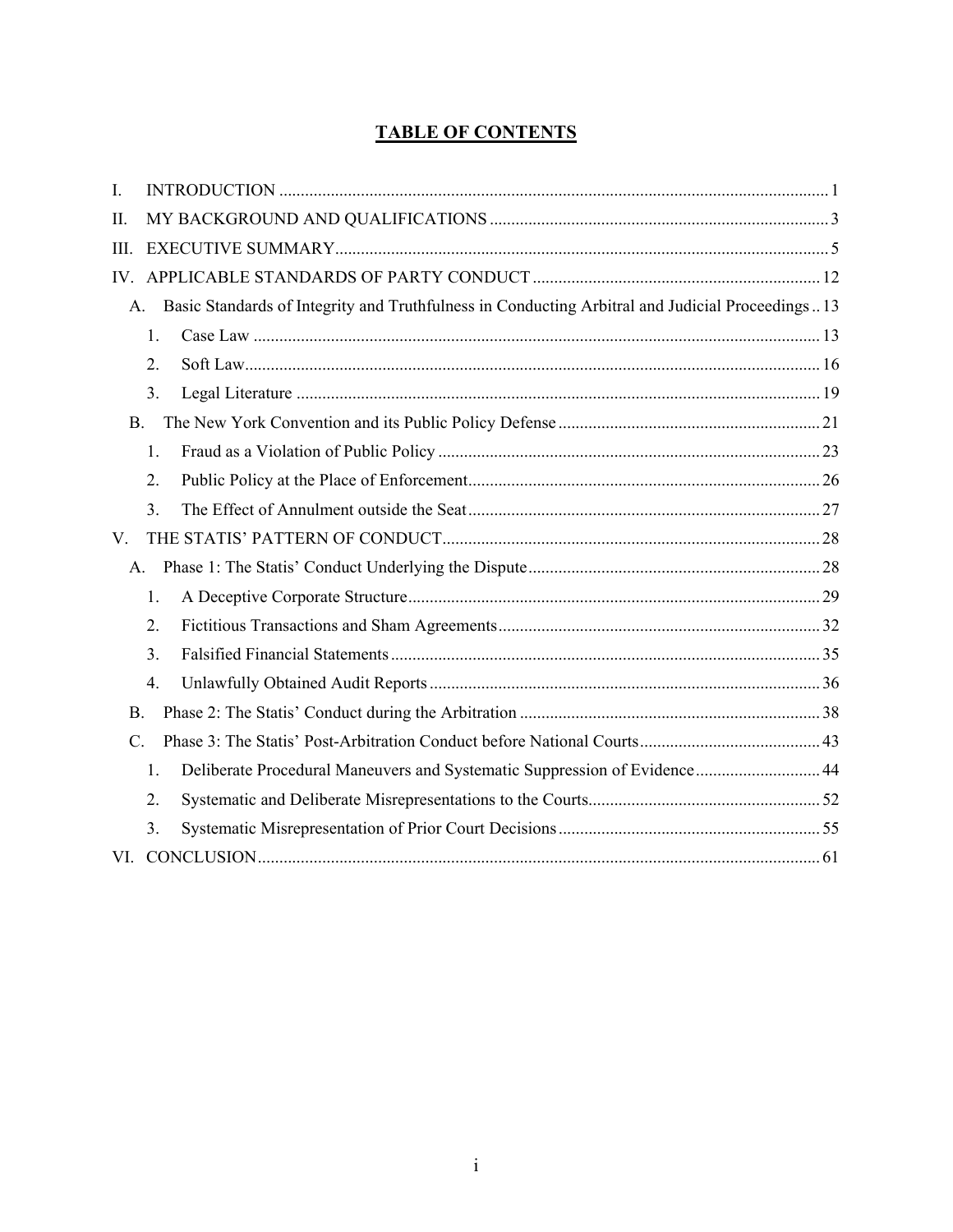#### **I. INTRODUCTION**

- 1. I have been asked by counsel for the Republic of Kazakhstan to assess the conduct of Anatolie Stati, Gabriel Stati, Ascom Group SA ("**Ascom**") and Terra Raf Trans Traiding Ltd ("**Terra Raf**") (collectively, the "**Statis**"), under the standards of integrity and truthfulness applicable to party conduct, in connection with the arbitral and judicial proceedings in the case of *Anatolie Stati, Gabriel Stati, Ascom Group SA and Terra Raf Trans Traiding Ltd v. Kazakhstan*, SCC Case No. V 116/2010 (the "**Arbitration**"). I focus on the conduct underlying the arbitral proceedings in this case, the arbitral proceedings themselves, the resulting award of December 19, 2013 (the "**Award**") and the proceedings that were initiated after the completion of the Arbitration in various jurisdictions, including Sweden, the United States, the United Kingdom, Italy, Belgium, the Netherlands and Luxembourg (collectively, the "**post-Award Proceedings**").
- 2. This Opinion supplements and should be read in conjunction with the opinion I offered in this matter dated January 21, 2020.
- 3. The facts on which this Opinion is based are set forth in detail in Annex 3 to this Opinion. These facts are supported by contemporaneous documentation, including written submissions, transcripts of hearings, court orders and decisions. For purely factual descriptions of the various post-Award Proceedings, I also have relied on declarations of the lead counsel for Kazakhstan in each jurisdiction, all of which are included in Annex  $4.1$
- 4. The relevant facts have also been assessed independently by the following experts, on whose opinions I rely to the extent stated herein: Professor Dr. Christoph Schreuer, Mr. Alex Layton QC, Dr. Patrik Schöldström, Mr. Stefan D. Cassella (a former prosecutor at the U.S. Department of Justice, now with StreamHouse AG), Transfer Pricing Associates Global B.V. ("**TPA Global**"), BDO Mälardalen AB ("**BDO**"), PricewaterhouseCoopers LLP ("**PwC**") and Deloitte & Touche GmbH ("**Deloitte**"). The Statis have not submitted any expert reports on the questions of fraud in any of the post-Award Proceedings.
- 5. This Opinion is organized as follows:

- (i) Section II describes my background and qualifications;
- (ii) Section III contains an executive summary;
- (iii) Section IV has two subsections: the first sets out the applicable standards of integrity and truthfulness in arbitral and judicial proceedings, as observed in case law, soft law and legal literature, while the second analyzes the relevant standards under the United Nations Convention on the Recognition and

<sup>1</sup> **Sweden** (Declarations of Mr. Alexander Foerster, May 5, 2019 and July 20, 2020); **England** (Witness Statement of Mr. Philip Carrington, April 1, 2019); **Italy** (Affidavit of Ms. Daniele Geronzi and Ms. Cecilia Carrara, March 29, 2019); **Netherlands** (Witness Statement of Mr. Albert Marsman, October 14, 2020); **Luxembourg** (Witness Declaration of Mr. François Kremer, December 3, 2020); **Belgium** (Witness Declaration of Mr. Arnaud Nuyts, October 30, 2020); **United States** (Affidavit of Mr. Matthew Kirtland, January 17, 2021).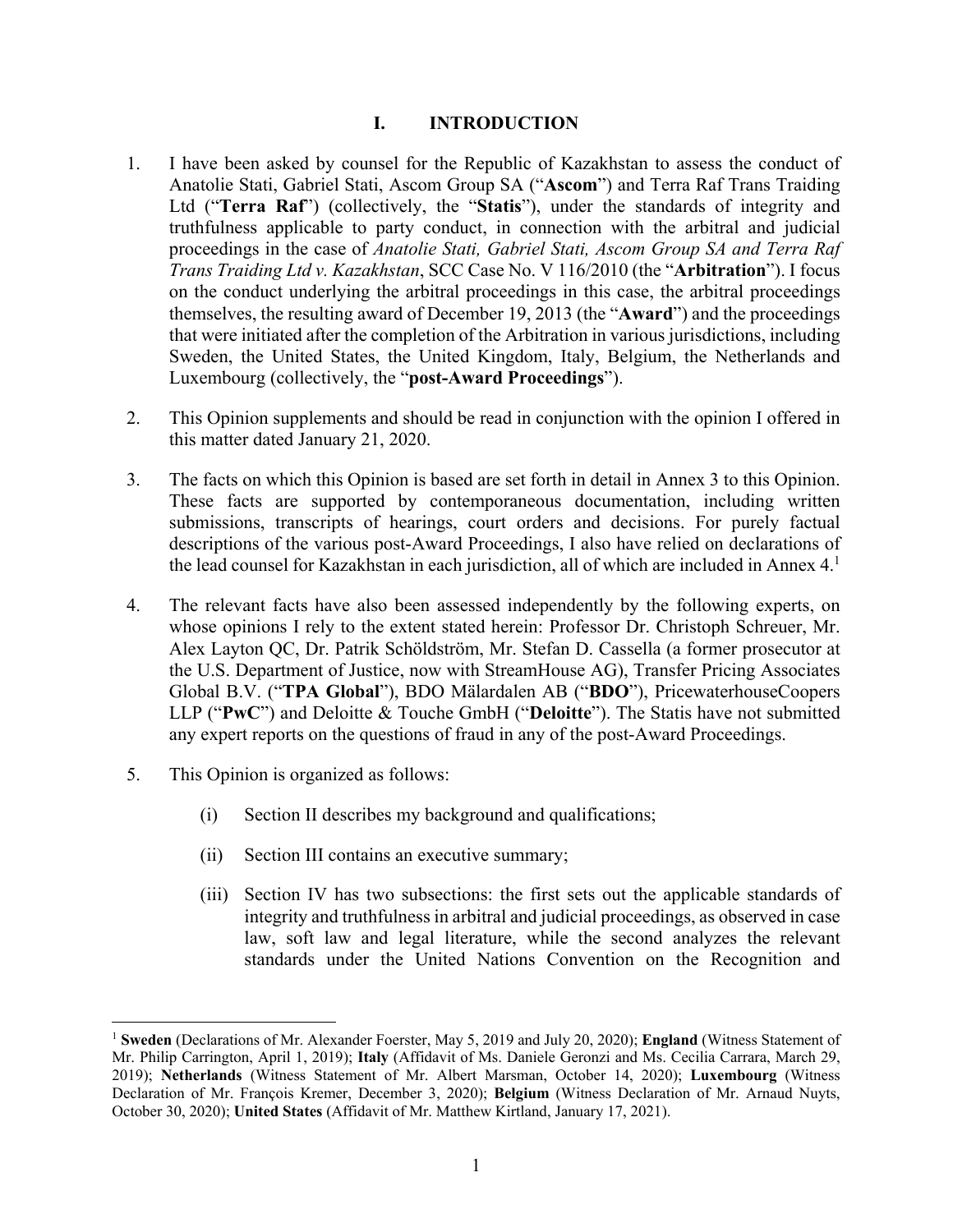Enforcement of Foreign Arbitral Awards ("**New York Convention**"), and more particularly fraud as a public policy defense;

- (iv) Section V describes the Statis' patterns of conduct in the three relevant phases (before, during and after the Arbitration) and assesses such patterns against the standards of integrity and truthfulness; and
- (v) Section VI contains my conclusions.
- (vi) Annexes 1 to 4 are an integral part of this Opinion and are organized as follows:
	- (i) Annex 1 is the *Dramatis Personae* containing a brief identification of the main actors;
	- (ii) Annex 2 presents a Glossary of Acronyms and Definitions. It should be noted that many of the acronyms in this case are similar and easily confused. In particular, the following three acronyms refer to three very different entities: (1) "**KPM**" refers to Kazpolmunay LLP, a company owned by the Statis that operated in Kazakhstan; (2) "**KPMG**" refers to the international accounting firm that audited and/or reviewed financial statements of the Statis, including those of KPM; and (3) "**KMG**" refers to KazMunayGas Exploration and Production JSC, a Kazakhstan state-owned entity;
	- (iii) Annex 3 sets out the detailed factual background on which this Opinion is based; and
	- (iv) Annex 4 contains a list, in chronological order, of all documents relied upon in preparing this Opinion, including those that are referenced in Annex 3.
	- (v) Annex 5 contains copies of my complete CV and a shorter CV specific to international arbitration.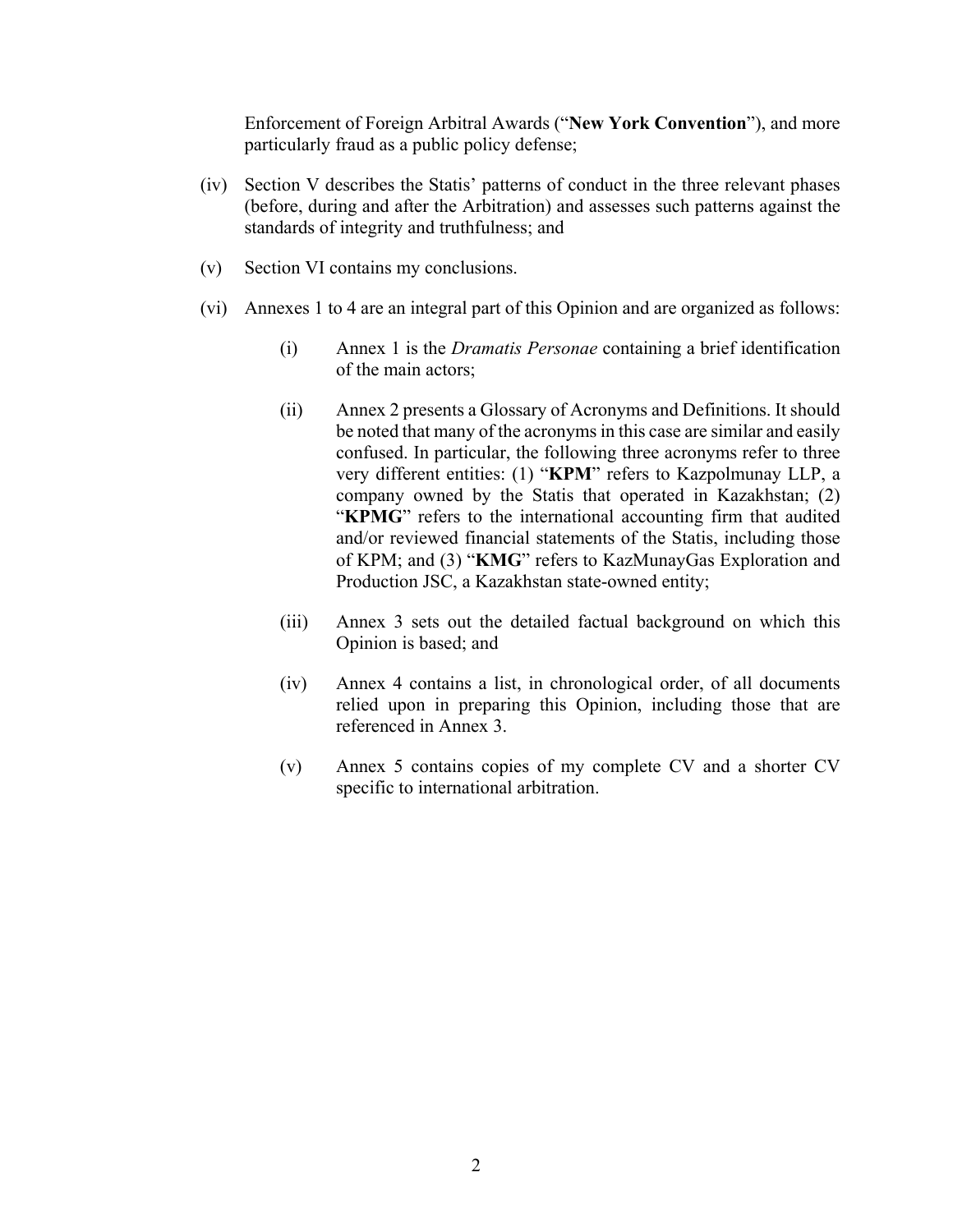#### **II. MY BACKGROUND AND QUALIFICATIONS**

- 6. I am Professor of Law at Columbia Law School in New York, where I hold the Jean Monnet Professorship in European Union Law and the Walter Gellhorn Professorship. As a member of the Columbia faculty since 1975, I have taught, among others, the following subjects: international commercial and investment arbitration, transnational litigation, conflicts of law, international contracts, European Union law, and WTO law.
- 7. I am a member of the bar of the State of New York and formerly an associate in the New York office of the law firm Davis Polk & Wardwell. I hold a B.A. degree from Yale College and a J.D. degree from Yale Law School.
- 8. At Columbia, I founded and direct the Center for International Commercial and Investment Arbitration (CICIA). I also founded and was the first director of the European Legal Studies Center (ELSC). I am co-editor-in-chief of the *American Review of International Arbitration* (ARIA), which is produced at Columbia, as well as President of the Executive Editorial Board of the *Columbia Journal of European Law* (CJEL), which I also established.
- 9. I have other regular teaching engagements at the Institut des Sciences Politiques (Sciences Po) in Paris, where I am *professeur affilié* and teach in the LL.M. program in international dispute resolution. I also teach regularly in the Masters of International Dispute Settlement (MIDS) program at the University of Geneva. In addition, I currently teach as an adjunct professor at the University of Miami School of Law and taught for several years at the Georgetown University Law Center in Washington, D.C.
- 10. Over the past 40 years, I have sat as arbitrator in scores of international arbitrations, both commercial and investor-State cases conducted under all the major international arbitral institutions, as well as *ad hoc*.
- 11. I am Chief Reporter of the American Law Institute's (ALI) Restatement of the U.S. Law of International Commercial and Investment Arbitration, which received final approval in May 2019. I am also the author of numerous books, including most recently the UNCITRAL Guide to the New York Convention (co-authored with E. Gaillard) (2016); International Arbitration and Private International law (General Course in Private International Law of Hague Academy of International Law) published by the Academy in *Recueil des cours* of Academy and in paperback by Brill Nijhoff) (2017); Interpretation and Application of the New York Convention by National Courts (Springer Pub. 2017); Mandatory Rules in International Arbitration (2d. ed., Juris Pub. 2020); and Cases and Materials on European Union Law (West Pub. 4th ed. 2016) (co-authored).
- 12. I am the author of numerous articles in the international arbitration field, including *Understanding ICSID Convention Article 54*, 35 ICSID Rev. (2020); *The Energy Charter Treaty and European Union Law*, in International Arbitration in the Energy Sector (M. Scherer, ed., 2018); *What Does it Mean to be "Pro-Arbitration?*," 34 Arb. Int'l 341 (2018); *The Role of National Courts at the Threshold of Arbitration*, 28 Am. Rev. Int'l Arb. 291 (2018); *European Union Law as a Jurisdictional and Substantive Defense to Investor-State*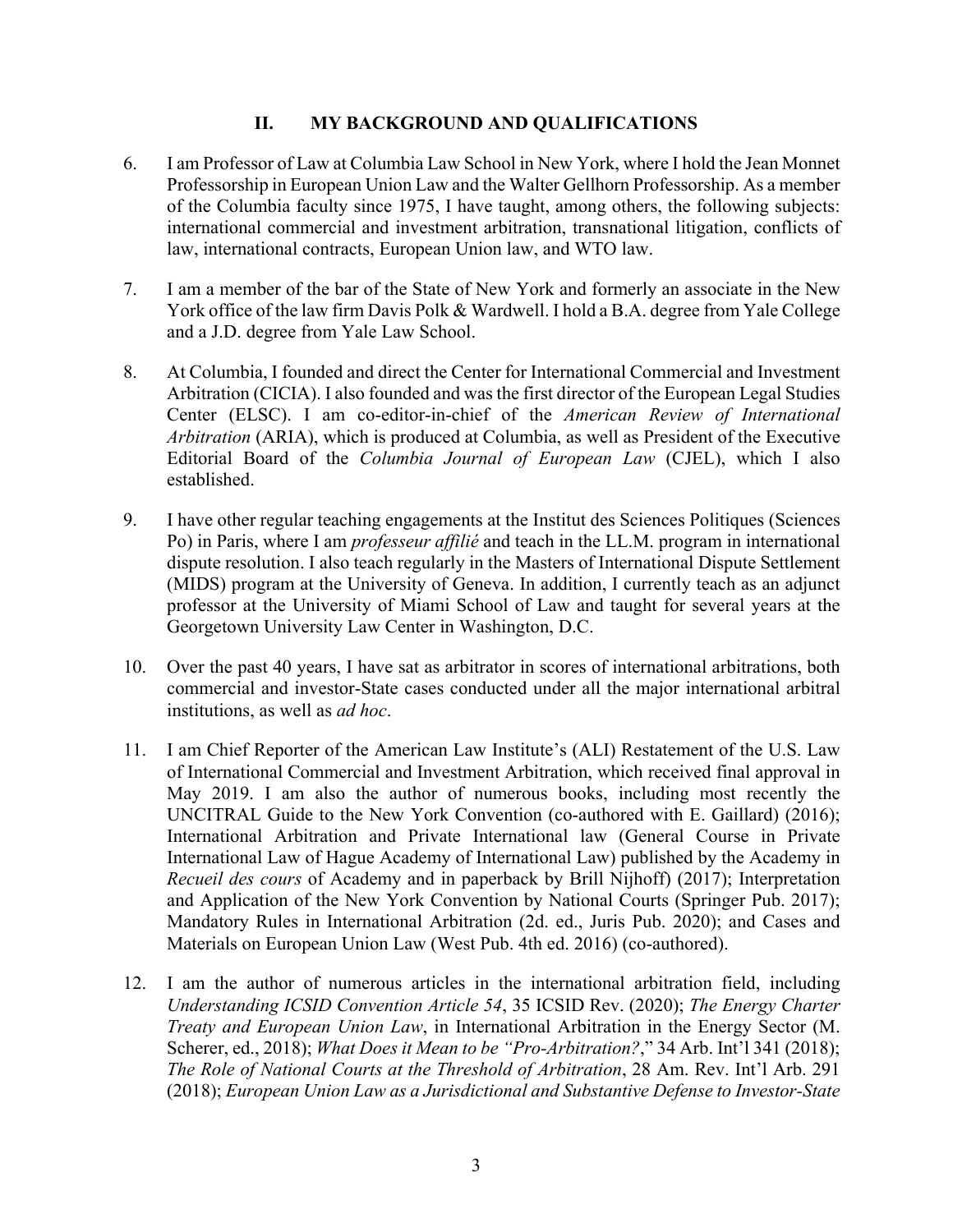*Liability* (in F. Ferrari, ed., The Impact of EU Law on International Arbitration, Juris Pub. 2017); *Res Judicata in International Arbitration*, in A. Bjorklund, F. Ferrari & S. Kroll, eds., Cambridge Compendium of International Commercial and Investment Arbitration (forthcoming 2021); *International Standards as a Choice of Law Option in International Arbitration*, 28 Am. Rev. Int'l Arb. 423 (2017); *The Yukos Annulment: Answered and Unanswered Questions*, 27 Am. Rev. Int'l Arb. 1 (2016); *Limits to Party Autonomy in Composition of the Arbitral Panel*, in Limits to Party Autonomy in International Commercial Arbitration 83 (F. Ferrari, ed., Juris Pub. 2016); *International Commercial Arbitration: Present Challenges and Future Prospects*: Festschrift for John Beechey (2017); *The "Gateway Problem" in International Commercial Arbitration*, 37 Yale J. Int'l L. 1 (2012); *Navigating EU Law and the Law of International Arbitration*, 28 Arb. Int'l 397 (2012); and *Arbitrability Trouble*, 23 Am. Rev. Int'l Arb. 367 (2012).

- 13. As a member of the international arbitration community, I hold and have held positions in numerous international arbitration institutions. These include chair of the Global Advisory Board of the New York International Arbitration Center (NYIAC), founding member of the Governing Board of the International Court of Arbitration at the International Chamber of Commerce (ICC) in Paris, and member of the ICC's Standing Committee and International Arbitration Commission. At the American Arbitration Association (AAA), I am a member of the Council, and at the Center for Conflict Prevention and Resolution (CPR) a member of the Board of Directors.
- 14. Over my career, I have rendered a very large number of expert opinions for courts and arbitral tribunals. These opinions have covered a wide range of issues in the fields of international contracts, European Union law, and the law of multiple European jurisdictions. However, the vast majority of the opinions I have rendered pertain to issues of international commercial and investment arbitration as well as transnational litigation.
- 15. I hold honorary degrees from the University of Fribourg, Switzerland; Universitê de Versailles-St. Quentin, France; Universidad Cesar Vallejo, Lima, Peru; and Universidade Nova de Lisboa, Lisbon, Portugal.
- 16. Attached in Annex 5 are copies of my complete CV and a shorter CV specific to international arbitration.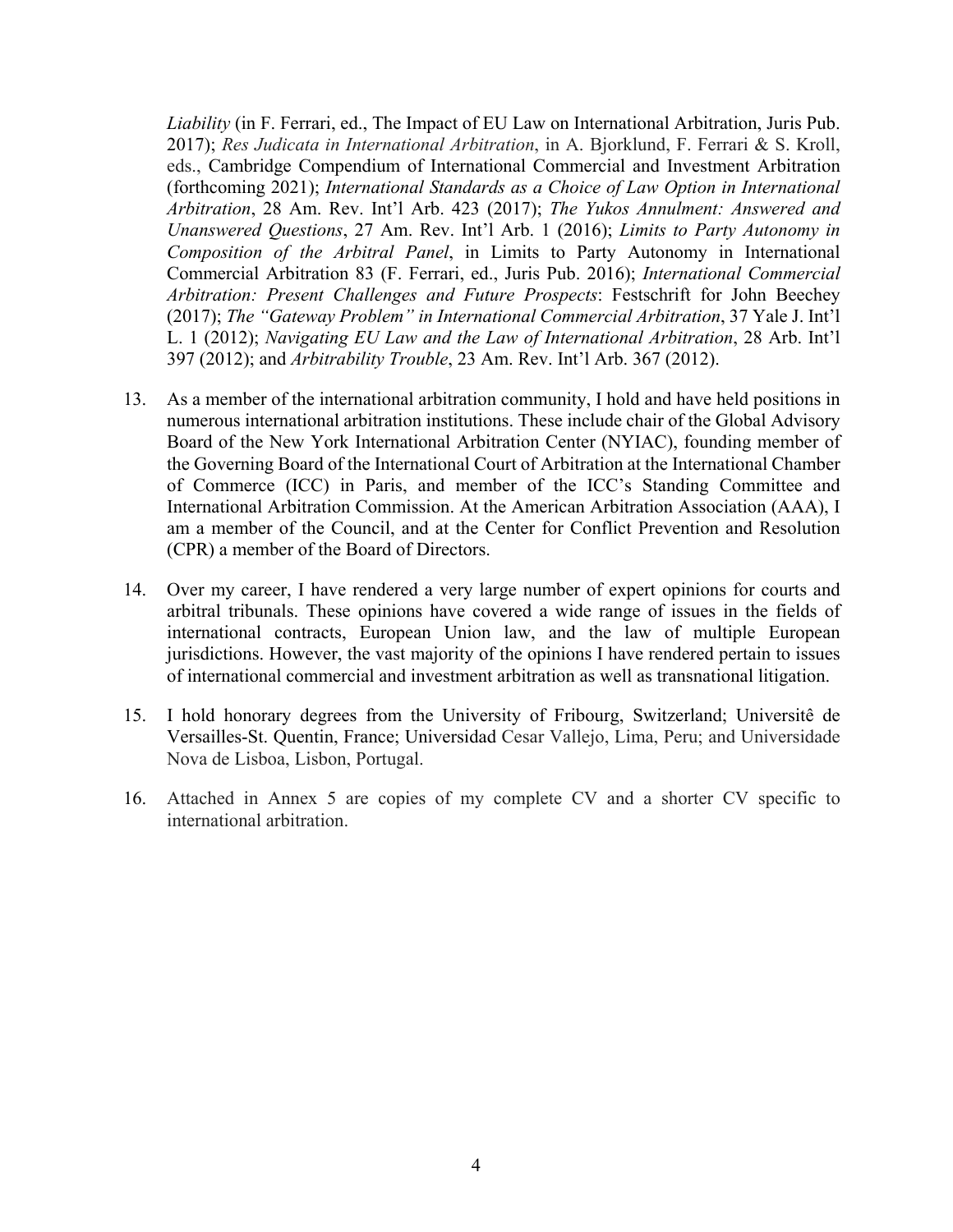#### **III. EXECUTIVE SUMMARY**

#### *The Award*

- 17. As described in Annex 3, the tribunal in the Arbitration (the "**Tribunal**") issued an Award in favor of the Statis and against Kazakhstan on December 19, 2013.<sup>2</sup> With respect to liability, the Tribunal concluded that Kazakhstan had violated the fair and equitable treatment standard in Article 10(1) of the Energy Charter Treaty ("ECT").<sup>3</sup> In reaching this conclusion, the Tribunal accepted several crucial assertions made by the Statis, including: (a) that they were bona fide investors in Kazakhstan through the operations of two Kazakh companies they had purchased, Tolkynneftegaz LLP ("**TNG**") and Kazpolmunay LLP ("KPM");<sup>4</sup> and (b) that various regulatory investigations and legal actions taken by Kazakhstan with respect of these two companies constituted an unjustified "*campaign of harassment*."
- 18. The Tribunal awarded the Statis compensation in the sum of \$497,685,101.<sup>5</sup> This included \$199 million for an unfinished Liquefied Petroleum Gas Plant ("**LPG Plant**"). In making this award, the Tribunal again accepted several crucial assertions made by the Statis, including: (a) that the audited financial statements for TNG and KPM ("**Financial Statements**") were truthful and legitimate; and (b) that a \$199 million indicative offer obtained by the Statis for the LPG Plant from a state-owned entity KazMunayGas Exploration and Production JSC ("**KMG**" and "**KMG Indicative Offer**") was a neutral and fair basis on which to value the LPG Plant*.* 6
- 19. In early 2014, after the Award was issued, Kazakhstan initiated set-aside proceedings at the seat of the Arbitration, Sweden (the "**Set-Aside Proceedings**").7 Also in early 2014, the Statis initiated recognition and enforcement proceedings in the United States and England.

#### *Discovery of new evidence after the Award was issued*

20. In mid-2015, one-and-a-half years after the Arbitration ended, Kazakhstan began to discover information showing that the Statis had engaged in multiple false and/or fraudulent schemes, having important relevance to the present case, both inside and outside the Arbitration. Kazakhstan was not aware of these facts before, as it did not have access to this information, and the Statis never disclosed any of the relevant documents, which are discussed immediately below, during the Arbitration, despite the fact that they would have played a crucial role in the Tribunal's decision making (*infra*, Part V.B.).

 2 Annex 3, ¶ 27. The Tribunal issued a minor correction on quantum in January 2014. *Id.*

<sup>&</sup>lt;sup>3</sup> See id.,  $\P$  10-11.<br>
<sup>4</sup> *Id.*,  $\P$  4.<br>
<sup>5</sup> *Id.*,  $\P$  28. The total sum awarded included a \$10,444,899 offset for debts owed by TNG and KPM.

<sup>6</sup> *Id.*, ¶¶ 21-22. 7 *Id.*, ¶¶ 142 *et seq.*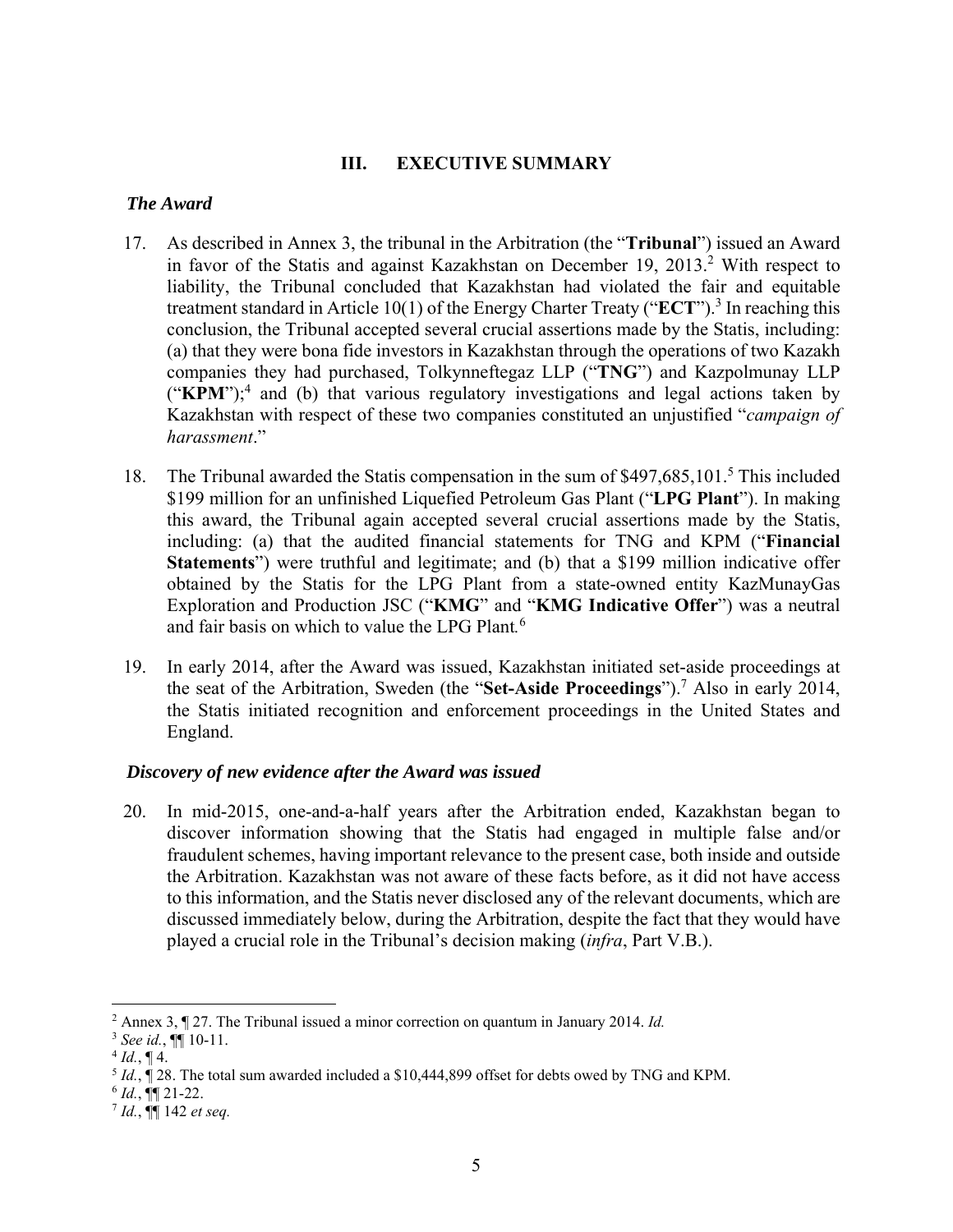- 21. This information did not emerge all at once, as the Statis were not forthcoming with the true record of events (*infra*, Part V.C.1.); rather, it was discovered piecemeal during the period from mid-2015 to present. This time period overlapped with certain of the post-Award Proceedings. Kazakhstan is still engaged in a process of attempting to fully understand the Statis' fraudulent schemes.
- 22. The information discovered by Kazakhstan, and the sequence in which it was discovered, are detailed in **Annex 3**. Summarized here are some of the key events:
	- (i) In the summer of 2015, Kazakhstan discovered that the Statis had materially falsified the construction costs of the LPG Plant. Kazakhstan obtained this information, over the Statis' objections, from a third-party (the law firm Clyde & Co. LLP) via 28 U.S.C. §1782 discovery proceedings in New York, NY.<sup>8</sup> The information consisted of documents from a separate, confidential arbitral proceeding between the Statis and their former joint venture partner, Vitol FSU B.V. ("Vitol").<sup>9</sup> These documents revealed that in these parallel arbitral proceedings, the Statis claimed investment costs in the construction of the LPG Plant in an amount considerably less than what they represented in their Financial Statements and claimed against Kazakhstan in the Arbitration. KMG (*see supra*, *¶* 18) expressly relied on the Statis' falsified LPG Plant construction costs in calculating its \$199 million KMG Indicative Offer. Despite knowing this, the Statis falsely, but successfully, convinced the Tribunal that the KMG Indicative Offer should be used to award them \$199 million in compensation for the LPG Plant.
	- (ii) These documents also revealed that the Statis had made material misrepresentations concerning a company called Perkwood Investment Ltd ("**Perkwood**") that figures prominently in the discussion that follows. Despite affirming that the Financial Statements were prepared in accordance with the International Financial Reporting Standards ("**IFRS**"), in those Statements the Statis concealed that Perkwood was a related party. Subsequently, it was revealed that Perkwood was a shell company that had been set up by the Statis but presented by them as an independent English company.<sup>10</sup>
	- (iii) In August 2016, Kazakhstan discovered further information confirming that Perkwood was a sham company set up and used by the Statis as part of their fraudulent schemes. This was revealed when Kazakhstan obtained disclosure of Latvian bank account information of the Statis, including general powers of attorney confirming that Perkwood was secretly set up and used by the Statis to inflate their investment costs in construction of the LPG Plant.<sup>11</sup>

<sup>8</sup> *Id.*, ¶¶ 34-37.

<sup>&</sup>lt;sup>9</sup> This term is used collectively for Vitol FSU B.V. and Vitol SA. <sup>10</sup> Annex 3,  $\P$  37.

 $11$  *Id.*, ¶ 41.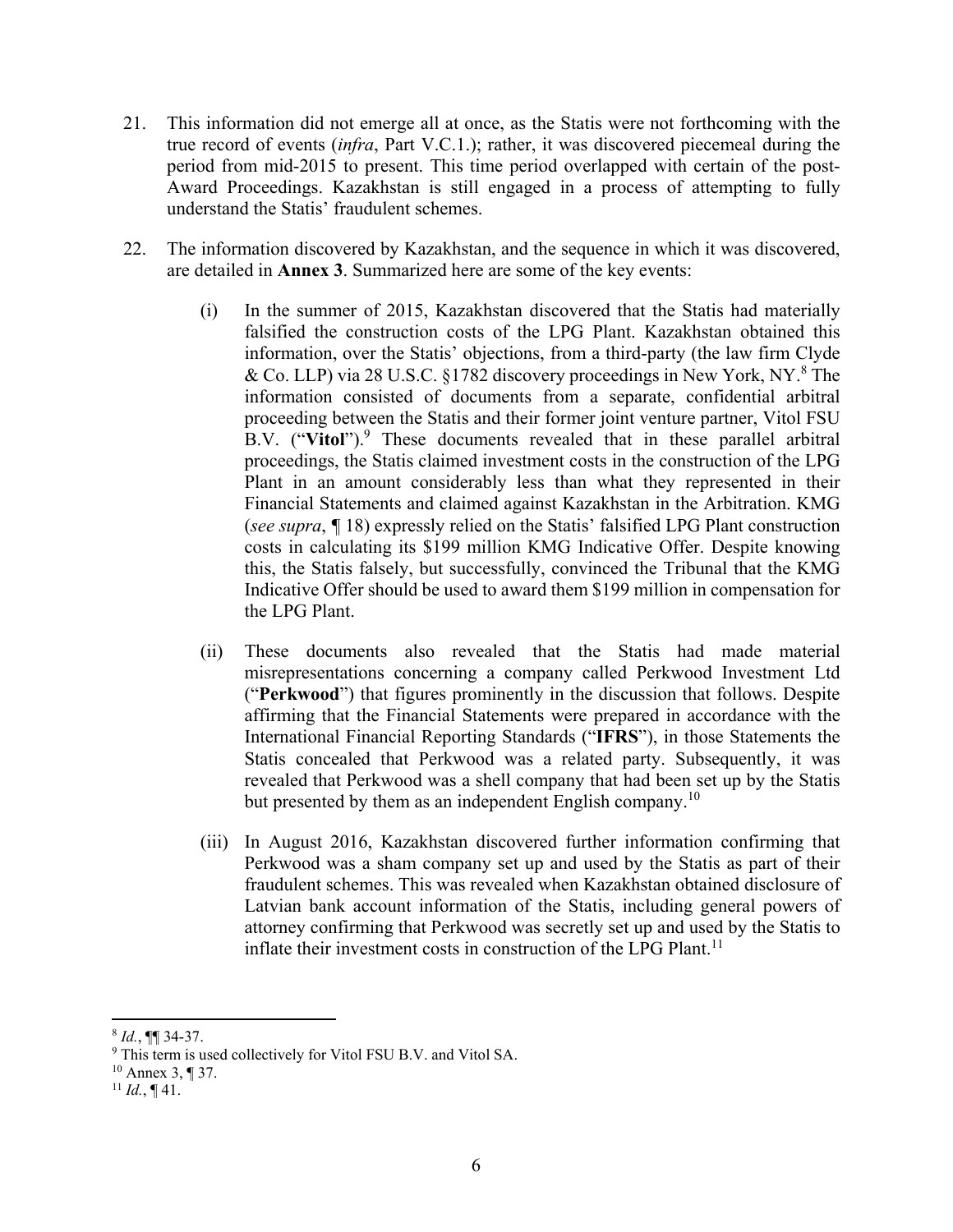- (iv) In February and June 2018, in the context of post-Award Proceedings in England, the Statis disclosed more than  $70,000$  documents per a court order.<sup>12</sup> These included further documents that supported Kazakhstan's fraud allegations.
- (v) In April 2019, Kazakhstan obtained the sworn deposition of the Statis' former Chief Financial Officer ("**CFO**"), Mr. Artur Lungu, pursuant to 28 U.S.C. §1782.<sup>13</sup> Mr. Lungu's testimony revealed that the Statis had made material misrepresentations to their statutory auditor, KPMG Audit LLC ("**KPMG**"), in connection with its audits of the Statis' Financial Statements. Specifically, the Statis had provided KPMG with a falsified schedule to cover up both the fact that Perkwood was a Stati company and that all of Perkwood's transactions with the Statis were related-party transactions. On the basis of these misrepresentations, KPMG issued audit reports (the "**Audit Reports**") stating that the Financial Statements were materially true and accurate when, in fact, they were materially false and inaccurate.
- (vi) In summer 2019, Kazakhstan obtained further Latvian bank account records of the Statis. These confirmed that the Statis had unlawfully stripped hundreds of millions of dollars from their Kazakh operating companies. This asset-stripping caused these companies suffer a liquidity crisis that, in the Arbitration, the Statis falsely, but successfully, attributed to actions of Kazakhstan. These new Latvian banking documents further showed that certain of these stripped monies were used by the Statis for unlawful payments to politicians and public officials in Northern Iraq (Kurdistan), Congo, Moldova, South Sudan and Kazakhstan.<sup>14</sup>
- (vii) In August 2019, KPMG notified Kazakhstan in writing that, due to the discovered material misrepresentations in the Financial Statements, it invalidated and withdrew all the Audit Reports relating to them ("**KPMG-Kazakhstan Notice**"). KPMG took this action on the basis of an independent assessment of its own records and evidence Kazakhstan had provided, including but not limited to the transcript of Mr. Lungu's deposition in the U.S., and after the Statis failed to respond to KPMG's demand for explanations.<sup>15</sup>
- (viii) In October 2019, Kazakhstan further discovered, through ongoing criminal investigations, that KPMG had more than three years prior, in February 2016, engaged in other communications with the Statis concerning the Audit Reports for the Financial Statements. In this correspondence, unknown to Kazakhstan until October 2019, KPMG had questioned the legitimacy of the LPG Plant construction costs recorded in the Financial Statements, and in particular asked why the Statis had paid a \$44 million management fee to Perkwood, why

 $12$  *Id.*, **¶** 43-46.

<sup>13</sup> *Id.*, ¶¶ 47-48; *see also* The Oral Videotaped Deposition of Artur Lungu, *In Re Application of Republic of Kazakhstan for Order Directing Discovery from Artur Lungu Pursuant to 28 U.S.C. § 1782*, Misc. Action No. 4:19-mc-00423 (S.D. Tex. 2019), 3:2-10 ("**Lungu Deposition**"). 14 Annex 3, ¶¶ 49-52.

 $^{15}$  *Id.*, ¶ 56.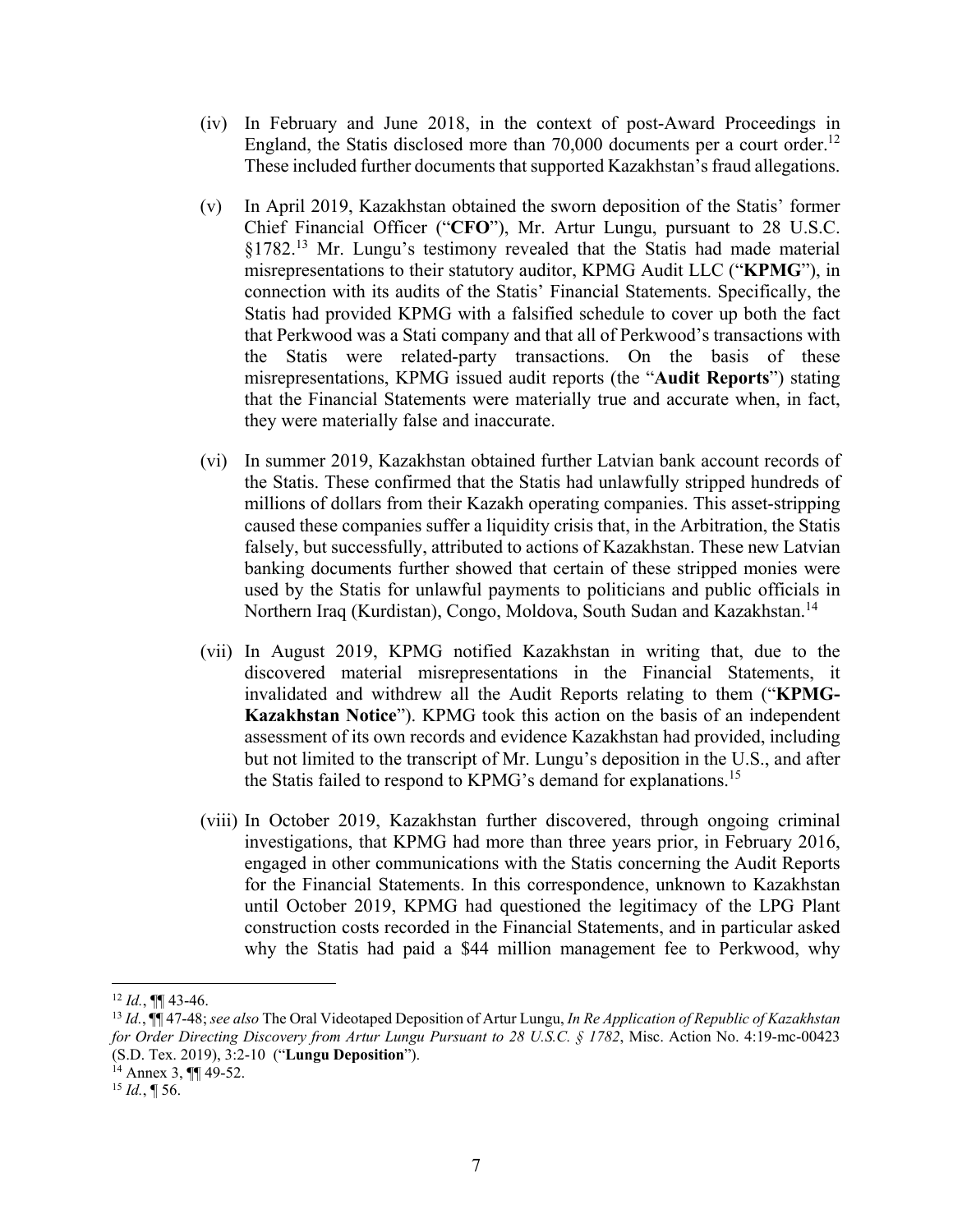Perkwood, a dormant company, had passed through equipment costs that were "*significantly different from the corresponding cost*" charged by the actual supplier of the equipment, and why the Statis had presented Perkwood as an independent third party to KPMG, when in fact it was a Stati company.<sup>16</sup> KPMG warned that if it did not receive sufficient answers, it reserved its rights to "*withdraw [its] audit reports*" and inform "*all parties who are still, in [its] view, relying on these reports, including but not limited, to [the] Ministry of Justice of the Republic of Kazakhstan and the Svea Court of Appeals*" (where the Set-Aside Proceedings were then pending).<sup>17</sup> In response, the Statis evaded KPMG's questions, demanded to know how it had obtained its evidence, and threatened to hold it "*accountable*" if it proceeded to "*withdraw [its] audit reports*."18 This threat appears to have succeeded given that, as noted above, KPMG did not ultimately withdraw its Audit Reports until August 2019.

#### *Assessment of the totality of new evidence*

- 23. The totality of the new evidence discovered by Kazakhstan shows that the Statis made a substantial number of assertions on critical issues in the Arbitration that they knew to be false. These include the following:
	- that the Financial Statements were accurate and reliable, and could properly be used as a basis for their damage claims and expert evidence, when in fact the Statis had materially falsified them;<sup>19</sup>
	- that the Audit Reports issued by KPMG confirmed the validity of the Financial Statements, when in fact the Statis knew that they had obtained these Audit Reports on the basis of material misrepresentations; $^{20}$
	- that the Statis had invested \$245 million in the construction of the LPG Plant, when in fact they knew this amount was grossly inflated by means of sham related-party transactions; $^{21}$
	- that the KMG Indicative Offer was a neutral and fair basis on which to value the LPG Plant, when in fact the Statis knew that KMG had based its calculations on the falsified Financial Statements;
	- that Kazakhstan's "*campaign of harassment*" caused a "*liquidity crisis*" at TNG and KPM that, in turn, caused substantial damage to these companies, when in

 <sup>16</sup> *Id.*, ¶¶ 58.

<sup>&</sup>lt;sup>17</sup> *Id.*,  $\int$  60 (quoting Letter from KPMG Audit LLC to A. Stati, February 15, 2016).

 $^{18}$  *Id.*, ¶ 61.

 $^{19}$  *Id.*, ¶ 8.

 $20$  *Id.* 

<sup>21</sup> *Id.*, ¶ 16 *et seq*.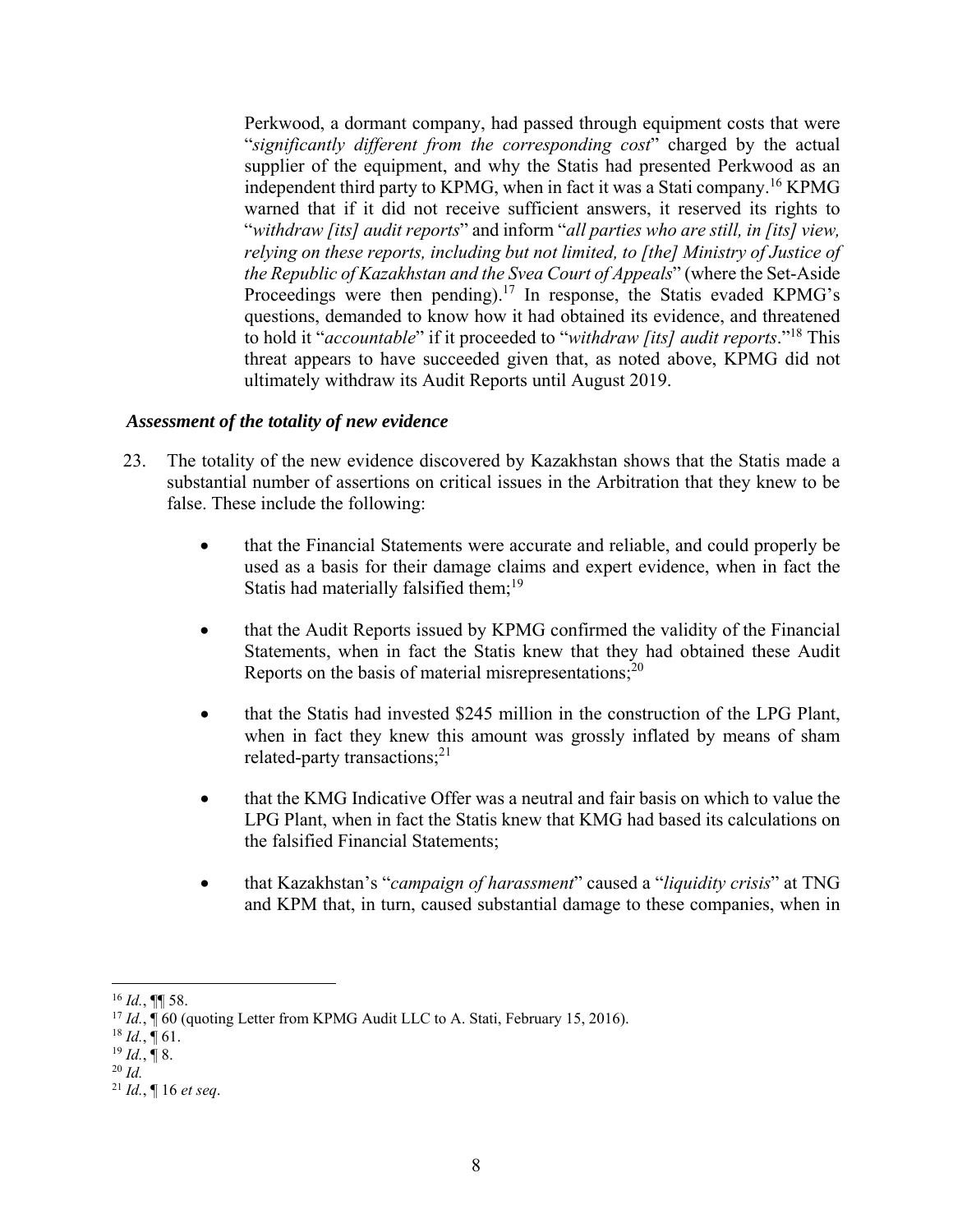fact the Statis knew that they themselves created this lack of liquidity by deliberately stripping TNG and KPM of hundreds of millions of US dollars; $^{22}$ 

- that Kazakhstan's "*campaign of harassment*" forced the Statis to obtain a loan on "*horrendous terms*" via a company called Laren Holdings Ltd. ("**Laren**") ("Laren Transaction"),<sup>23</sup> when in fact Laren was another covert off-shore Stati shell company, the Statis manufactured the Laren Transaction for their own financial gain, and they only entered into the Laren Transaction after they voluntarily turned down an alternate lending facility that Credit Suisse had offered on standard commercial terms;<sup>24</sup> and
- that Kazakhstan's "*campaign of harassment*" was unjustified, when in fact the Statis knew that all of their operations in Kazakhstan were riddled with unlawful activities.
- 24. In my opinion, had the Statis not made these false assertions during the Arbitration, and instead discharged their duty of truthfulness and candor, the outcome of the Arbitration would have been significantly different.

## *Post-Award Proceedings*

- 25. As discussed further in Part V.C. of this Opinion, the Statis continued their pattern of conduct during the post-Award Proceedings, in Sweden, the United States, the United Kingdom, Italy, Belgium, the Netherlands and Luxembourg. The leitmotif in all these court proceedings is systematic misrepresentation and suppression of crucial evidence, just as occurred in the Arbitration itself. In short, the Statis repeatedly made assertions they knew to be false, suppressed vital evidence so that it could not be considered by the courts, and misrepresented the findings of one court to another. Through this consistent pattern of misconduct, and its "snowballing effect, the Statis made it impossible for the courts to make a proper inquiry into the substance of the alleged fraud. This misconduct, combined with the very narrow window that exists in most jurisdictions for invalidation or denial of recognition of an international arbitral award, resulted in the courts refusing to invalidate the Award in Sweden and confirming or recognizing the Award in Italy, the United States, Belgium, Luxembourg, and the Netherlands.<sup>25</sup>
- 26. Only in one jurisdiction England did the courts manage to overcome the Statis' violation of their duty of truth and candor and make findings on the merits of Kazakhstan's fraud allegations. There, in a June 2017 decision of Justice Knowles in enforcement proceedings initiated by the Statis, the court found that Kazakhstan had established a *prima facie* case that the Statis had both obtained the Award by fraud. The court set the matter for full trial in October/November 2018, but rather than attempt to prove their innocence, the Statis voluntarily dismissed their own enforcement action, a maneuver that the English courts

<sup>22</sup> *Id.*, ¶¶ 11-12,

<sup>23</sup> *Id.*, *¶* 131-134. 24 *Id.*, *¶* 134.

<sup>25</sup> *Id.*, ¶¶ 136 *et seq*. Appeal proceedings in these confirmation/recognition proceedings are currently pending in Italy, Belgium, Luxembourg and the Netherlands.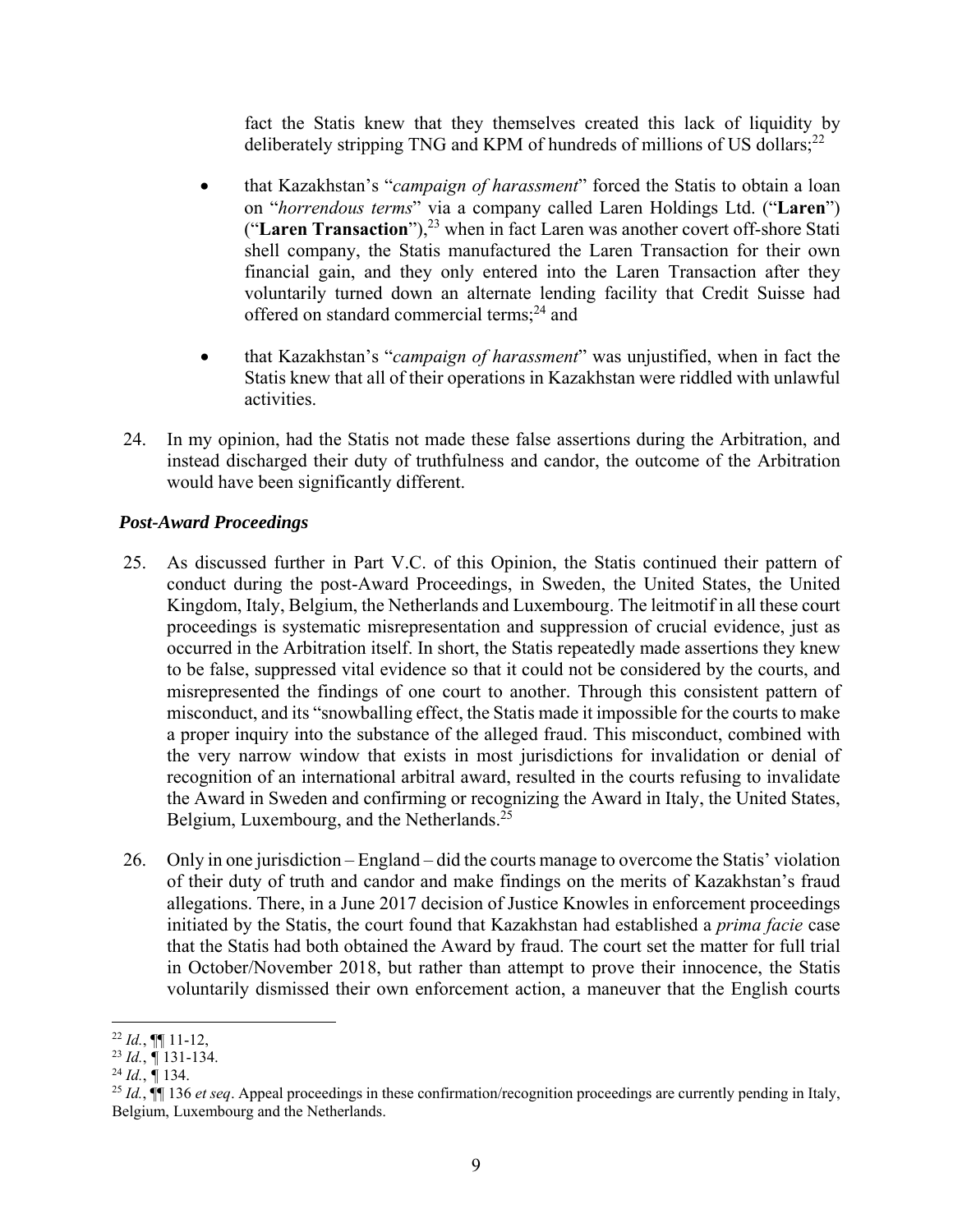accepted only upon the Statis agreeing to harsh conditions, *i.e.*, reversal of the preliminary court order they had obtained *ex parte* declaring the Award enforceable, an undertaking by the Statis never again to attempt to enforce the Award in England and their payment of the substantial legal costs of Kazakhstan. The only logical reason why the Statis would have borne these harsh conditions was because, as alleged, they in fact did commit the alleged fraud and were desperate to avoid trial, the result of which would have in all likelihood confirmed the court's *prima facie* finding that the Award was obtained by fraud.

#### *Assessment of totality of new evidence by other experts*

- 27. The new evidence that Kazakhstan only discovered in stages, starting in mid-2015 and continuing through 2020, has also been analyzed by other experts. The number of experts, their reputation and their independent analyses confirm the validity of the fraud allegations made by Kazakhstan:
	- In 2015 and 2017, **Deloitte** provided an assessment of the initial evidence of fraud that was obtained by Kazakhstan. Deloitte opined, *inter alia*, that the "*historical costs*" of the LPG Plant construction were inflated "*[b]y an amount of up to approx. USD 130 million*."26
	- In February 2019, **Stefan Huibregtse**, the CEO and managing partner of **TPA**  Global,<sup>27</sup> a global network of over 5,000 tax professionals, concluded that the Statis' procurement arrangement for the construction of the LPG Plant was "*clearly a sham*" and in violation of the standards of reporting taxable income in the relevant countries.28
	- In August 2019, **PwC** issued a report ("**PwC I (financial statements)**"), in which it concluded that "*TNG's auditors were provided with false representations*," and that such "*material misstatements and the serious impairment of the integrity of TNG's management would render [the Financial Statements] unreliable*."<sup>29</sup> (It should be noted that, in addition to this report, PwC issued three other reports, described immediately below)
	- In November 2019, **BDO**, an international network of public accounting, tax, consulting and business advisory firms, issued an expert opinion concluding that KPMG's August 21, 2019 decision to withdraw its Audit Reports was made on the basis of proper investigation and application of the International Accounting Standards ("**IAS**").30

<sup>26</sup> *Id.*, ¶ 71 (quoting Expert Report of Deloitte, January 12, 2017, *¶* 28(e) [*Stati et al. v. The Republic of Kazakhstan*, In the High Court of Justice, Queen's Bench Division, Commercial Court, CL-2014-000070]). <sup>27</sup> *Id.*

<sup>&</sup>lt;sup>28</sup> *Id.* (quoting Expert Opinion of TPA Global, February 6, 2019,  $\P$ [107-109).

<sup>&</sup>lt;sup>29</sup> PwC I (financial statements),  $\P$  52, 57.

<sup>30</sup> Annex 3, ¶ 71.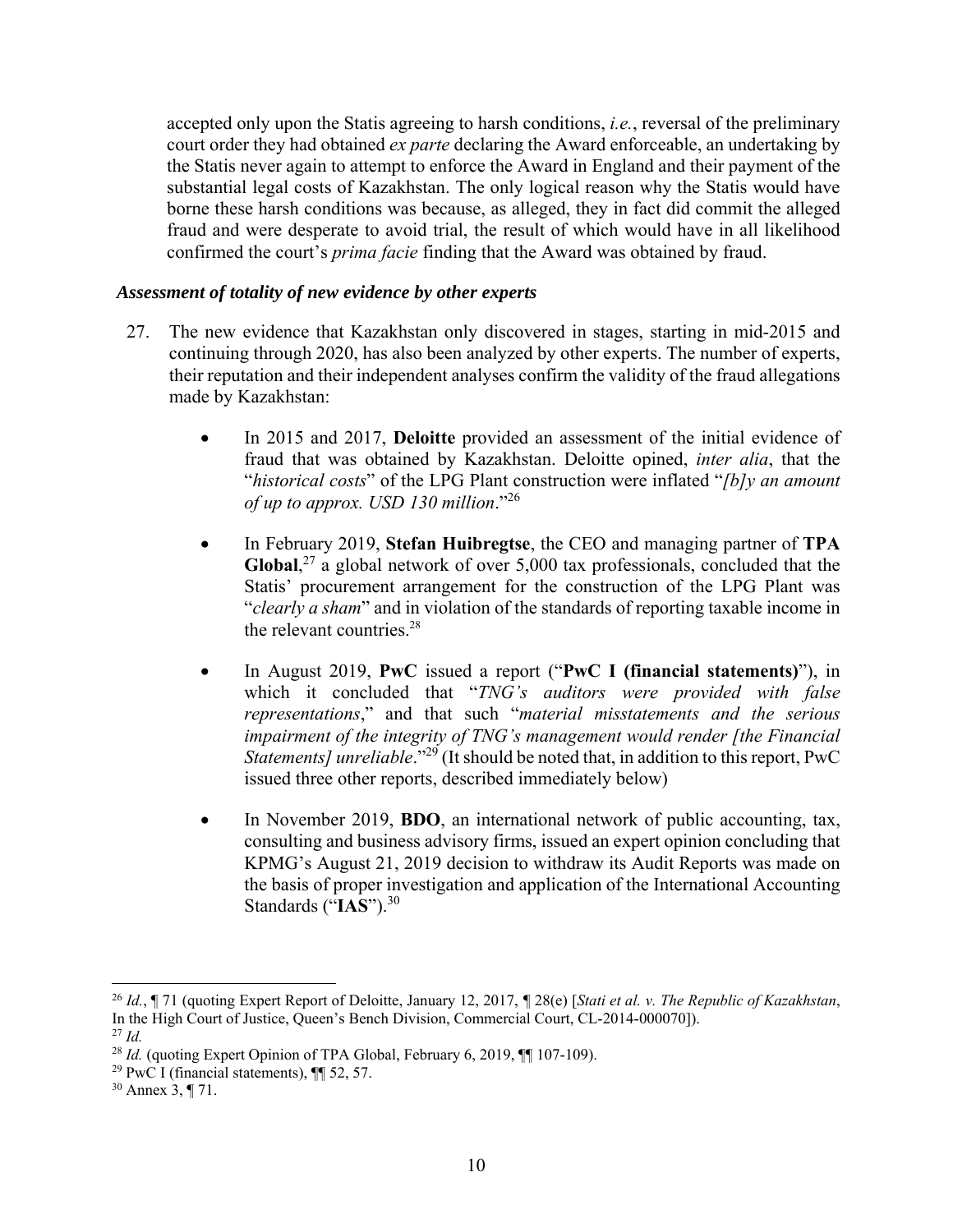- In January 2020, **Professor Christoph Schreuer**, a leading expert in the field of international investment law and arbitration, opined that the evidence of the Statis' fraud "*would have been critical for the determination of [the Tribunal's] jurisdiction, the admissibility of the Stati Parties' claims and the liability of Kazakhstan*."<sup>31</sup>
- In July 2020, **Alexander Layton QC**, an English barrister at Twenty Essex chambers specializing in private international law, cross-border disputes and commercial law, confirmed that the English High Court, in the June 2017 judgment of Justice Knowles, reached the view that there was sufficient evidence of fraud to warrant a trial of the fraud allegation for the purpose of setting aside an order for enforcement of a foreign arbitration award.<sup>32</sup> Further, he opined that the judgment of Justice Knowles is final and binding, and entitled to *res judicata* effect with regard to the issues it necessarily decided including that the evidence of fraud was so strong that if examined at trial it would reasonably be expected to be decisive, and, if it remained unanswered, would have that effect.<sup>33</sup>
- In January 2020, **PwC** issued another report ("**PwC II (KPMG correspondence)**") confirming that KPMG's decision to invalidate the Audit Reports issued for the Financial Statements had affected "*KPMG's report on the TNG financial statements to 30 June 2008 that formed the basis of the costs and EBITDA figures that fed into the calculation of the Awarded Amount*."<sup>34</sup>
- In July 2020, **PwC** issued two further reports. The first found that the Statis had diverted hundreds of millions of dollars from their Kazakh operations to tax haven jurisdictions ("PwC III (application of funds)").<sup>35</sup> The second found<sup>36</sup> that these transactions raised "*red flags*" indicative of money laundering ("**PwC IV (money laundering risks)**").37
- In July 2020, **Stefan D. Cassella**, an expert on asset forfeiture and money laundering and former Deputy Chief of the U.S. Justice Department's Asset Forfeiture and Money Laundering Section, opined that there is evidence that the Statis "*could be prosecuted criminally in Latvia for money laundering offenses involving the proceeds of the Tristan Notes scheme, the Sales of Oil and Gas scheme, and the Perkwood scheme, and in the United States and in other jurisdictions for conducting any future financial transaction involving the Award from the Tribunal in the ECT Arbitration*."38

<sup>&</sup>lt;sup>31</sup> *Id.* (quoting Legal Opinion of Professor C. Schreuer, January 21, 2020, ¶[ 71, 72).

<sup>32</sup> *Id.*

<sup>33</sup> *Id.*

<sup>&</sup>lt;sup>34</sup> *Id.* (quoting PwC II (KPMG correspondence), [31).

<sup>&</sup>lt;sup>35</sup> PwC III (application of funds).

<sup>&</sup>lt;sup>36</sup> PwC III (application of funds).

<sup>37</sup> *Id.* (quoting PwC IV (money laundering risks), ¶¶ 3.54-3.59).

<sup>&</sup>lt;sup>38</sup> *Id.* (quoting Legal Opinion of Stefan Cassella of Streamhouse AG, July 30, 2020, 20-21).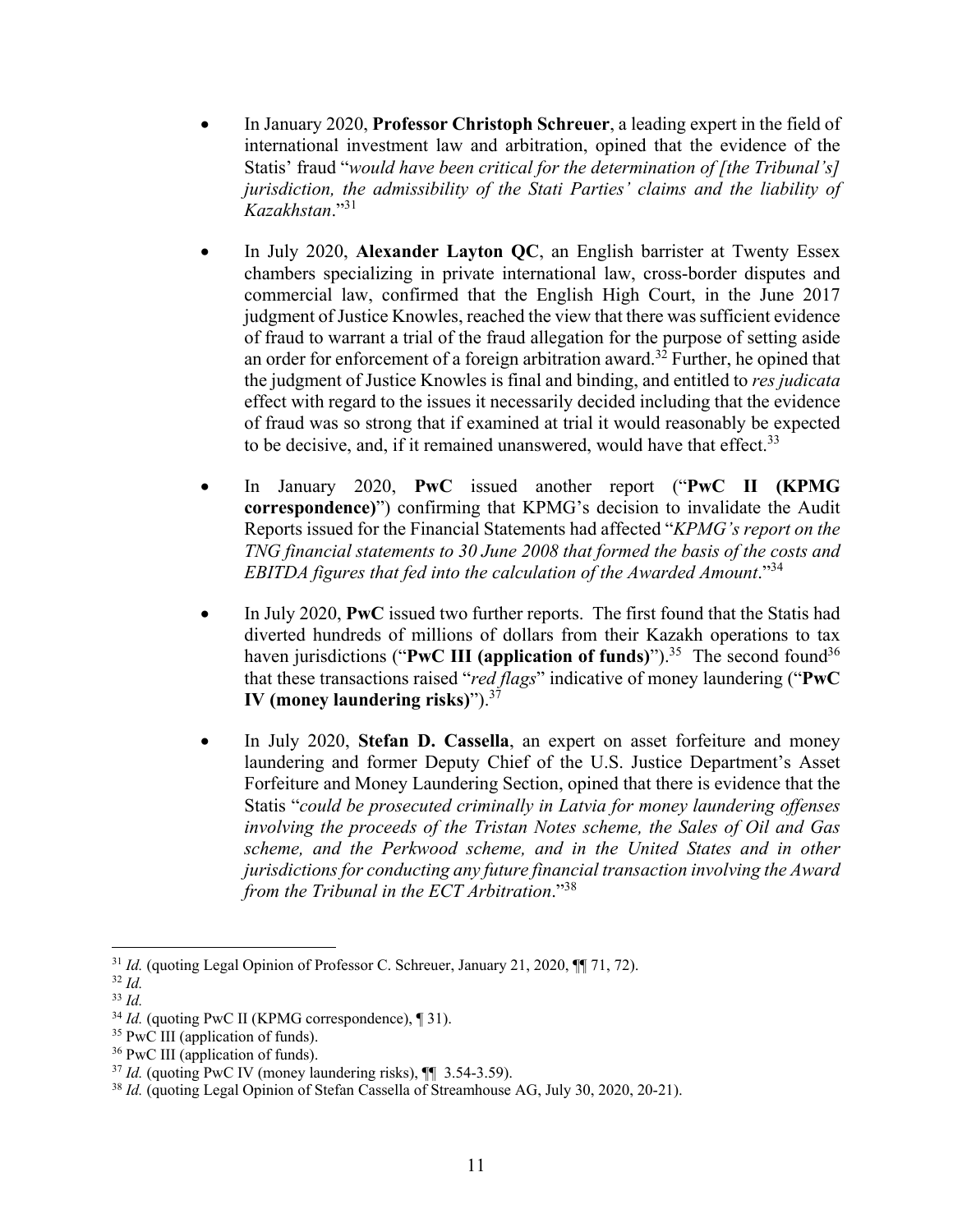**Dr. Patrik Schöldström**, currently a Judge of the Svea Court of Appeal, concluded that in the Swedish Set-Aside Proceedings, the court "*did not consider*" the allegations of fraud "*in its assessment at all*."<sup>39</sup> In August 2020, he also concluded there is "*credible evidence that the Stati Parties procured the [ECT] Award by actions and omissions that under Swedish law amount to criminal fraud*," 40 and that, during the Set-Aside Proceedings, the Statis "*violated the duty to tell the truth and the duty not to litigate 'against better knowledge*."41 In consequence, he concluded, "*the Svea Court did not have a correct and truthful basis for its 2016 Decision*" and that the Award should not now be enforced.<sup>42</sup>

#### \*\*\*\*\*

- 28. This Opinion focuses on the fraudulent conduct of the Statis in connection with (a) the underlying transactions, (b) the Arbitration and (c) the post-Award Proceedings. However, it is important to note that at the time the Award was issued in December 2013, the Statis already knew that it was a product of their fraud. This is because, at a minimum, the Tribunal awarded the Statis \$199 million in compensation for the LPG Plant on the basis of the KMG Indicative Offer (*see supra*, ¶ 18), which in turn the Statis had presented to the Tribunal as a neutral and fair basis for valuation but which, in fact, the Statis knew was based on their falsely inflated construction costs.
- 29. The account of the Statis' conduct presented here reveals, from beginning through the present, a pervasive dishonesty and lack of integrity. This constitutes an abuse of the investor-State dispute resolution system, as well as the system for recognition and enforcement of international arbitral awards established by the New York Convention.

#### **IV. APPLICABLE STANDARDS OF PARTY CONDUCT**

- 30. International arbitration's legitimacy depends on the integrity of all those who participate in it. Among the core components of integrity in the context of international arbitration are truthfulness and honesty. This is especially pronounced in international investment arbitration, where one of the parties is a sovereign which consents to arbitration only under certain stated conditions, one of which is that the investment is legal and bona fide.
- 31. In this part, I set out in **Section A**, the legal framework applicable to the standards of proper party conduct in international arbitral proceedings. It is my opinion that such standards are also relevant to parties' conduct in post-award proceedings in national courts. In **Section B**, I discuss the New York Convention and its public policy defense to enforcement. There

<sup>39</sup> *Id.* (quoting Legal Opinion of Dr. Patrik Schöldström, January 13, 2017, ¶ 13).

<sup>40</sup> Legal Opinion of Dr. Patrik Schöldström, August 23, 2020, ¶ 82. 41 *Id.*, ¶ 82. 42 *Id.*, ¶¶ 87-88.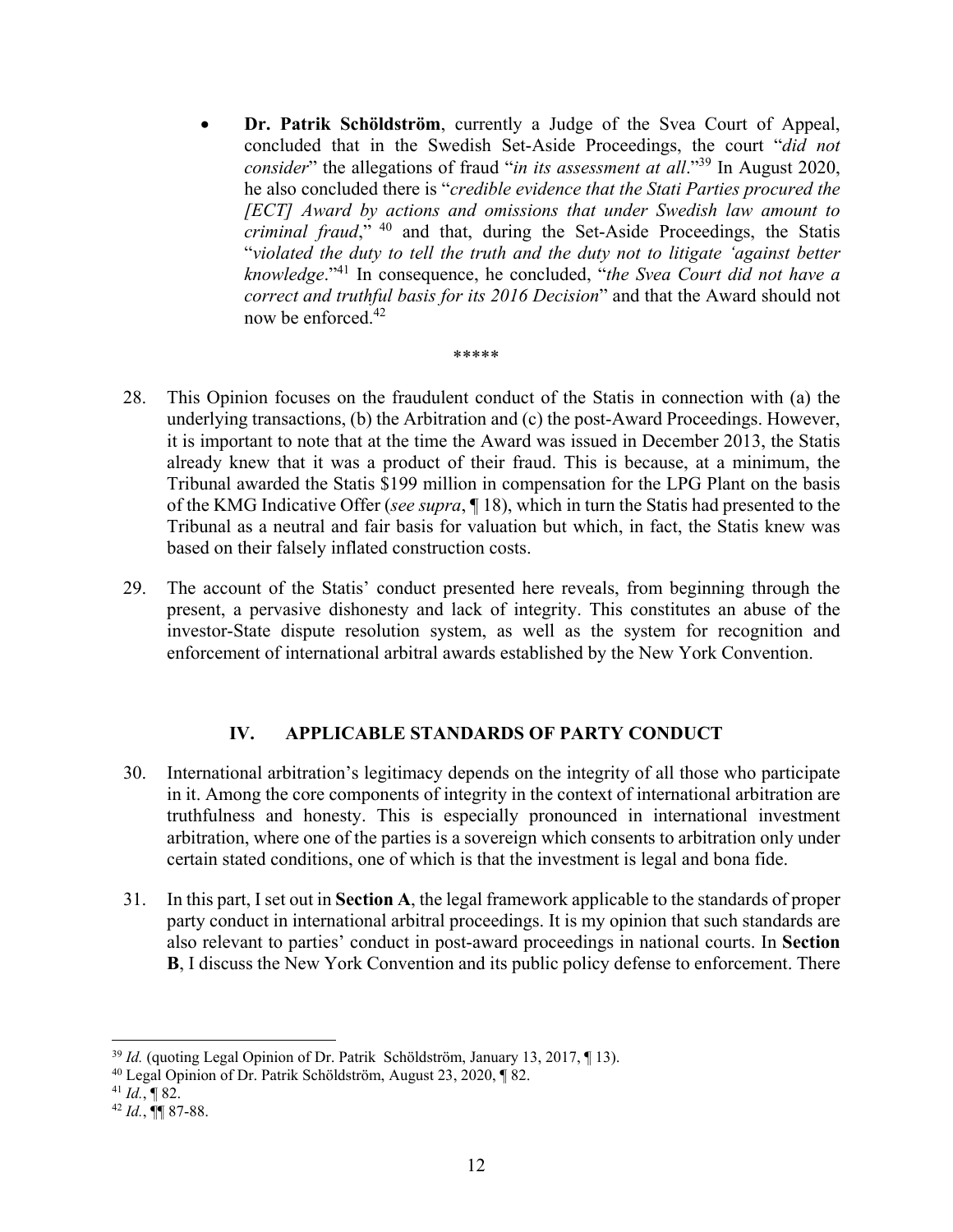I show that there is an overall consensus among legal systems that the commission of fraud is contrary to public policy and requires that the affected award be denied enforcement.

#### **A. Basic Standards of Integrity and Truthfulness in Conducting Arbitral and Judicial Proceedings**

32. Like litigation, international arbitration is predicated on an assumption that parties observe basic standards of truthfulness and honesty in their conduct in those proceedings. Lapses in this respect not only compromise the judgment or award that is eventually rendered, but also damage confidence in the international dispute resolution system as a whole. In this section, I consider the most significant normative sources by which the ethics of party conduct in international arbitration may be gauged. These are (1) case law, (2) soft law, and (3) legal literature. I also consider the duty of good faith as it applies in these circumstances.

#### **1. Case Law**

- 33. Case law shows the commitment of both arbitral tribunals and reviewing courts to the integrity of the arbitral process from beginning to end, and their disapproval of arbitral proceedings and awards that result from a lack of integrity on the part of participants in that process, including not only arbitrators and counsel, but parties as well. In this section, I examine decisions taken by both international arbitral tribunals and national courts.
- 34. Arbitral tribunals regularly invoke the principle of good faith, 43 and its corollaries "unclean hands,"<sup>44</sup> and "abuse of rights,"<sup>45</sup> in assessing the conduct of parties in international arbitration, especially in investor-State arbitration. The following sample of awards is indicative:

*Good faith is a supreme principle, which governs legal relations in all of their aspects and content*. 46

**\*\*\*** 

 43 Aloysius Llamzon and Anthony Charles Sinclair, "Investor Wrongdoing in Investment Arbitration: Standards Governing Issues of Corruption, Fraud, Misrepresentation and Other Investor Misconduct," *in* Albert Jan Van den Berg (ed.), *Legitimacy: Myths, Realities, Challenges*, ICCA Congress Series, Volume 18 (Kluwer Law International, 2015), at 455.

<sup>44</sup> *See Gustav F W Hamester GmbH & Co KG v. Republic of Ghana*, ICSID Case No. ARB/07/24, Award, June 18, 2010, ¶ 317; *Niko Resources (Bangladesh) Ltd. v. Bangladesh Petroleum Exploration & Production Company Limited and Bangladesh Oil Gas and Mineral Corporation*, ICSID Case No. ARB/10/18, Decision on Jurisdiction, August 19, 2013, ¶ 484.

<sup>&</sup>lt;sup>45</sup> Chester Brown, "The Relevance of the Doctrine of Abuse of Process in International Adjudication," 2 TDM (2011), at 6-7; Michael Byers, "Abuse of Rights: An Old, Principle, A New Age," 47 McGill L. J. 389 (2002); Eric De Brabandere, "'Good faith', 'Abuse of Process' and the Initiation of Investment Treaty Claims," 3 Journal of International Dispute Settlement (2012, no. 3), at 11.

<sup>46</sup> *Inceysa v. El Salvador*, ICSID Case No. ARB/03/26, Award, August 2, 2006, ¶ 230.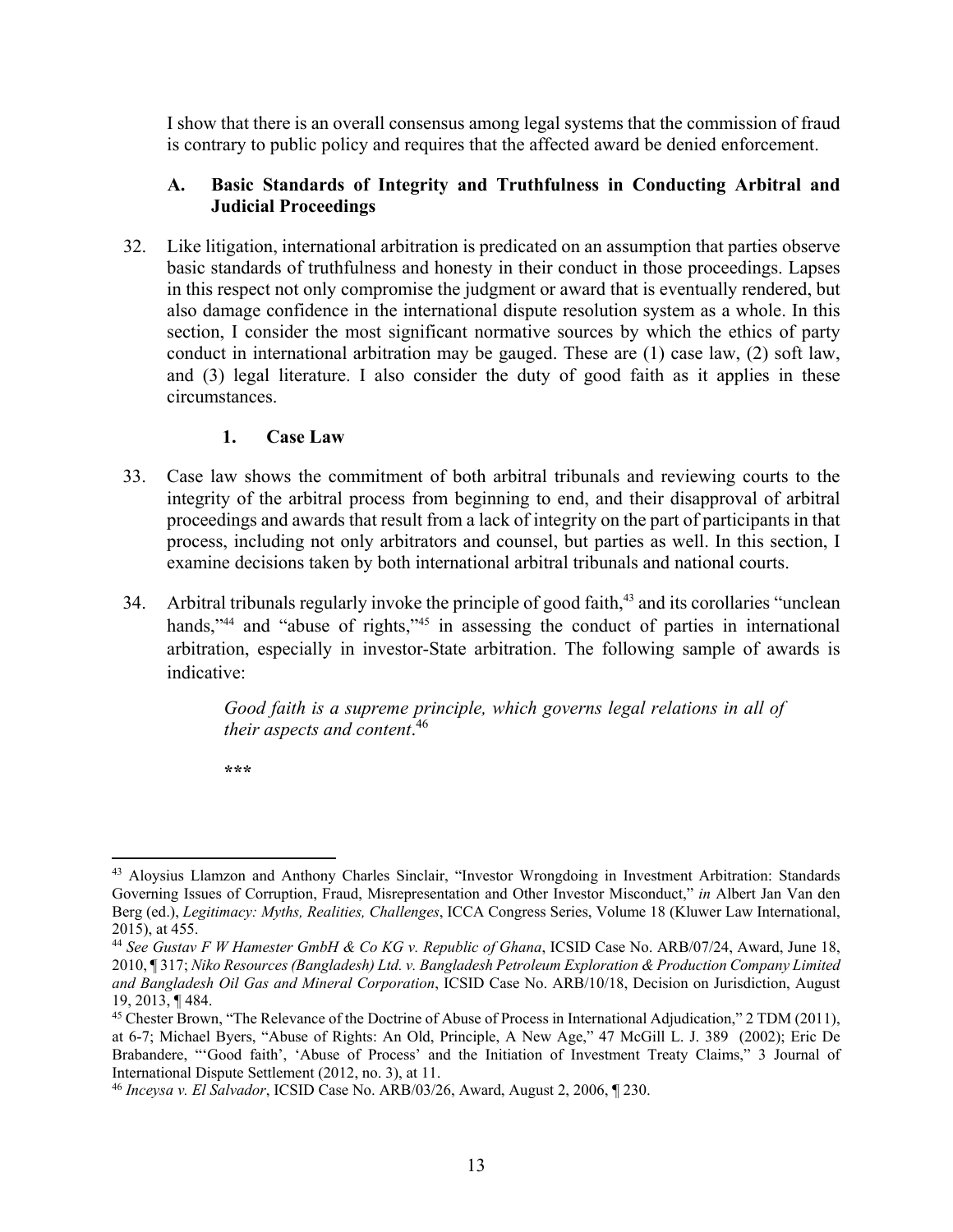*[The theory of abuse of process] is another manifestation of the general principle that one does not benefit from treaty protection when underlying conduct is deemed improper*. 47

**\*\*\*** 

*Parties to an arbitration proceeding must conduct themselves in good faith. This duty, as the* Methanex *tribunal found, is owed to both the other disputing party and to the Tribunal[*.*]*48

**\*\*\*** 

*It is indisputable, and this Arbitral Tribunal can do no more than confirm it, that the safeguarding of good faith is one of the fundamental principles of international law and the law of investments*. 49

\*\*\*

*It is well established that the bad faith conduct of the investor is relevant to the grant of relief under an investment treaty*. 50

35. In order to be protected, an investment must be bona fide and lawful. Bad faith on the part of an investor or the illegality of an investment not only renders a claim inadmissible, but also deprives a tribunal of jurisdiction. Again, the awards to this effect are very numerous. By way of example:

> *An investment will not be protected if it has been created in violation of national or international principles of good faith; by way of corruption, fraud, or deceitful conduct; or if its creation itself constitutes a misuse of the system of international investment protection under the ICSID Convention. It will also not be protected if it is made in violation of the host State's law*. 51

\*\*\*

*An investor who has obtained an investment in the host State only by acting in bad faith or in violation of the laws of the host state [sic], has brought* 

<sup>47</sup> *Churchill Mining PLC and Planet Mining Pty Ltd v. Republic of Indonesia*, ICSID Case No. ARB/12/14 and 12/40, Award, December 6, 2016, ¶ 492.

<sup>48</sup> *Cementownia "Nowa Huta" S.A. v. Republic of Turkey*, ICSID Case No. ARB(AF)/06/2, Award, September 17, 2009, ¶ 153.

<sup>49</sup> *Malicorp Limited v. The Arab Republic of Egypt*, ICSID Case No. ARB/08/18, Award, February 7, 2011, ¶ 116.

<sup>50</sup> *Sanum Investments Limited v. the Lao People's Democratic Republic*, PCA Case No 2013-13, Award, August 6, 2019, ¶ 175.

<sup>51</sup> *Gustav F W Hamester GmbH & Co KG v. Republic of Ghana*, ICSID Case No. ARB/07/24, Award, June 18, 2010, ¶ 123.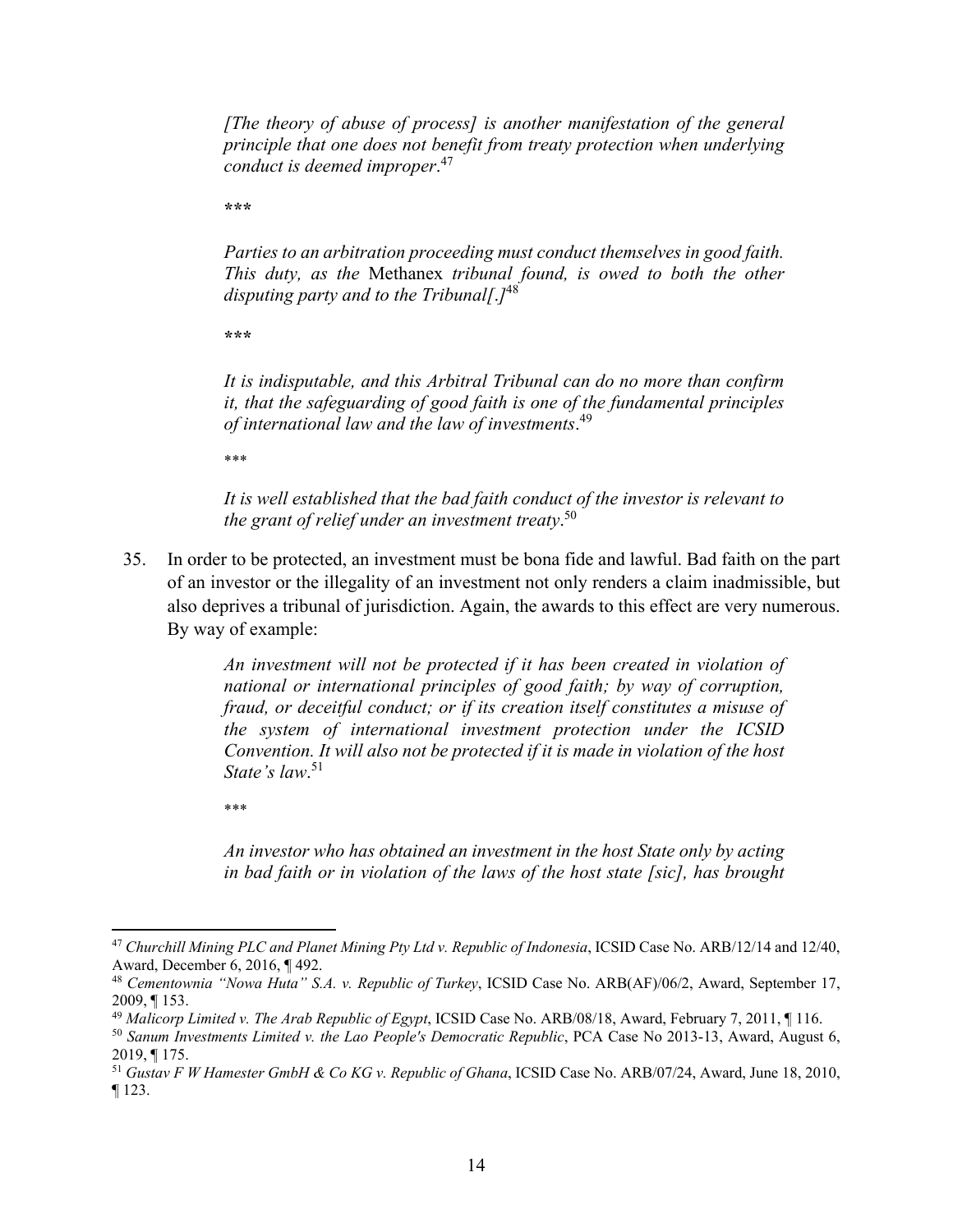*itself within the scope of application of the ECT through wrongful acts. Such an investor should not be allowed to benefit from the Treaty*. 52

- 36. National courts are equally wedded to the importance of good faith in international arbitration. As discussed in greater detail below (*infra*, at ¶¶ 57–66), prominent among the forms of misconduct in arbitration condemned by the courts is fraud. A highly instructive case is *European Gas Turbines SA v. Westman International Ltd*, 53 in which European Gas Turbines alleged that an ICC award rendered against it was based on a fraudulent report of expenses submitted by Westman in the underlying arbitration, and that this fraud "*necessarily affected*" the decision of the tribunal.<sup>54</sup> Finding that "*the dispositions of the arbitral award [were] affected by the fraud committed by Westman in the arbitral proceedings*," the Court of Appeal of Paris found that "*enforcement would lead to sanctioning a fraud committed by Westman during the arbitral proceedings*."55
- 37. Similarly, in *Aoude v. Mobil*,<sup>56</sup> the U.S. Court of Appeals for the First Circuit held that, in fabricating a purchase agreement with a franchisor and authorizing his counsel to annex the bogus agreement to its complaint, the prevailing party had committed "*fraud on the court*[.]"<sup>57</sup> As further explained in the decision, fraud on the court occurs:

*Generally, a party who has lost a case as a result of alleged fraud or false testimony cannot collaterally attack the judgment in a separate action for damages against the party who adduced the false evidence, and the plaintiff's remedy lies exclusively in moving to vacate the default judgment. Under an exception to that rule, a separate lawsuit may be brought where the alleged perjury or fraud in the underlying action was 'merely a means to the accomplishment of a larger fraudulent scheme' which was 'greater in scope than the issues determined in the prior proceeding.'* 

(b) *Chevron Corp. v. Donziger,* 866 F. Supp. 2d 235, 285-286 (S.D.N.Y. 2012) (internal citations omitted):

*When courts are asked to grant relief from or to decline to recognize a prior judgment on the ground of fraud, a central question is whether such an outcome is appropriate to 'protect the fairness and integrity of litigation.' Hence, a litigant making such a claim need not prove that the outcome of the prior case would have been different absent the fraud. It ordinarily must show only that the fraud 'prevented the losing party from fully fairly presenting his case or defense' or otherwise significantly tainted the process. Implicit in this criterion is a requirement of materiality, as judgments will not be set aside or denied recognition where the only impact of the misconduct or other taint is to prevent a litigant from presenting cumulative evidence, to deceive as to a peripheral issue, or the like.* 

#### <sup>56</sup> 892 F.2d 1115, 1118-1119 (1st Cir. 1989).

<sup>57</sup> *Id.* In the United States, numerous courts have held that forgery is a "*species*" of fraud and that alleged forgery "*can serve as a predicate 'misrepresentation' in a fraud cause of action*." *Nirvana Int'l, Inc. v. ADT Sec. Servs., Inc.*, 881 F. Supp. 2d 556, 563 (S.D.N.Y. 2012) (holding that forgery could serve as a misrepresentation for a fraud claim, but

 <sup>52</sup> *Yukos Universal Limited (Isle of Man) v. The Russian Federation*, UNCITRAL, PCA Case No. 2005-04/AA227, Final Award, ¶ 1352.

<sup>53</sup> Cour d'Appel [CA] Paris, Sep. 30, 1993 (Fr.).

<sup>54</sup> *Id.*, ¶ 23.

<sup>55</sup> *Id.*, ¶¶ 22, 29. *See also* in the context of judgments obtained through fraud:

<sup>(</sup>a) *Specialized Indus. Servs. Corp. v. Carter*, 68 A.D.3d 750, 751-752 (N.Y. Sup. Ct. 2009) (internal citations omitted):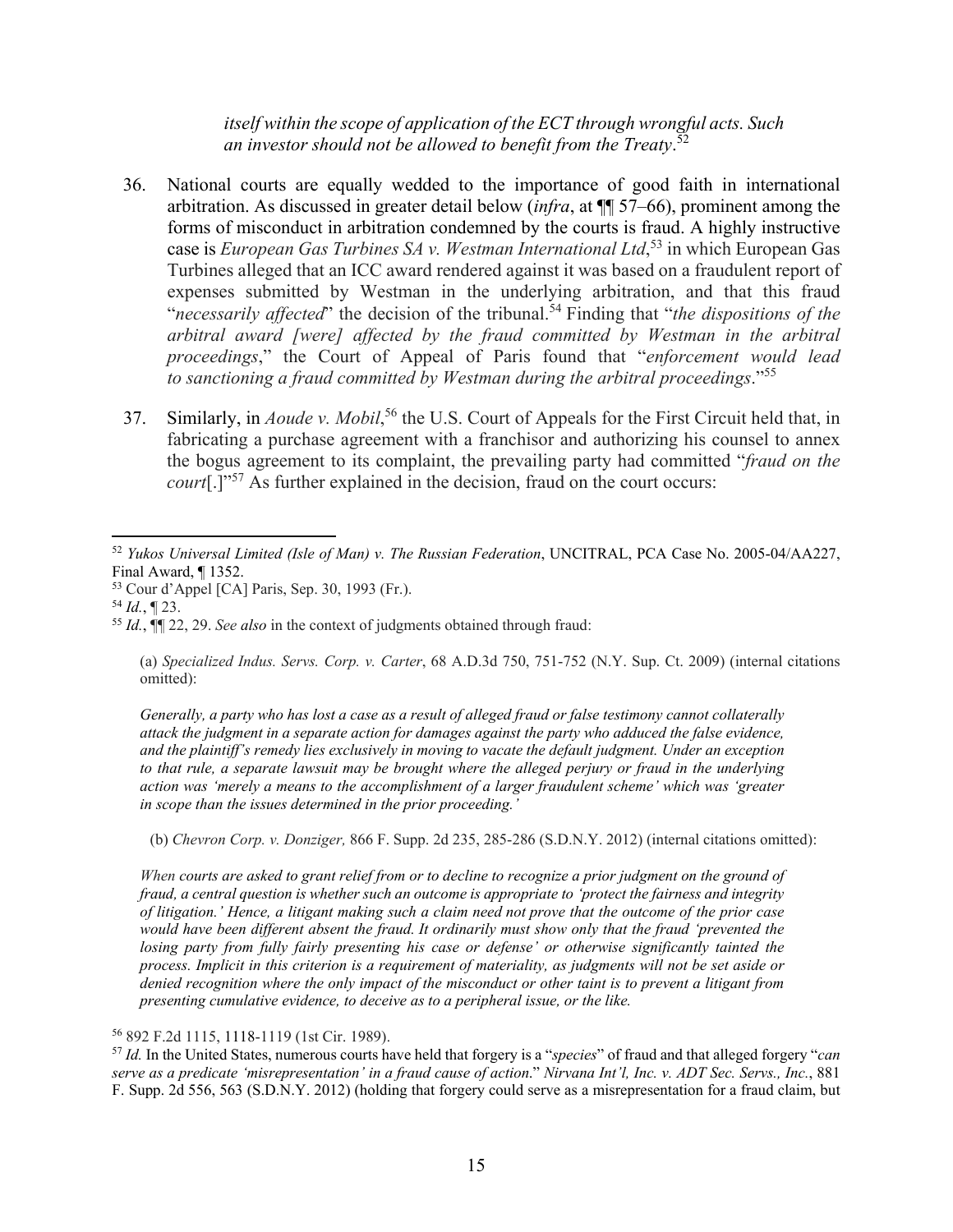*where it can be demonstrated, clearly and convincingly, that a party has sentiently set in motion some unconscionable scheme calculated to interfere with the judicial system's ability impartially to adjudicate a matter by improperly influencing the trier or unfairly hampering the presentation of the opposing party's claim or defense*. 58

38. In sum, good faith is a principle fundamental to the integrity of international arbitration and judicial proceedings that may ensue. This is due to the paramount importance of truthfulness and honesty on the part of parties no less than arbitrators and counsel.

#### **2. Soft Law**

- 39. There does not exist a great deal of soft law that bears directly on the proper conduct of parties, as distinct from counsel or tribunal members, in arbitration, or on the consequences of their improper conduct for the resulting award. It is assumed that tribunals and courts themselves have the means and the will, in the presence of serious misconduct by parties, to take the appropriate steps, without need of soft law. The cases cited immediately above support that assumption.
- 40. One exception, in regard to awards rendered on the basis of serious misconduct, is the American Law Institute's recently adopted Restatement of the U.S. Law of International Commercial and Investor-State Arbitration. The accompanying notes provide in part as follows:

*It is axiomatic that an award whose making was materially affected by fraud, corruption, or other undue means is not legitimate and therefore not entitled to recognition or enforcement. Section 10(a)(1) of the FAA, which governs non-Convention awards, codifies this principle, which is also embedded in the Convention grounds that ensure the procedural fairness of Convention awards.*<sup>59</sup>

that the plaintiff in this case did not rely on it) (internal citations omitted); *see also, e.g*., *Padilla v. Padilla*, 278 So.3d 333, 335 (Fla. Dist. Ct. App. 2019) ("*Forgery is, indeed, a species of fraud*."); *John Hancock Life Ins. Co. of New York v. Solomon Baum Irrevocable Family Life Ins. Tr.*, 357 F. Supp. 3d 209, 217 (E.D.N.Y. 2018) ("*[F]orgery is a species of fraud*."); *Fortis Benefits Ins. Co. v. Pinkley*, 926 So. 2d 981, 988 (Ala. 2005) (same); *Life Ins. Co. of Georgia v. Smith*, 719 So. 2d 797, 809 (Ala. 1998) (same); *Cooper v. Floyd*, 177 S.E.2d 442, 445 (N.C. 1970) ("*[F]raud is the gist of forgery*.").

<sup>58</sup> *Id.* at 1118; *see also China Minmetals Materials Import & Expert Co. Ltd v. Chi Mei Corp.*, 334 F. 3d 274, 286-88, (3d. Cir. 2003) (vacating district court order confirming foreign arbitral award and remanding for further proceedings to determine whether alleged arbitration agreement was product of forgery because such forgery would establish valid New York Convention defense to enforcement of award); Switzerland: *X (formerly A) v. Company Y, in liquidation and others*, Bundesgericht [BGer] [Federal Supreme Court] Oct. 6, 2009, 4A\_596/2008, in which the Swiss Federal Supreme Court annulled an ICC award on the ground that a criminal investigation in another country had determined that "*several false written and oral testimonies*" had been presented to the tribunal. The Court held that this fraud misled the arbitrators into upholding an agreement that was in fact null and void.

<sup>59</sup> Restatement of the U.S. Law of International Commercial Arbitration § 4.17, Reporters' note *a* (Am. Law Inst., Proposed Final Draft 2019) [hereinafter "Restatement"]. On the denial of recognition and enforcement of awards on public policy grounds more generally, see Restatement § 4.16.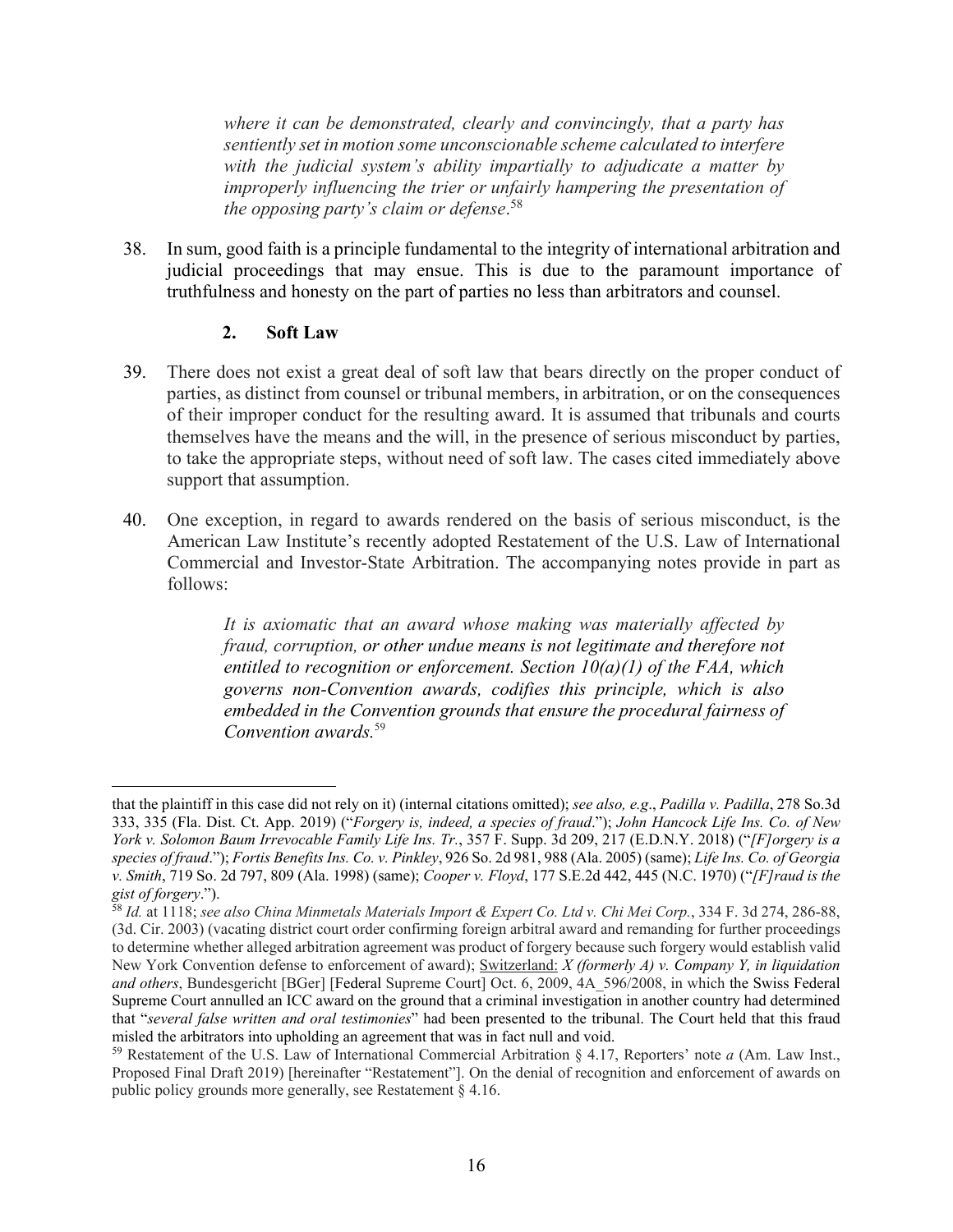- 41. But while there is little by way of formal international standard governing *party* conduct in arbitration, there is much soft law on the standards to which *counsel* in international arbitration are held. There is no reason why parties to arbitration should not be held to the same standards applicable to the counsel who represent them. It is therefore reasonable to expect parties in arbitration to respect ethical principles that are broadly analogous to those to which counsel in arbitration themselves are held. To consult those standards is not to assume that parties' failures in this regard may be ascribed to their counsel. It is only to apply those standards by analogy to parties themselves.
- 42. The field of international dispute resolution is actually awash in standards of conduct by counsel. These criteria are spelled out in a broad range of soft law instruments.<sup>60</sup> Many of them are framed in highly general ethical terms and apply chiefly to conduct in connection with court proceedings. For example, according to a Council of Europe Recommendation:

*Lawyers should respect the judiciary and carry out their duties towards the court in a manner consistent with domestic and international legal and other rules and professional standards. Any abstention by lawyers from their professional activities should avoid damage to the interests of clients or others who require their services.*<sup>61</sup>

- 43. Also relevant are the following instruments:
	- (i) UN Basic Principles on the Role of Lawyers, Principle 12: "*Lawyers shall at all times maintain the honour and dignity of their profession as essential agents of the administration of justice*;"62
	- (ii) Council of Bars and Law Societies of Europe ("**CCBE**"), Charter of Core Principles of the European Legal Profession and Code of Conduct for European Lawyers, Core Principle (d) ("*the dignity and honor of the legal profession, and the integrity and good repute of the individual lawyer*" $)^{63}$  and Core Principle (i) ("*respect for the rule of law and the fair administration of justice*");64
	- (iii) The CCBE Charter also states the following commentary on Core Principle (d):

*[T]he lawyer must do nothing to damage either his or her own reputation or the reputation of the profession as a whole and public confidence in the profession. … [H]e or she must not engage in disgraceful conduct, whether in legal practice or in other business activities[*.*]65*

<sup>60</sup> For a good survey, see Peter Halprin & Stephen Wah, *Ethics in International Arbitration*, 2018 J. Disp. Res. 87 (2018).

 $61$  Council of Europe Recommendation No. R(2000)21, Principle III(4).

<sup>62</sup> UN Basic Principles on the Role of Lawyers, Principle 12.

<sup>63</sup> Council of Bars and Law Societies of Europe (CCBE), Charter of Core Principles of the European Legal Profession and Code of Conduct for European Lawyers, Core Principle (d).

<sup>64</sup> *Id.*, Core Principle (i).

<sup>65</sup> *Id.*, Core Principle (d).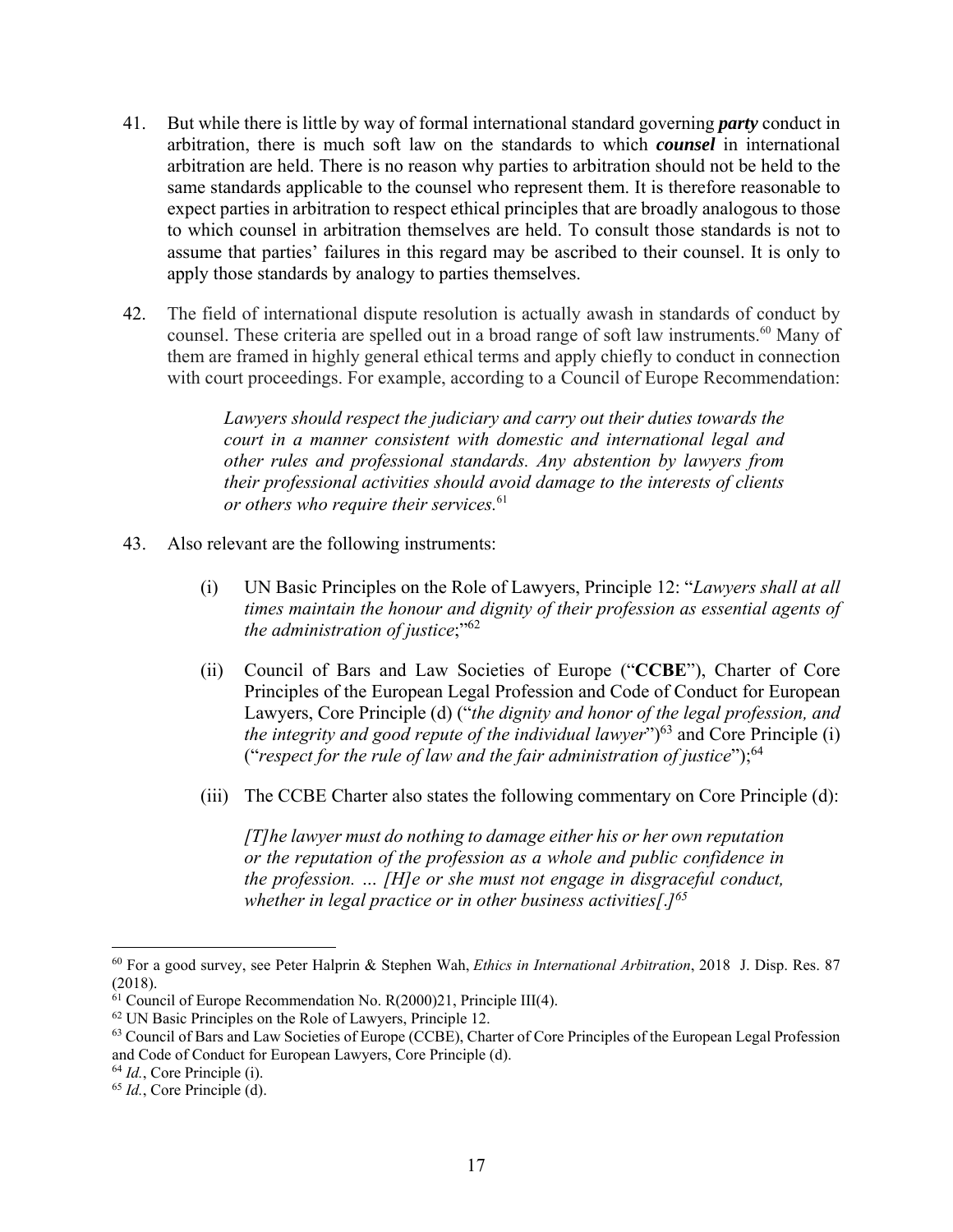44. Certain principles are addressed specifically to counsel in arbitration, as distinct from litigation, and directed specifically to fraud. Most prominent among them is Guideline 9 of the IBA Guidelines on Party Representation in International Arbitration, which provides:

> *A party representative should not make any knowingly false submission of fact to the Arbitral Tribunal.*<sup>66</sup>

- 45. In her seminal work on ethics in international arbitration, Catherine A. Rogers observes that "*systems whose procedures include information or documentary exchanges impose on attorneys specific ethical obligations to ensure the integrity of the process. One of the basic obligations is to comply with a valid document request, even if it requires turning over to an adversary documents that are harmful to a party's case or interests*."67
- 46. Arbitral institutions also address fraud in the conduct of arbitration. For example, an annex to the recently adopted London Court of International Arbitration ("**LCIA**") Rules prohibits the making of false statements, the use of false evidence and the concealment of documents:

*[…]*

*(3) An authorised representative should not knowingly make any false statement to the Arbitral Tribunal or the LCIA Court.*

*(4) An authorised representative should not knowingly procure or assist in the preparation of or rely upon any false evidence presented to the Arbitral Tribunal or the LCIA Court.* 

*(5) An authorised representative should not knowingly conceal or assist in the concealment of any document (or any part thereof) which is ordered to be produced by the Arbitral Tribunal.*<sup>68</sup>

*A lawyer must never knowingly give false or misleading information to the court, nor should a lawyer ever lie to third parties in the course of his or her professional activities*.

 66 IBA Guidelines on Party Representation in International Arbitration, Guideline 9.

<sup>67</sup> Catherine A. Rogers, Ethics in International Arbitration, 117-118 (2013).

<sup>68</sup> LCIA Arbitration R. (2020) Annex ¶¶ 3-5. The prohibition on the making of false statements, the use of false evidence, or the concealment of document is of course as applicable to those appearing before courts as before arbitral tribunals. The commentary to Core Principle (i) of the Council of Bars and Law Societies of Europe (CCBE) Charter of Core Principles of the European Legal Profession and Code of Conduct for European Lawyers states as follows:

Similarly, Article 4.4 of the CCBE's Code of Conduct for European Lawyers, entitled "Relations with the Courts – False or Misleading Information," provides: "*A lawyer shall never knowingly give false or misleading information to the court*."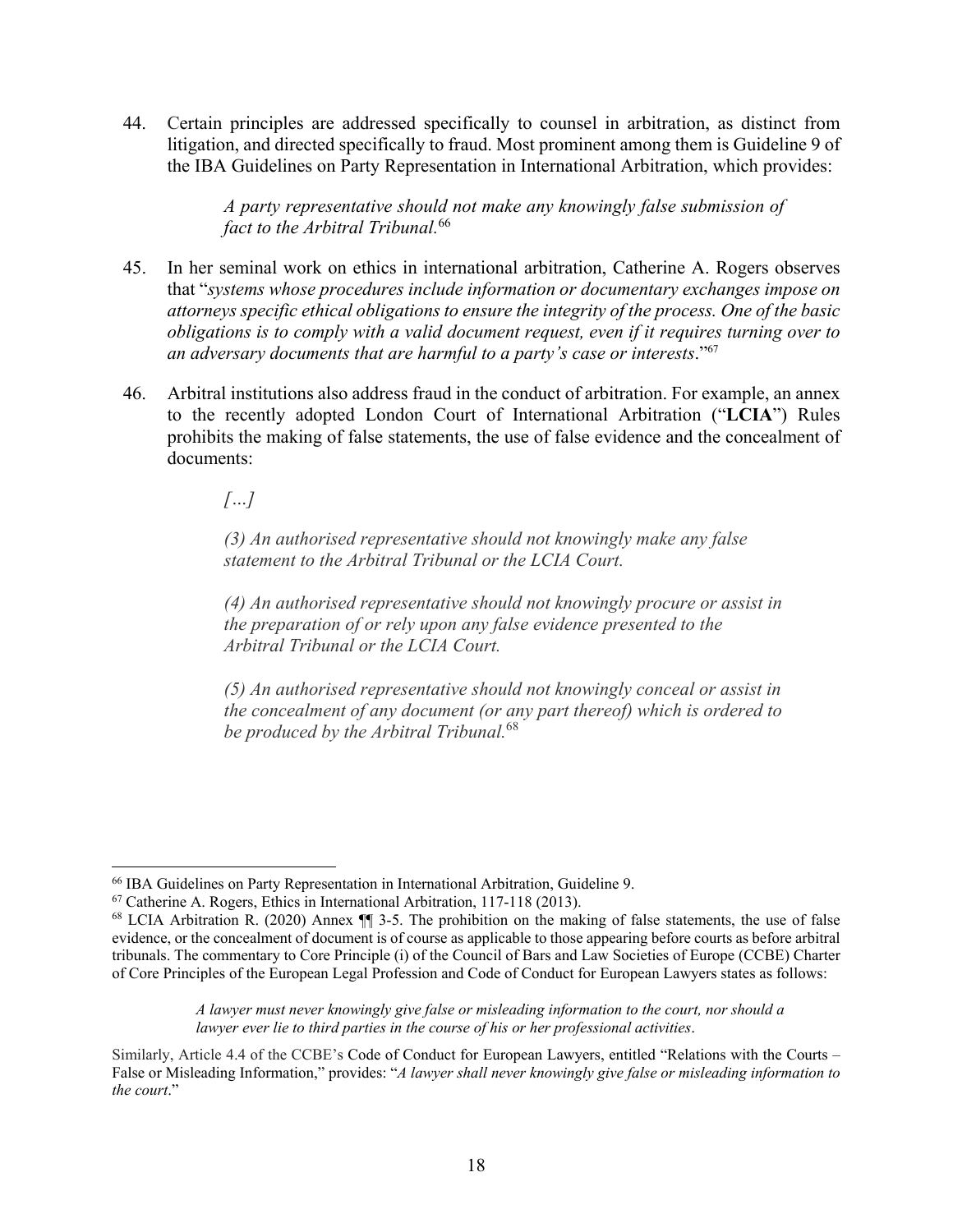47. There is also a close connection between submission of false evidence in arbitration, on the one hand, and deprivation of the right to be heard, on the other. Guarantees of procedural due process are ubiquitous among the rules of international arbitral institutions.<sup>69</sup>

#### **3. Legal Literature**

48. Legal literature is fully in line with the view that an award procured through fraud is unworthy of recognition or enforcement. As noted by two commentators, "*While corruption is universally proscribed in national law, arbitrators and commentators have increasingly classified it also as a violation of transnational (or 'truly international') public policy, as well as a violation of public international law*."70 Further, Gary Born has noted:

> *[i]t is reasonably clear that fraud is a ground for annulling an award under virtually all national arbitration regimes.*

*[…]*

*Fraud is almost always confined to cases involving a party's use of perjured testimony or fabricated evidence during the arbitral proceedings. [...] 'Intentionally giving false testimony in an arbitration proceeding would constitute fraud.' Some courts have also suggested that deliberately and wrongfully withholding material evidence that a party has been ordered to disclose may also be analogous to providing perjured testimony.*71

 69 AAA R. 22(a) ("*The arbitrator shall . . . [while] safeguarding each party's opportunity to fairly present its claims and defenses.*"); AAA R. 32(a) ("*[E]ach party has the right to be heard and is given a fair opportunity to present its case*"); CIETAC Art. 35(1) ("*Under all circumstances, the arbitral tribunal shall act impartially and fairly and shall afford a reasonable opportunity to both parties to present their case*."); HKIAC Art. 13.1 ("*. . . provided that such procedures ensure equal treatment of the parties and afford the parties a reasonable opportunity to present their case*"); HKIAC Art. 13.5 ("*The arbitral tribunal and the parties shall do everything necessary to ensure the fair and efficient conduct of the arbitration*."); ICC R. 22(4) ("*In all cases, the arbitral tribunal shall act fairly and impartially and ensure that each party has a reasonable opportunity to present its case*."); ICDR R. 20(1) ("*[E]ach party has the right to be heard and is given a fair opportunity to present its case*."); LCIA Arbitration R. (2020) R. 14.4(i) ("*Arbitral Tribunal's general duties at all times during the arbitration shall include . . . giving each [party] a reasonable opportunity of putting its case and dealing with that of its opponent(s)*."); PCA Art. 17(1) ("*Subject to these Rules, the arbitral tribunal may conduct the arbitration in such manner as it considers appropriate, provided that the parties are treated with equality and that at an appropriate stage of the proceedings each party is given a reasonable opportunity of presenting its case*."); SCC Art. 23(2) ("*. . . giving each party an equal and reasonable opportunity to present its case*"); UNCITRAL Rules Art. 17(1) ("*Subject to these Rules, the arbitral tribunal may conduct the arbitration in such manner as it considers appropriate, provided that the parties are treated with equality and that at an appropriate stage of the proceedings each party is given a reasonable opportunity of presenting its case*."); VIAC Art. 28(1) ("*The parties shall be granted the right to be heard at every stage of the proceedings*.").

<sup>70</sup> Aloysius Llamzon and Anthony Charles Sinclair, "Investor Wrongdoing in Investment Arbitration: Standards Governing Issues of Corruption, Fraud, Misrepresentation and Other Investor Misconduct," *in* Albert Jan Van den Berg (ed.), *Legitimacy: Myths, Realities, Challenges*, ICCA Congress Series, Volume 18 (Kluwer Law International, 2015), at 462.

<sup>71</sup> Gary Born, International Commercial Arbitration 3335, 3336-3337 (2d ed., 2014) (citing *Westacre Investments Inc. v. Jugoimport-SPDR Holding Co.* (U.K.)); *see also*: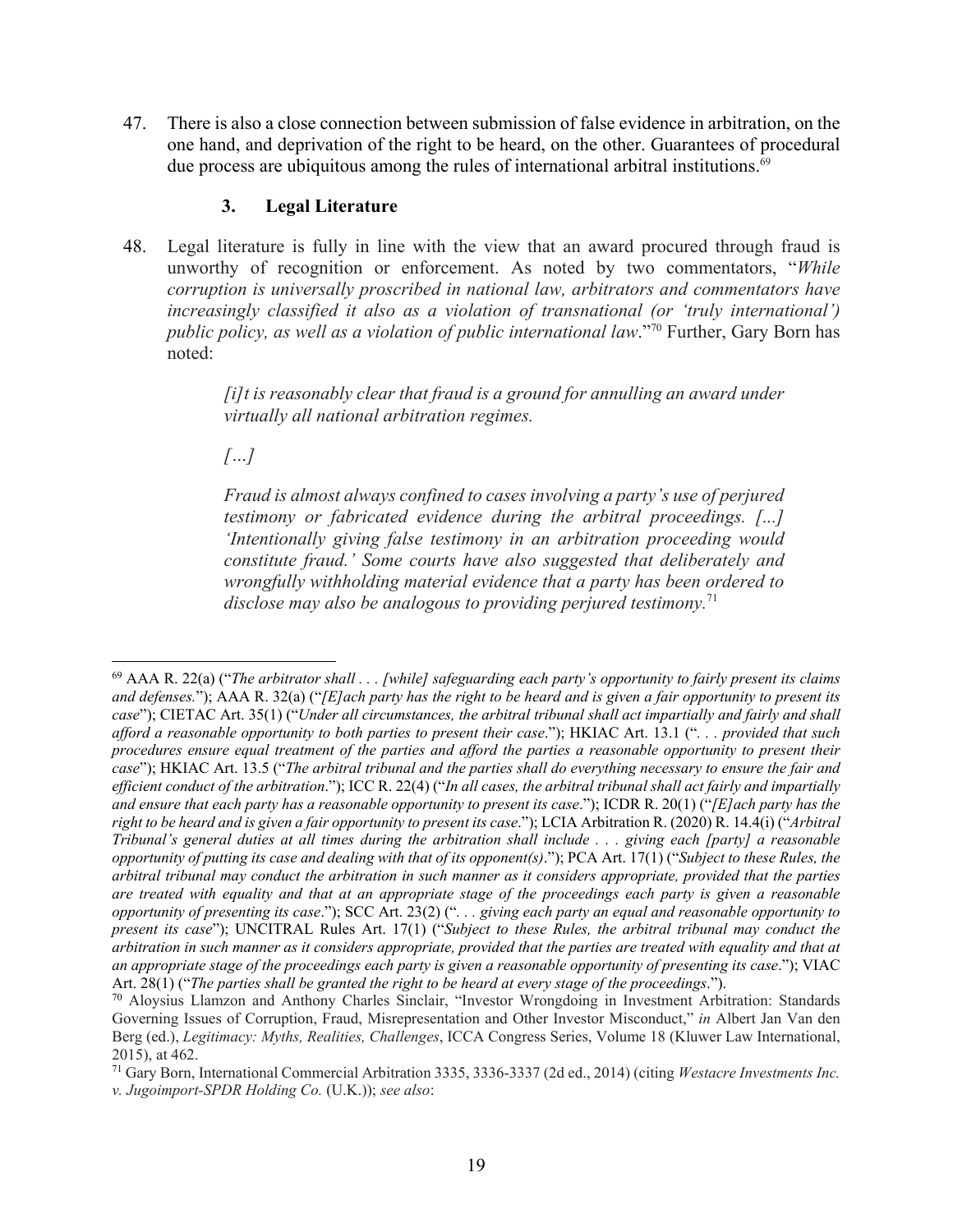49. Commentators also have not failed to draw a close connection between fraud and denial of due process as grounds for denying recognition or enforcement of awards. For example, the late V.V. Veeder, a leading international arbitration authority, posited that counsel in arbitration have a positive obligation not to mislead a tribunal, observing further that this:

Cyrus Benson, *Can Professional Ethics Wait - The Need for Transparency in International Arbitration*, 3 Disp. Resol. Int'l 78, 82, 90-91 (2009):

*[V]irtually all [national codes of professional conduct] require that lawyers not make false and misleading statements or engage in the creation, use or preservation of false or fraudulent evidence.* 

*[…]* 

*A lawyer shall not engage in conduct involving dishonesty, fraud, deceit, or misrepresentation.* 

*[…]* 

*A lawyer who receives information clearly establishing that the client has, in the course of the arbitration, perpetrated a fraud upon the tribunal shall promptly call upon the client to rectify the same, and if the client refuses or is unable to do so, the lawyer shall reveal the fraud to the tribunal.* 

*[…]* 

*The lawyer shall not knowingly participate in the creation, preservation or use of fraudulent, false, altered or perjured testimony or evidence in any manner whatsoever.*

Raymond Doak Bishop & Margrete Stevens, *Document Exchanges and the Collision of Ethical Duties of Counsel from Different Legal Systems*, *in* Dossier of the ICC Institute of World Business Law: Players' Interaction in International Arbitration 24, 30 (2012):

*In the [case under discussion], the claimant was taken to task by the tribunal for the way its case had been argued . . . . While the main criticism of the tribunal was directed at the claimant, counsel conduct was also implicated with respect to certain omissions, implicitly raising the question whether counsel, in the tribunal's view, . . . was simply required to be more thorough in ascertaining the correctness of legal argument so as to avoid misleading the tribunal.* 

Stephan Wilske, *Sanctions against Counsel in International Arbitration - Possible, Desirable or Conceptual Confusion*, 8 Contemp. Asia Arb. J. 141, 171 (2015) (quoting *Prospect Capital Corp. v. Enmon*, 2010 WL 2594633 (S.D.N.Y. June 23, 2010)):

*In this age, where law firms have become bottom line oriented, it is important for lawyers to be reminded that there are certain lines lawyers cannot cross in their endeavor to increase the bottom line, and that their duty of candor towards the Court cannot be sacrificed to please a client.* 

To the same effect, see Horacio Alberto Grigera Naón, *What Duties Do Counsel Owe to the Tribunal and Why?*, *in* Dossier of the ICC Institute of World Business Law: Players' Interaction in International Arbitration 10, 16 (2012) (referring to the obligation of "*loyalty courtesy integrity dignity good faith conduct and professionalism*"); Catherine A. Rogers, Fit and Function in Legal Ethics: Developing a Code of Conduct for International Arbitration, 23 Mich. J. Int'l L. 341, 403, n.296 (2002) (referring to the obligation of "*candor*" to the tribunal).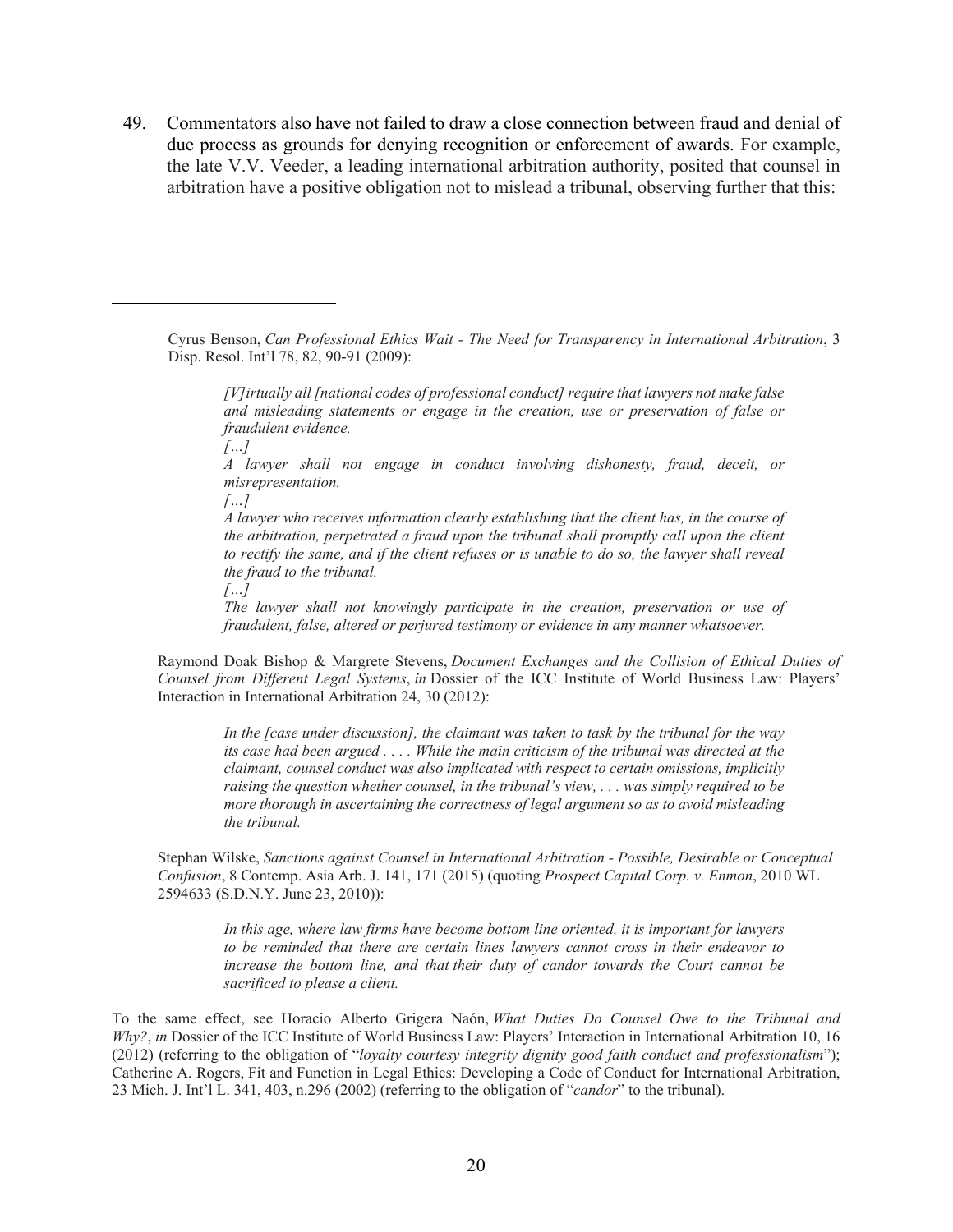*matters first because it can easily breed procedural unfairness in the particular case, and it matters generally because it attacks the integrity of the system of international arbitration.*<sup>72</sup>

- 50. Other commentators emphasize that fairness in arbitration requires access to truthful information (*i.e.*, free from fraud) and procedural due process, including "*full disclosure of the parties and claims made, [on the one hand] […][and the] right […]to raise material and procedural defenses/ and objections, and to bring new claims/ and raise new defenses fon the other]*."<sup>73</sup>
- 51. This body of commentary reflects the rather obvious point that a party confronted with false evidence is presented with evidence that is less favorable – perhaps substantially less favorable – to its case than evidence that reflects the true state of affairs. This deprives a party, including a respondent State in an investment arbitration, of the opportunity to present its case because its defenses are, by definition, formulated and developed in response to the claims presented and evidence disclosed by an investor claimant. If the claimant has fabricated its allegations, falsified the evidence underlying those allegations and/or failed to disclose relevant evidence that would show the truth, the respondent cannot properly defend itself and its due process rights will accordingly have been violated.
- 52. Confirming this point, the drafters of the New York Convention included defenses to enforcement framed both in terms of due process *and* public policy. As one commentator has observed, the drafters "*thought it necessary to ensure that, no matter how 'public policy' was interpreted in the future […], there would be no uncertainty as to the fundamental importance of […]the right to be heard*."<sup>74</sup>

#### **B. The New York Convention and its Public Policy Defense**

53. Violation of the public policy of the place where enforcement is sought is one of the New York Convention's most important defenses, even if it is seldom established.<sup>75</sup> Every one of the jurisdictions to which the Award in this case has been brought is a Convention State and necessarily treats violation of public policy as a basis for denying enforcement of an award.76

<sup>72</sup> V.V. Veeder, *The 2001 Goff Lecture: The Lawyer's Duty to Arbitrate in Good Faith*, 18(4) Arb. Int'l 431, 437, 442  $(2014).$ 

 $\frac{73}{13}$  Matti S. Kurkela & Santtu Turunen, Due Process in International Commercial Arbitration 187-188 (2010).

<sup>74</sup> James Allsop, *International Arbitration and Conformity with International Standards of Due Process and the Rule of Law*, 19 ICCA Congress Series: International Arbitration and the Rule of Law: Contribution and Conformity 763, 774 (2017). Allsop describes the Convention's public policy ground (Article V(2)(b)) as a way of ensuring that "*additional aspects of due process, natural justice, and procedural fairness may be protected to ensure fairness,*  equality, and the protection of the rule of law, and recogniz[ing] that procedural public policy is far broader than the *right to be heard.*" *Id.*, at 781-782.<br><sup>75</sup> New York Convention, art. V(2)(b).

<sup>76</sup> *See, e.g.*, Supreme Court of Cassation, February 4, 2020, No. 2564 (Italy); Hof Amsterdam, September 9, 2018, GHAMS:2018:3755, 200.219.927/01 m.nt (Neth.); *Parsons & Whittemore Overseas Co., Inc. v. Société Générale de L'Industrie du Papier (RAKTA)*, 508 F.2d 969, 974 (2d Cir. 1974).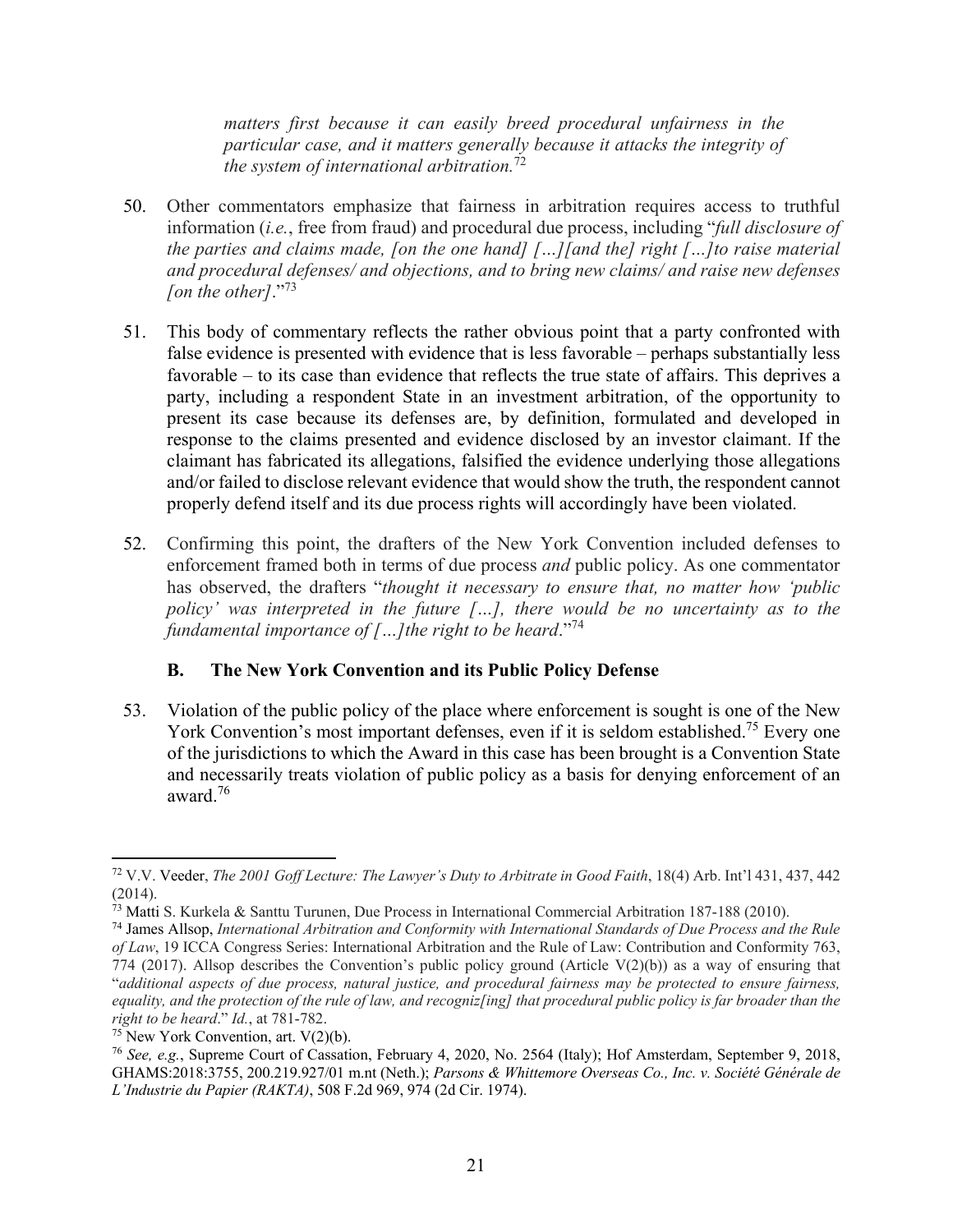- 54. Public policy is broadly viewed as embodying the most fundamental principles of morality and justice prevailing in the jurisdiction whose public policy is under consideration.<sup>77</sup> By all accounts, the New York Convention's public policy exception is to be narrowly construed, that is, limited to those highly exceptional circumstances in which enforcement of an award would offend a jurisdiction's most basic values.78 Adopting a suitably narrow understanding of public policy in this context is part of the larger "*pro-arbitration*" philosophy that presumptively favors the enforcement of both arbitration agreements and arbitral awards.
- 55. It is rightly feared that too expansive a notion of public policy would threaten the effectiveness of arbitration as a means of international dispute resolution. For that reason too, a party invoking the Convention's public policy defense to enforcement bears a heavy burden of proving that enforcement of an award would offend the public policy of the jurisdiction where enforcement is sought.<sup>79</sup> Still, though international arbitral awards are only very exceptionally denied enforcement on public policy grounds, there are circumstances, fortunately rare, in which an award is unworthy of enforcement for reasons of public policy. Commission of fraud in procurement of an award is one such circumstance, as detailed in the following sub-section. While it is ordinarily "*proarbitration*" for courts to enforce arbitral awards, it is *not* "*pro-arbitration*" for them to enforce awards contaminated by fraud.<sup>80</sup>
- 56. The "*pro-arbitration*" philosophy that underlies the narrow construction of the public policy exception, and the heavy burden borne by a party invoking it, is based on a presumption that parties (as well as arbitrators and counsel) will conduct themselves both in good faith and in compliance with public policy. Upon colorable allegations of fraud a court must conduct a serious examination of the matter. But it is not possible for a court to do so unless the parties discharge their obligation of truthfulness and candor, and the court has before it a complete and truthful record. In the present case, as noted throughout my opinion and summarized above (*supra*, ¶ 25), the Statis did not conduct themselves with truthfulness and candor, and accordingly the courts were deprived of a complete and truthful record.

 <sup>77</sup> *Parsons & Whittemore Overseas*, 508 F.2d at 974.

<sup>78</sup> *Traxys Europe S.A. v. Balaji Coke Industry Pvt Ltd (No 2)* [2012] FCA 276 (March 23, 2013) (Aust.), ¶ 105; *Hebei Import & Export Corp. v. Polytek Engineering Co. Ltd.*, Court of Final Appeal, Hong Kong, February 9, 1999, [1999] 2 HKC 205, at 12, 13; *OAO "Gazprom" v. Repub. of Lithuania*, Civil Case No. 3K‐7‐458‐701/2015 (Sup. Ct. Lith. Oct. 23, 2015), ¶ 73.

<sup>79</sup> *Bloomberry Resorts & Hotels Inc. v. Global Gaming Phil. LLC*, No. 1432/2017 (SGH, Jan. 3, 2020) (Sing.), ¶¶ 97- 98 (discussing cases therein); *Karaha Bodas Co., L.L.C. v. Perusahaan Pertambangan Minyak Dan Gas Bumi Negara*, 364 F.3d 274, 289 (5th Cir. 2004); *Sui S. Gas Co. v. Habibullah Coastal Power Co. (Pte)*, No. 248/2009 (SGHC, Feb. 23, 2010), ¶ 48; Hof Amsterdam, September 9, 2018, GHAMS:2018:3755, 200.219.927/01 m.nt (Neth.).

<sup>80</sup> *See generally* George A. Bermann, *What Does it Mean to be "Pro-Arbitration?*," 34 Arb. Int'l 341 (2018).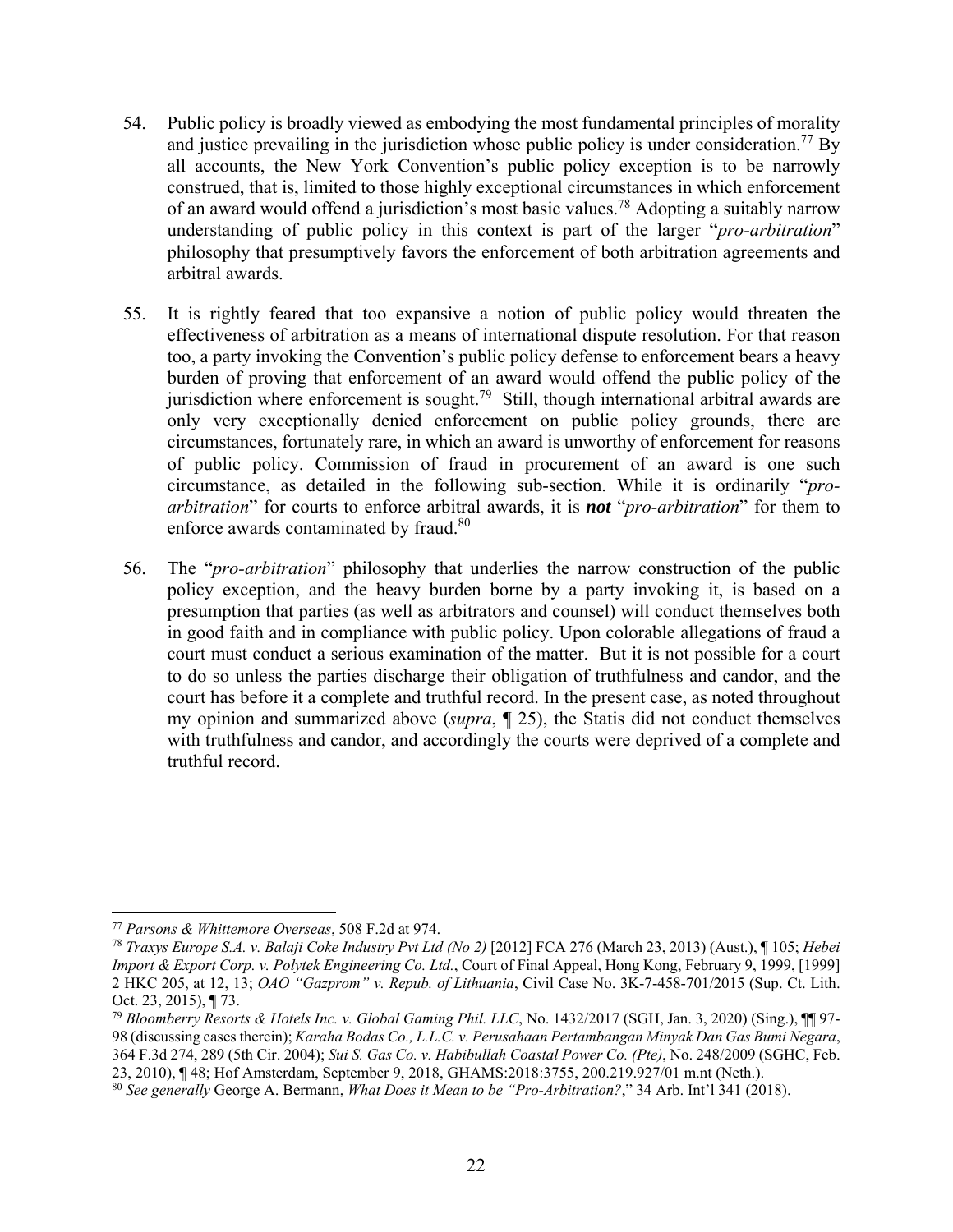#### **1. Fraud as a Violation of Public Policy**

57. That enforcement of an award obtained by fraud is contrary to public policy is well established in case law across jurisdictions,  $81$  including, for example, the United States,  $82$ England,  $83$  Australia,  $84$  France,  $85$  Germany,  $86$  Lithuania,  $87$  the Netherlands,  $88$  and

<sup>82</sup> *Enron Nigeria Power Holding, Ltd. v. Federal Republic of Nigeria,* 844 F.3d 281, 288 (D.C. Cir. 2016) (enforcing an award based on a contract tainted by fraud violates public policy); *Karaha Bodas Co.*, 364 F.3d at 306 ("*Enforcement of an arbitration award may be refused if the prevailing party furnished perjured evidence to the tribunal or if the award was procured by fraud. Courts apply a three-prong test to determine whether an arbitration award is so affected by fraud: (1) the movant must establish the fraud by clear and convincing evidence; (2) the fraud must not have been discoverable upon the exercise of due diligence before or during the arbitration; and (3) the person challenging the award must show that the fraud materially related to an issue in the arbitration*."); *ARMA, S.R.O. v. BAE Systems Overseas, Inc.*, 961 F.Supp.2d 245, 254-255 (D.D.C. 2013) (adopting three-pronged test).

84 *Traxys Europe S.A. v. Balaji Coke Industry Pvt Ltd (No 2)* [2012] FCA 276 (March 23, 2013) (Aust.), ¶ 87 (holding that enforcement of an award that was induced or affected by fraud or corruption would be contrary to public policy and that a court may refuse enforce the tainted award).

85 Cour d'appel [CA] [regional court of appeal] Paris, 1e ch., Jan. 16, 2018, 15/21703 (Fr.) (annulling an award because the title to property was obtained through fraudulent administrative authorization).

86 Bundesgerichtshof [BGH] [Federal Court of Justice] Jan. 30, 2013, III ZB 40/12 (Ger.), ¶¶ 12, 19-20 (recognizing that an award obtained through Claimant's procedural fraud would be a ground to refuse enforcement under art. V(2)(B) of the New York Convention).

<sup>87</sup> *OAO "Gazprom" v. Repub. of Lithuania*, Civil Case No. 3K-7-458-701/2015 (Sup. Ct. Lith. Oct. 23, 2015) (holding that the concept of "*public policy*" should be interpreted as "*international public policy*" and "*violation of public policy exists . . . when the arbitral award or arbitral agreement has been obtained by coercion, fraud, threat, etc*.").

88 Hof Amsterdam, September 9, 2018, GHAMS:2018:3755, 200.219.927/01 m.nt (Neth.) ("*[P]ublic policy precludes enforcement only in exceptional circumstances. Fraud itself constitutes such a circumstance and public policy may prevent the enforcement of a foreign arbitration award rendered under the influence of fraud*.").

<sup>81</sup> *See, e.g.*, *Karaha Bodas Co.*, 364 F.3d at 306 ("*Enforcement of an arbitration award may be refused if the prevailing party furnished perjured evidence to the tribunal or if the award was procured by fraud*") (United States); *Traxys Europe S.A. v. Balaji Coke Industry Pvt Ltd (No 2)* [2012] FCA 276 (March 23, 2013) (Aust.), ¶¶ 87-88 (holding that enforcement of an award that was induced or affected by fraud or corruption would be contrary to public policy and that a court may refuse enforce the tainted award); Cour d'appel [CA] [regional court of appeal] Paris, 1e ch., January 16, 2018, 15/21703 (Fr.) (annulling an award because the title to property was obtained through fraudulent administrative authorization); Bundesgerichtshof [BGH] [Federal Court of Justice] Jan. 30, 2013, III ZB 40/12 (Ger.), ¶¶ 12, 19-20 (recognizing that an award obtained through Claimant's procedural fraud would be a ground to refuse enforcement under art. V(2)(B) of the New York Convention); *OAO "Gazprom" v. Repub. of Lithuania*, Civil Case No. 3K‐7‐458‐701/2015 (Sup. Ct. Lith. Oct. 23, 2015) (holding that the concept of "*public policy*" should be interpreted as "*international public policy*" and "*violation of public policy exists . . . when the arbitral award or arbitral agreement has been obtained by coercion, fraud, threat, etc*."); *Bloomberry Resorts & Hotels Inc. v. Global Gaming Phil. LLC*, No. 1432/2017 (SGH, Jan. 3, 2020) (Sing.) ("*Fraud, corruption and bribery would generally fall within the rubric of being "contrary to public policy. . . . Thus, instances such as corruption, bribery or fraud and similar serious cases would constitute a ground for setting aside*." (citation omitted)).

<sup>83</sup> *IPCO (Nigeria) Ltd v Nigerian Nat'l Petroleum Corp* [2015] EWCA Civ. 1144 (Eng.), ¶ 184 ("*[T]he proposition that fraud vitiates the whole Award . . . finds support in English law principles*."); *IPCO (Nigeria) v. Nigerian Nat'l Petrol. Corp.* [2014] EWHC (Comm) 576 (Eng.) (holding that fraud is sufficient to refuse to enforce any part of an award because fraud against the tribunal "*undermines the validity of the whole Award*"); *HJ Heinz Co. v. EFL Inc* [2010] EWHC (Comm) 1203 (Eng.), ¶ 33 (holding that in the case of fraud, "*upon analysis of the facts an approach more favourable to the party defrauded in respect of what is due . . . may be adopted*"); *Double K Oil Prods. 1996 Ltd. v. Neste Oil OYJ* [2009] EWHC (Comm) 3380, ¶ 15 (Eng.) (An award may be set aside if it was "*obtained by fraud or the award or the way in which it was procured being contrary to public policy*."); *Westacre Investments Inc. v. Jugoimport-SPDR Holding Co Ltd* [2000] QB (CA) 288 (Eng.) (holding that where there is decisive evidence of fraud unavailable to party at the time of the trial would justify refusal of enforcement of the award).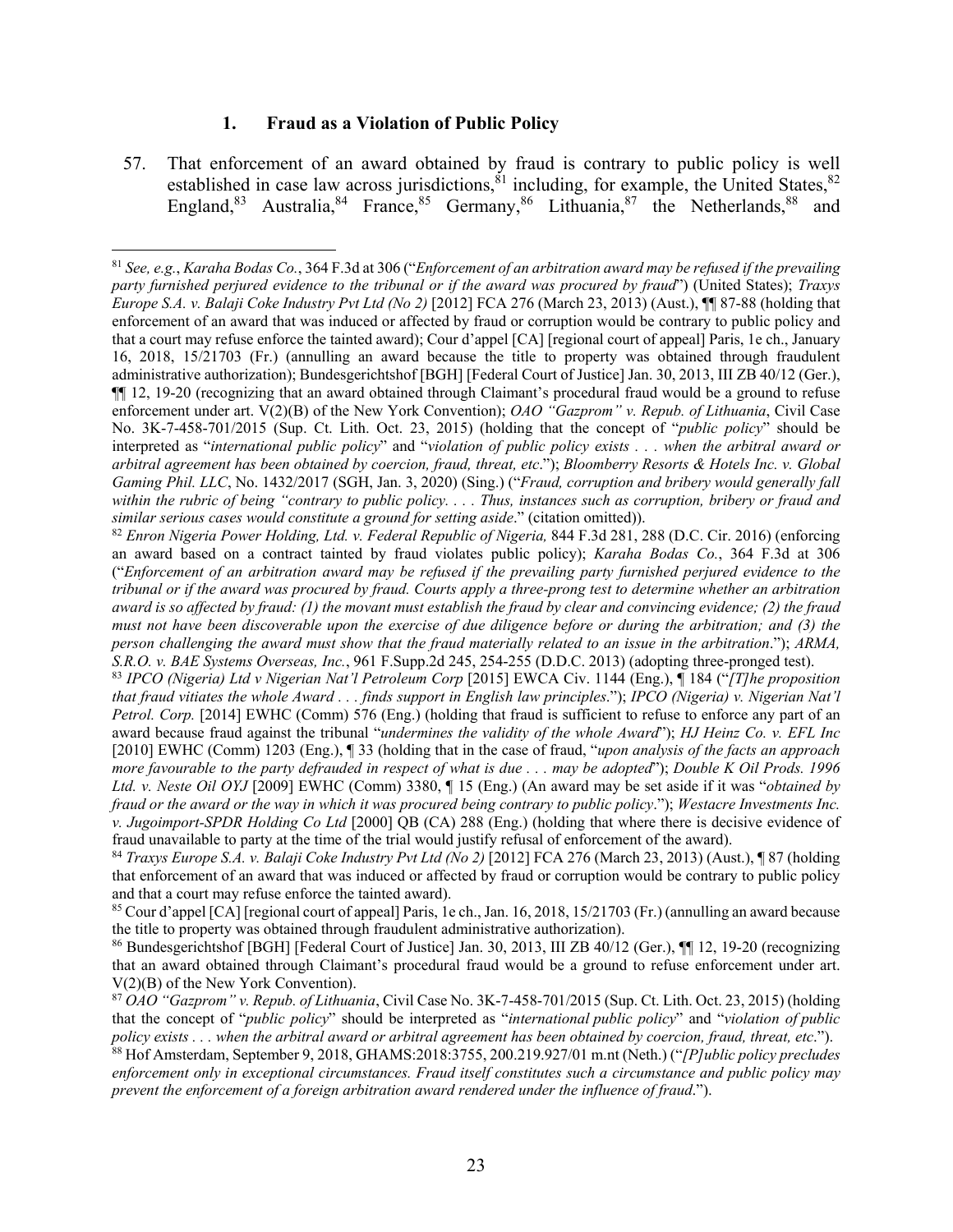Singapore.<sup>89</sup> So widely held is the proposition that enforcement of an award obtained by fraud is contrary to public policy that it has become virtually a transnational principle of international arbitration law.90

58. The situation in *England* is especially clear, as the susceptibility of an award to denial of enforcement for fraud is firmly established in that jurisdiction, and the examples are many.<sup>91</sup> As earlier noted, in this very case, Justice Knowles in the English High Court so held:

> *It will do nothing for the integrity of arbitration as a process or its supervision by the Courts, or the New York Convention, or for the enforcement of arbitration awards in various countries, if the fraud allegations in the present case are not examined at a trial and decided on their merits, including the question of the effect of the fraud where found. The interests of justice require that examination.*<sup>92</sup>

59. In *IPCO (Nigeria) Ltd v. Nigerian National Petroleum Corp.*<sup>93</sup> IPCO (Nigeria) Ltd. ("**IPCO**") entered into a contract under which it undertook to design and construct a petroleum export terminal for the Nigerian National Petroleum Corporation ("**NNPC**"). The contract was governed by Nigerian law with disputes to be resolved under the Nigerian Arbitration and Conciliation Act of 1990. When a contractual dispute between the parties arose, IPCO launched an arbitration leading to a \$152 million award in its favor. NNPC challenged the award before the Nigerian Federal High Court on the ground, among others, that IPCO had procured the award by fraudulent inflation of its damages on the basis of falsified documents. The English High Court found that "*NNPC had a good prima facie case that IPCO practiced a fraud on the Tribunal which undermined the validity of the whole Award*,"94 but nevertheless declined to annul the award. However, the Court of Appeal concluded that the lower court had applied "*too strict a test*" and remanded the case

 <sup>89</sup> *Bloomberry Resorts & Hotels Inc. v. Global Gaming Phil. LLC*, No. 1432/2017 (SGH, Jan. 3, 2020) (Sing.) ("*Fraud, corruption and bribery would generally fall within the rubric of being 'contrary to public policy' . . . . Thus, instances such as corruption, bribery or fraud and similar serious cases would constitute a ground for setting aside*." (internal citations omitted)); *Sui S. Gas Co. v. Habibullah Coastal Power Co. (Pte)*, No. 248/2009 (SGHC, Feb. 23, 2010) (Sing.), ¶ 48 (finding that "*egregious circumstances such as corruption, bribery or fraud, which would violate the most basic notions of morality and justice*[,]" would violate public policy and justify setting aside of award). <sup>90</sup> <sup>90</sup> *See* Aloysius Llamzon and Anthony Charles Sinclair, "Investor Wrongdoing in Investment Arbitration: Standards

Governing Issues of Corruption, Fraud, Misrepresentation and Other Investor Misconduct," *in* Albert Jan Van den Berg (ed.), *Legitimacy: Myths, Realities, Challenges*, ICCA Congress Series, Volume 18 (Kluwer Law International, 2015), at 522:

*<sup>[</sup>T]here appears to be sufficient authority to conclude that a transnational public policy exists proscribing bribery and corruption, at least, in the context of an investment treaty dispute. Authority also exists, albeit that it is thin, on fraudulent misrepresentation and other investor misconduct.* 

<sup>91</sup> *IPCO (Nigeria) Ltd v. Nigerian Nat'l Petroleum Corp* [2015] EWCA Civ. 1144 (Eng.); *see also supra*, note 83. 92 Approved Judgment of Justice Knowles, June 6, 2017, ¶ 93 [*Stati et al. v. The Republic of Kazakhstan*, In the High Court of Justice, Queen's Bench Division, Commercial Court, CL-2014-000070].

<sup>93 [2015]</sup> EWCA Civ. 1144 (Eng.).

 $^{94}$  *Id.*, ¶ 104.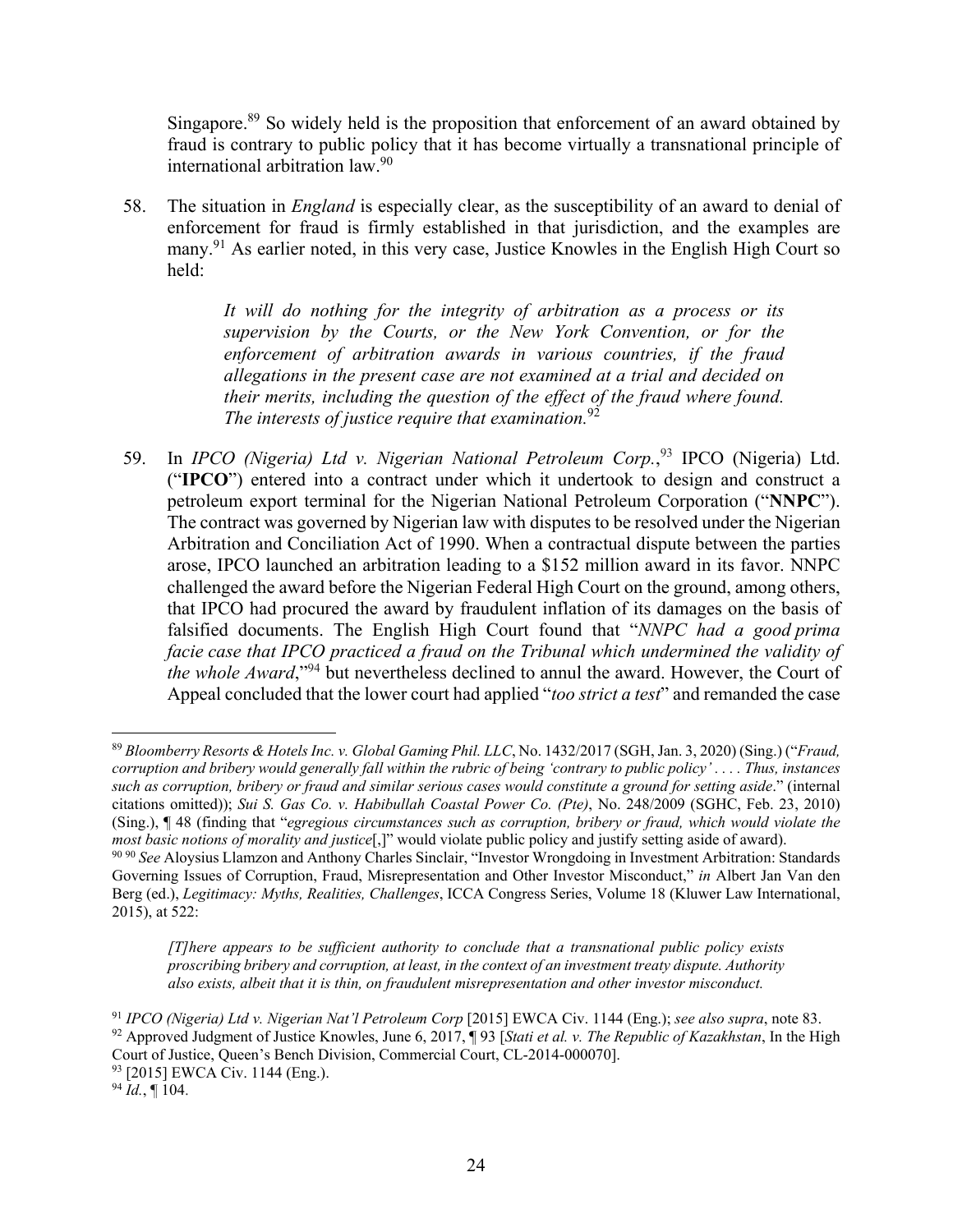to the lower court to determine whether sustaining the award would offend English public policy.95

- 60. In another case involving the Federal Republic of Nigeria, the English High Court explicitly found that to enforce an arbitral award that was obtained through fraud "*would implicate*" the arbitration system and "*that of the court*" in the "*fraudulent scheme.*"96
- 61. The situation is no different in the *Netherlands*. In the case of *Serena Equity Ltd./Fincantieri S.p.A.*, 97 the court held:

*[P]ublic policy precludes enforcement only in exceptional circumstances. Fraud itself constitutes such a circumstance and public policy may prevent the enforcement of a foreign arbitration award rendered under the influence of fraud*.

- 62. There is nothing whatsoever to suggest that the law in *Belgium*, <sup>98</sup> *Luxembourg*, or *Italy* is any different. In the present case, every one of the courts in these countries was prepared to entertain the prospect that an award obtained by fraud is an award whose enforcement would be contrary to public policy.
- 63. It is unquestionable that under *United States* law, fraud in the obtaining of an award justifies a refusal to enforce the award. U.S. law expressly makes fraud a basis for annulment of an award. The Federal Arbitration Act itself specifically provides as follows:

*In any of the following cases the United States court in and for the district wherein the award was made may make an order vacating the award upon the application of any party to the arbitration—(1) where the award was procured by corruption, fraud, or undue means[.]*<sup>99</sup>

64. Because an award can be annulled in the U.S. on the basis of fraud, it necessarily follows that an award obtained fraudulently cannot be enforced.<sup>100</sup>

 <sup>95</sup> *Id.*, ¶ 190. On remand, and after further proceedings concerning security for costs, the High Court set a trial on the fraud issue in 2018. Thereafter, according to a May 2019 article in The Nation, a Nigerian newspaper, NNPC settled the case by making a payment of \$37.7 million to IPCO. *See https://thenationonlineng.net/court-orders-firm-to-*<br>refund-1-6b-to-nnpc-subsidiary/.

<sup>&</sup>lt;sup>96</sup> Process and Indus. Dev. Ltd. v. Ministry of Petroleum Resources of the Federal Republic of Nigeria [2020] EWHC 2379 (Comm), ¶ 273 ("*Not only is the integrity of the arbitration system threatened, but that of the court as well, since to enforce an award in such circumstances would implicate it in the fraudulent scheme.*").

<sup>97</sup> Hof Amsterdam, September 9, 2018, GHAMS:2018:3755, 200.219.927/01 m.nt (Neth.).

<sup>&</sup>lt;sup>98</sup> This was implicitly confirmed in the Belgian Exequatur Judgment of December 20, 2019 where the court ruled that although Belgian law does not explicitly include fraud as a self-standing ground for denying the enforcement of a foreign arbitral award, "*it is neither disputed nor disputable that fraud may contribute to a breach of public policy*." Decision of the French-language court of First Instance of Brussels, Belgium Exequatur Proceedings, December 20, 2019, 22.

<sup>99 9</sup> U.S.C. §10(a).

<sup>100</sup> *Id.* § 9.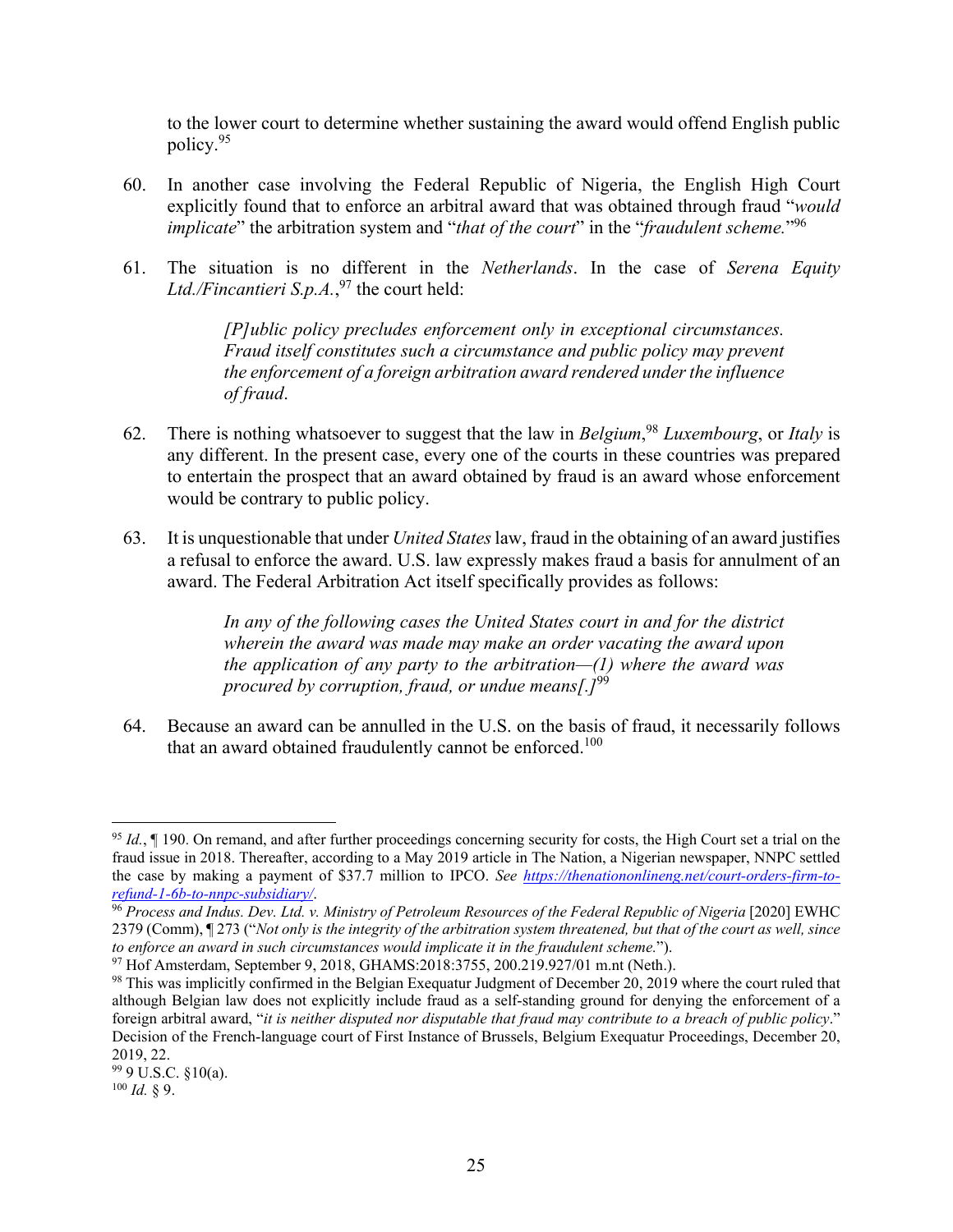- 65. In fact, there are numerous U.S. cases in which a court has squarely held that an award tainted by fraud is unworthy of enforcement. According to one court, "*[e]nforcement of an arbitration award may be refused if the prevailing party furnished perjured evidence to the tribunal or if the award was procured by fraud*."101
- 66. It follows from this consistent case law that an enforcing court, faced with credible evidence of fraud in the obtaining of an award, can be expected to conduct a meaningful inquiry into that matter. The seriousness of fraud in the obtaining of an award demands nothing less. In the absence of such an investigation, a responsible determination as to whether enforcement of the award would offend a jurisdiction's public policy cannot properly be made.

#### **2. Public Policy at the Place of Enforcement**

67. Article  $V(2)(b)$  of the New York Convention states that what constitutes a violation of public policy must be ascertained under the law of the specific jurisdiction where enforcement of the award is sought.

> *Recognition and enforcement of an arbitral award may also be refused if the competent authority in the country where recognition and enforcement is sought finds that:*

*[…]* 

 *(b) The recognition or enforcement of the award would be contrary to the public policy of that country* (emphasis added).

Thus, every jurisdiction must make for itself an assessment of what its public policy requires and whether what it requires has been satisfied.

68. This principle has been applied correctly in certain, but not all, of the enforcement actions in this case. Mr. Justice Knowles in the English High Court, finding for Kazakhstan, specifically and properly observed that England's notion of public policy was not the same as Sweden's, and that an English court is accordingly not bound by the Svea Court of Appeals' decision that Swedish public policy was or was not offended:

> *If, as I should, I take the decision of the Swedish Court as showing Swedish public policy in the context of this case then I find, as a matter of law, that English public policy is not the same. [Counsel for Kazakhstan] puts it this way, and I agree: "It is apparent from the outcome in Sweden alone that*

<sup>101</sup> *Karaha Bodas Co.*, 364 F.3d at 306; *see also Enron Nigeria Power Holding*, 844 F.3d at 288 (enforcing an arbitral award based on a contract tainted by fraud violates public policy); *Bonar v. Dean Witter Reynolds, Inc.*, 835 F.2d 1378, 1383 (11th Cir. 1988) (finding that a witness's perjury during an arbitral hearing required vacating the punitive damages portion of the arbitral award because there was clear and convincing evidence of perjury, the party could not have discovered the fraud during the arbitration hearing, and the witness's testimony was materially related to the issue of whether punitive damages should be granted); *Int'l Brotherhood of Teamsters, Local 519 v. United Parcel Serv., Inc.*, 335 F.3d 497, 503-504 (6th Cir. 2003) (adopting three-pronged test applied in *Bonar*); *ARMA, S.R.O.*, 961 F. Supp. 2d at 254-255 (D.D.C. 2013) (same).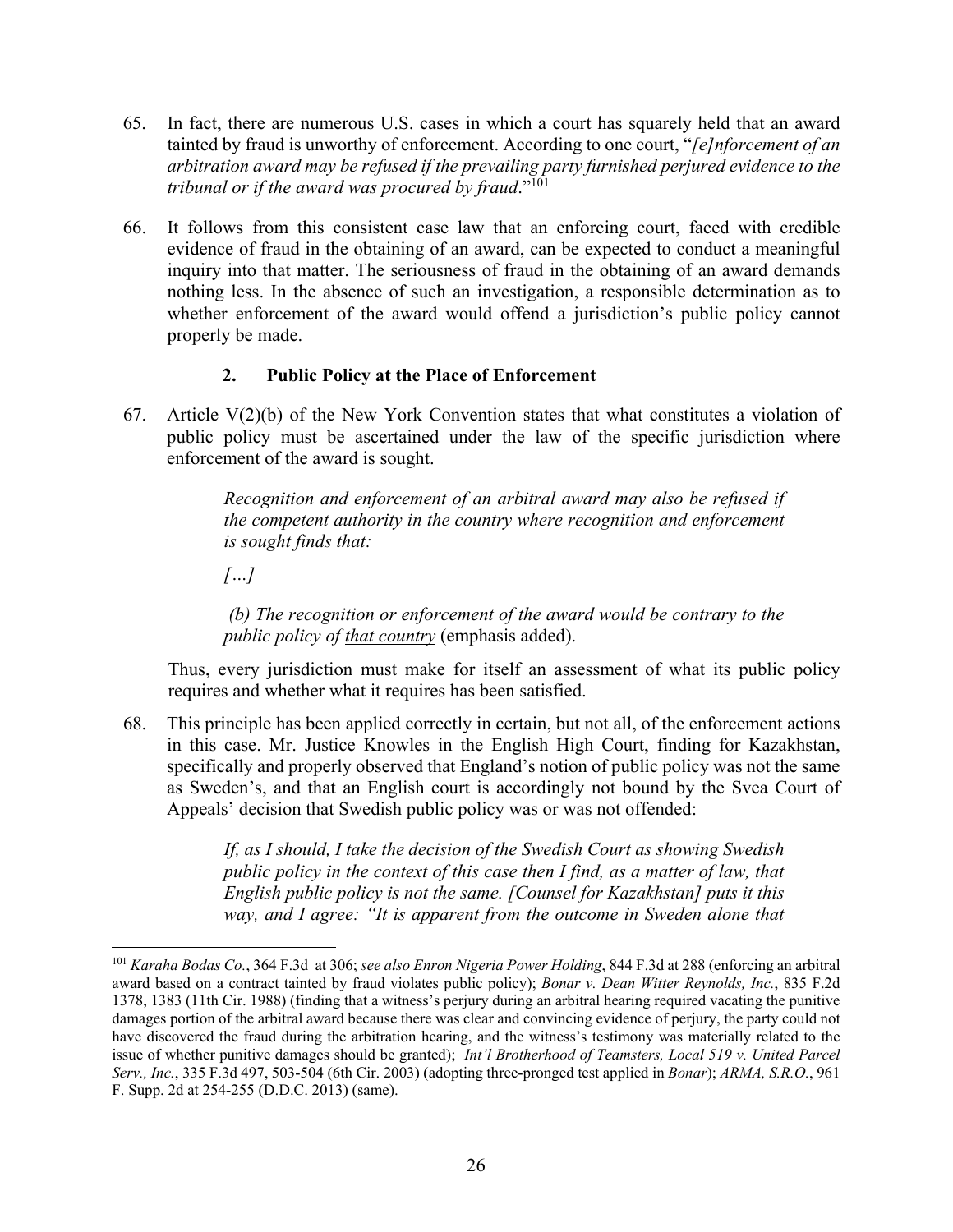*the content of Swedish public policy must be different from that of its English counterpart.*"102

## **3. The Effect of Annulment Outside the Seat**

- 69. Even though Article  $V(1)(e)$  of the New York Convention makes annulment of an award at the seat a basis on which a court elsewhere *may* deny recognition of the award, courts in a number of jurisdictions nevertheless allow a court in exceptional circumstances to recognize an award notwithstanding its annulment at the seat. In other words, the decision by a court at the seat to annul an award is ordinarily entitled to respect and will ordinarily lead to a denial of recognition elsewhere, but there are circumstances in which an award may be enforced, notwithstanding its annulment. This is the case in the *United States*. 103 It is also the case in the other jurisdictions where the Award in this case was brought for recognition.104
- 70. If that is so, the converse must also be true, *i.e.*, a decision by a court of the seat *not* to annul an award does not preclude a court of another State from denying enforcement of that award if it finds the award to be contrary to its *own* public policy.105 There is no reason for a court to give greater respect to a decision of a court at the seat *to refuse to annul* an award than it gives to a decision of court at the seat *to annul* an award.
- 71. It goes without saying that if the courts of every jurisdiction are to approach the public policy defense on the basis of their own public policy – and if enforcement of an award tainted by fraud would violate that jurisdiction's public policy – then each of them must also decide for itself what does and does not constitute fraud under its law within the meaning of that defense, and whether what occurred amounted to fraud so defined.

\*\*\*\*\*

72. The preceding sections seek to identify the standards of conduct applicable to parties in both arbitral and judicial proceedings. The standards set out in case law, soft law and legal literature are consistent among themselves as well as with the requirements of public policy

 102 Approved Judgment of Justice Knowles, June 6, 2017, ¶ 86 [*Stati et al. v. The Republic of Kazakhstan*, In the High Court of Justice, Queen's Bench Division, Commercial Court, CL-2014-000070].

<sup>103</sup> *Corporacion Mexicana de Mantenimiento Integral, S. de R.L. de C.V v. Pemex Exploracion y Produccion*, 832 F.3d 92 (2d Cir. 2016).

<sup>104</sup> That is the position of the courts in Italy, as confirmed by a large body of literature. *See, e.g.*, L.G. Radicati di Brozolo, *I rimedi contro le interferenze statali con l'arbitrato internazionale*, in *Rivista dell'Arbitrato* 1-16 (2015); C. Carrara, *New York Convention 60 years later: a neverending search for a balance beteween* comitas *and internationality,* in *Rivista dell'Arbitrato* 41-59 (2018). It is also the case in Sweden. *See* Swedish Supreme Court case NJA 1998, at 820-826; Bogdan, M., *Svensk internationell privat- och processrätt*, JUNO ed. 8, at 65. U.K. courts take the same position. *Yukos Capital SarL v OJSC Oil Company Rosneft* [2014] EWHC 2188 (Comm), ¶ 22; *Maximov v Open Joint Stock Co Novolipetsky Metallurgichesky Kombinat* [2017] EWHC 1911 (Comm), ¶ 64. The same is true in the Netherlands. HR 24 november 2017, NJ 2019, 223 m.nt. H.J. Snijders (Verzoeker/NLMK) (Neth.); HR 26 september 2014, NJ 2015, 478 m.nt. (Gazprombank). This is also true in Belgium. *Sonatrach v. Ford*, Bacon & Davis Inc., Journal des tribunaux, 1993, obs. by G. Keutgen, at 685 (note that this case was not governed by the New York Convention because, at the time, the country of the seat of the award (Algeria) was not a party to it); Brussels Court of Appeal, January 9, 1990, Journal des tribunaux 1990, at 386.

<sup>105</sup> Radicati di Brozolo, *supra*; C. Carrara, *supra*.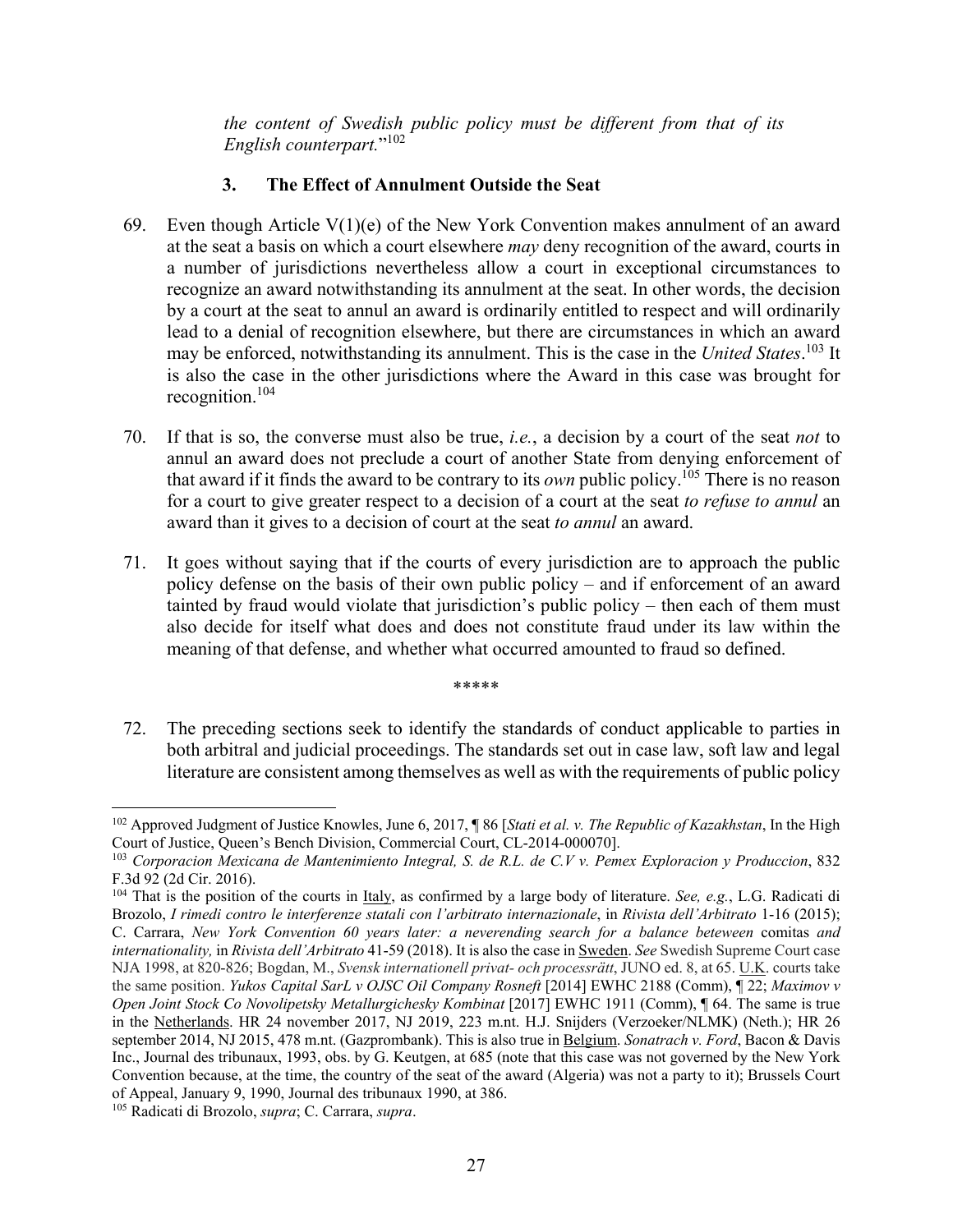under the New York Convention. Parties, no less than arbitrators and counsel, are under an obligation to participate in those proceedings at all times with good faith, which in turn requires that they conduct themselves with truthfulness and honesty. Parties that commit fraud in proceedings before arbitral tribunals and courts violate that obligation, and under Article V(2)(b) of the New York Convention, enforcement of the resulting award would constitute a violation of public policy as the requirements of public policy are understood in the enforcing States.

#### **V. THE STATIS' PATTERN OF CONDUCT**

- 73. This section assesses the relevant facts of this case in relation to the standards identified above in Section IV. These facts are set out in detail in Annex 3 to this Opinion and supported by the documents included in Annex 4.
- 74. There are three principal phases in the life cycle of a dispute in arbitration: (a) the transactions underlying the dispute, (b) the procedure by which a tribunal adjudicates that dispute, and (c) the review of the resulting award by national courts that are asked to annul or enforce it.
- 75. These three phases are closely joined in this case because among the functions of arbitral adjudication is to perform an honest inquiry into the circumstances that implicate, in turn, the honesty of the parties' underlying conduct. Meanwhile, the function of post-award actions in national courts is to ensure that an arbitral adjudication and the resulting award are untainted.
- 76. Based on my assessment of the facts set out in Annex 3, I find that the Statis' conduct in all three phases have something in common, namely, a serious and deeply disturbing lack of truthfulness and honesty. Each of these moments is reviewed briefly in turn.

#### **A. Phase 1: The Statis' Conduct Underlying the Dispute**

77. The Statis' conduct in the Arbitration needs to be viewed in the specific context of investor-State arbitration and the investment protection afforded by international investment agreements. The Statis turned to the Tribunal invoking such protection, but the protection afforded by the ECT is reserved to investments fulfilling the specified criteria of a "*protected*" investment.<sup>106</sup> To earn protection, an investment must not only satisfy certain criteria – which depending on the agreement may require a substantial contribution of capital, pursuit of regular profits and returns, an assumption of risk, and a significant contribution to the development of the host state – but also be a lawful one.<sup>107</sup>

<sup>106</sup> ECT arts. 1(6) (definition of "*investment*"), 17(2)(b) (denial of benefits to investments); *Plama Consortium Limited v. Republic of Bulgaria*, ICSID Case No. ARB/03/24, Award, August 27, 2008, ¶ 138.

<sup>107</sup> Dumberry, P., State of Confusion: The Doctrine of 'Clean Hands' in Investment Arbitration After the Yukos Award, in Journal of World Investments and Trade, Volume 17 (2016), at 236 (referencing *Plama Consortium Limited v. Republic of Bulgaria*, ICSID Case No. ARB/03/24, Award (27 Aug. 2008), ¶ 143).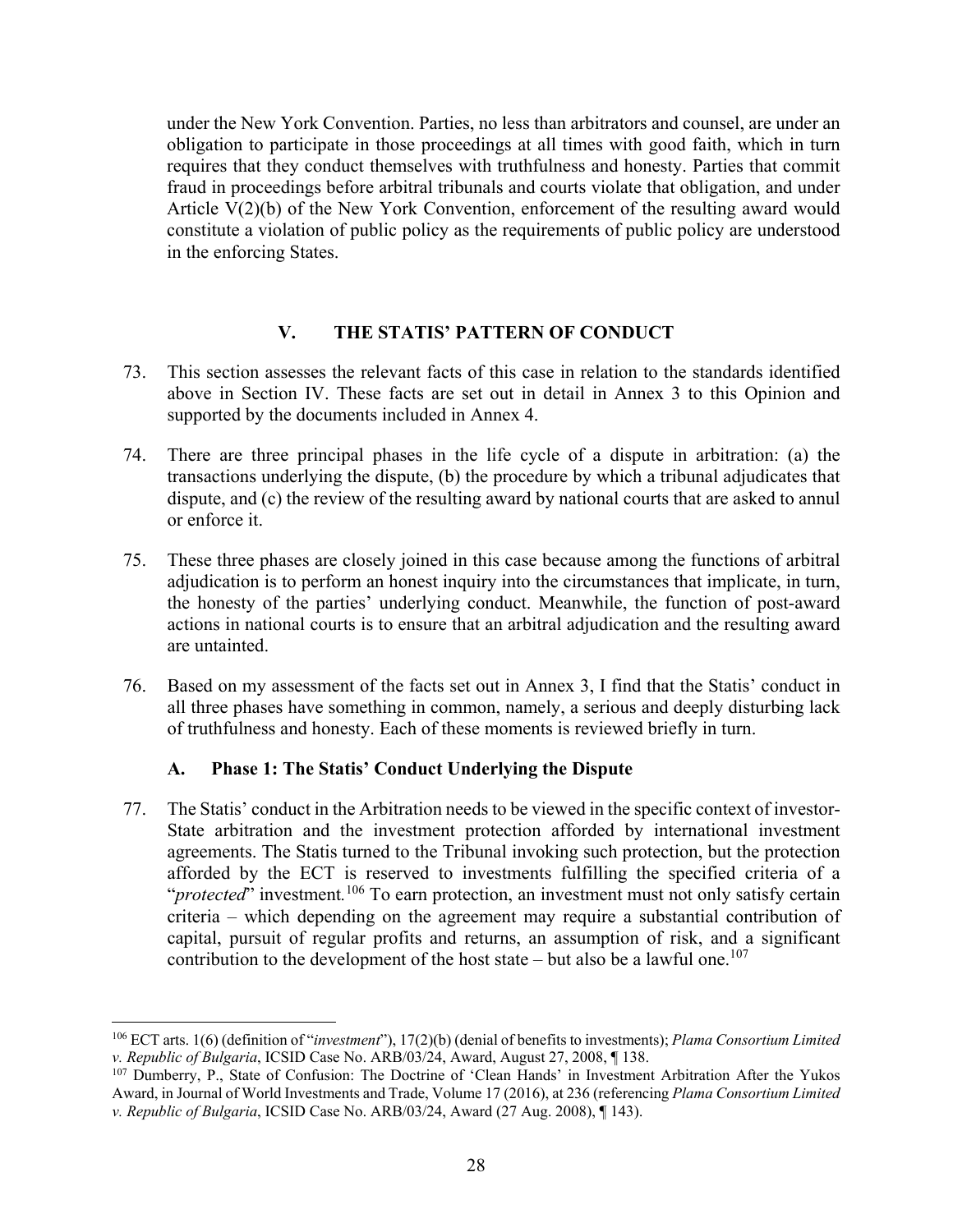- 78. The facts set out in Annex 3 demonstrate that the Statis' Kazakh operations from the start were not conducted lawfully. The Statis raised substantial funds from lenders in Kazakhstan and on the international capital markets ostensibly to finance the operations of their two Kazakh operating companies, KPM and TNG. But in doing so, they established and deployed sham corporate structures, fictitious and/or fraudulently inflated transactions, and knowingly false Financial Statements and Audit Reports – all for the purpose of presenting their Kazakh operations as far more valuable than they knew them to be, as well as enabling them to strip KPM and TNG of cash, manufacture an artificial liquidity crisis, and channel the funds out of Kazakhstan for their own personal benefit.<sup>108</sup>
- 79. Annex 3 documents the Statis' use of the following devices to achieve their aims:
	- (i) a deceptive corporate structure;
	- (ii) fictitious transactions and sham agreements;
	- (iii) falsified Financial Statements; and
	- (iv) unlawfully procured Audit Reports.
- 80. Each of these devices is addressed in turn.

#### **1. A Deceptive Corporate Structure**

81. Annex 3 describes the corporate structure of the Statis as far as it has been uncovered so far. Upon entering the Kazakh market, the Statis established an ostensibly legitimate constellation of controlled entities behind which they could secretly engage in systematic misconduct, detailed in a later section.

 <sup>108</sup> *See Plama Consortium Limited v. Republic of Bulgaria*, ICSID Case No. ARB/03/24, Award, ¶ 139 (27 Aug. 2008) (concluding that "*the substantive protections of the ECT cannot apply to investments that are made contrary to law*"); *Khan Resources Inc. v. Government of Mongolia*, UNCITRAL, Decision on Jurisdiction, ¶ 383 (25 Jul. 2012) ("*An investor who has obtained its investment in the host state only by acting in bad faith or in violation of the laws of the host state, has brought him or herself within the scope of application of the ECT only as a result of his wrongful acts. Such an investor should not be allowed to benefit as a result, in accordance with the maxim* nemo auditur propriam turpitudinem allegans."); *Ioannis Kardassopoulos v. Republic of Georgia*, ICSID Case No. ARB/05/18, Decision on Jurisdiction, ¶ 182 (6 Jul. 2007) (recognizing that "*'[p]rotection of investments' under a BIT is obviously not without*  some limits. It does not extend, for instance, to an investor making an investment in breach of the local laws of the *host State. A State thus retains a degree of control over foreign investments by denying BIT protection to those investments that do not comply with its laws*."); *see also* Energy Charter Secretariat, *An Introduction to the Energy Charter Treaty*, The Energy Charter Treaty and Related Documents: A Legal Framework for International Energy Cooperation, at 14 ("*The fundamental aim of the Energy Charter Treaty is to strengthen the rule of law . . .* ."); Energy Charter Secretariat, *Chairman's Statement at Adoption Session on 17 December 1994*, The Energy Charter Treaty and Related Documents: A Legal Framework for International Energy Cooperation 158 ("*The Treaty shall be interpreted*  in good faith in accordance with the ordinary meaning to be given to the terms of treaty in their context and in the *light of its object and purpose*.").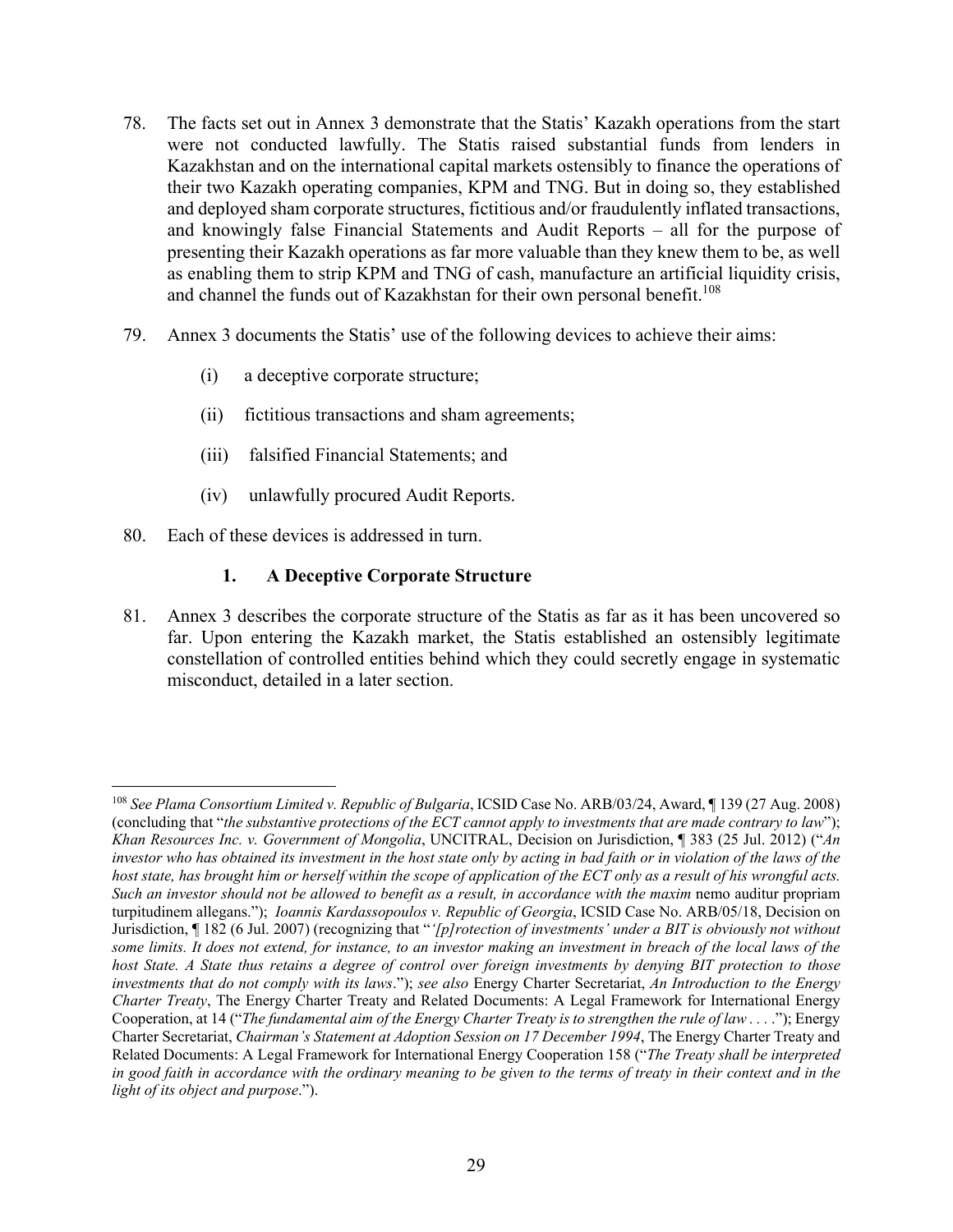82. Evidence shows that the Statis owned and/or controlled over 80 legal entities. Many of them were registered in the world's so-called "*tax haven*" jurisdictions. Below are the companies that have been identified in the Panama Papers<sup>109</sup> as "*Stati companies*."



- 83. Two of the entities at the heart of the Statis' project in this case were Perkwood (*see supra*, ¶ 22) and Azalia Ltd. ("**Azalia**"), both Stati-controlled. As will be seen, these were the vehicles for a chain of phony transactions in connection with the purchase of equipment for construction of the LPG Plant. The phony transactions produced a false inflation of the LPG Plant investment costs "*[b]y an amount of up to approx. USD 130 million*."<sup>110</sup> This false inflation can perhaps be seen most clearly in the gap between the \$35 million actual value of the equipment delivered by the German supplier Tractebel Gas Engineering GmbH ("**Tractebel**"), on the one hand, and the \$245 million that the Statis falsely represented that they had invested in construction of the LPG Plant, on the other. These false representations were made by the Statis in their Financial Statements, to their auditors KPMG, to the Tribunal and to courts in all the post-Award Proceedings.
- 84. To conceal this false inflation, the Statis engaged in a series of deceptions to hide the fact that Perkwood was, covertly, a Stati sham company. The Statis falsely portrayed Perkwood as an independent and fully operational company engaging in legitimate, arms-length transactions with TNG to supply the LPG Plant equipment. When Kazakhstan in 2015, more than a year after the Arbitration had concluded, discovered that this was false, the Statis consistently denied the truth, forcing Kazakhstan to go to great lengths to unravel the system they had created. More than a year later, only when the Statis and their lawyers were confronted with irrefutable evidence of Perkwood's true nature, were they compelled to admit that Perkwood was a Stati company<sup>111</sup> and that it had no employees or premises,

<sup>109</sup> The "*Panama Papers*" are a database of leaked legal and financial documents compiled and maintained by the International Consortium of Investigative Journalists. *See https://www.icij.org/about/.*

<sup>110</sup> Expert Report of Deloitte, January 12, 2017, *¶* 28(e) [*Stati et al. v. The Republic of Kazakhstan*, In the High Court of Justice, Queen's Bench Division, Commercial Court, CL-2014-000070]. 111 Annex 3, ¶ 157.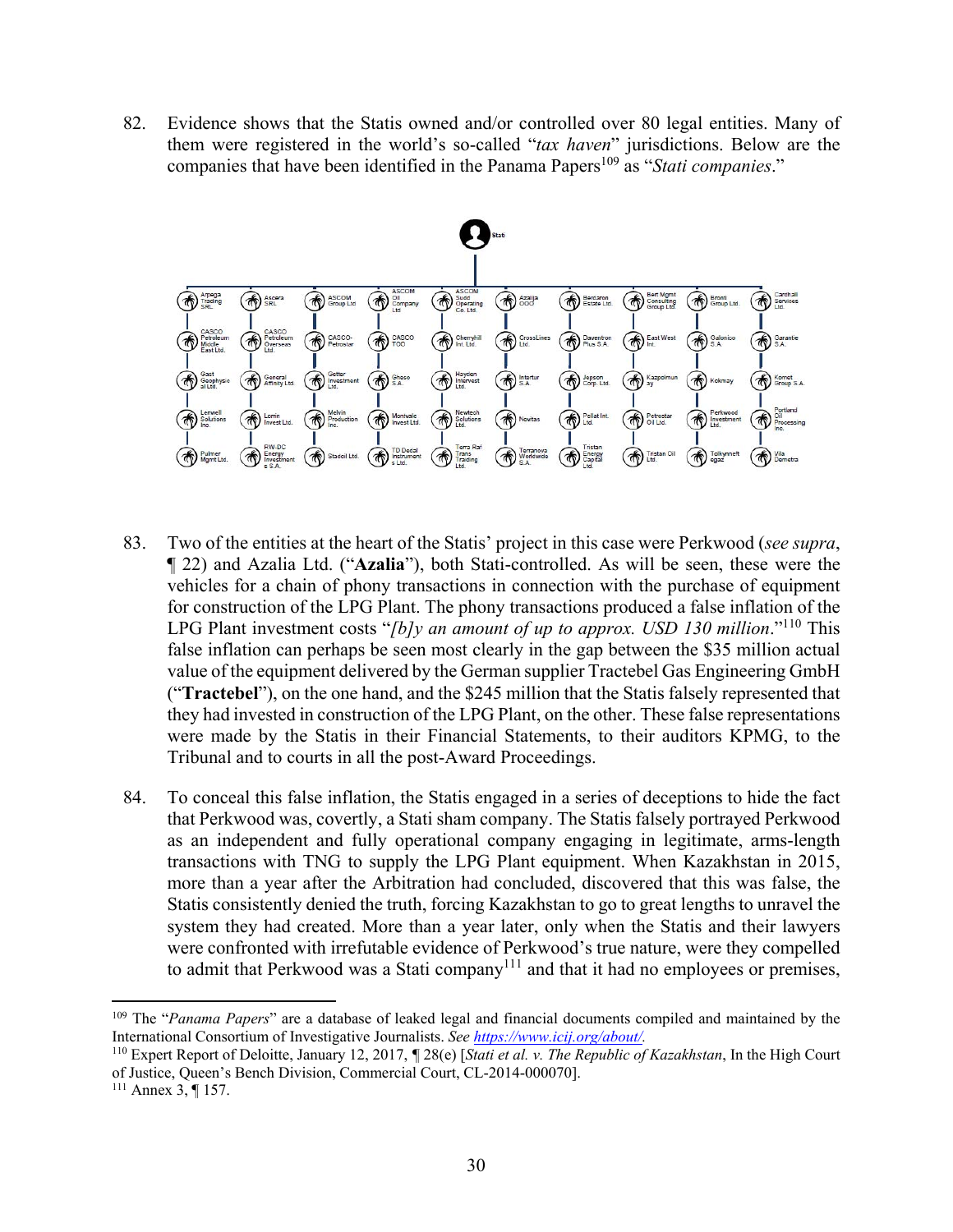and paid no taxes, salaries or rent.<sup>112</sup> Perkwood thus was shown to be a sham company that could not possibly have performed the management services that the Statis imputed to them, much less management services in the amount of \$43 million as the Statis claimed.

- 85. The Statis' deceptive corporate structure in respect of their Kazakhstan operations was not limited to Perkwood and Azalia. Five other Stati shell companies – General Affinity Ltd. ("**General Affinity**"), Stadoil Ltd. ("**Stadoil**"), Hayden Intervest Ltd. ("**Hayden**"), Montvale Ltd. ("**Montvale**"),<sup>113</sup> and **Terra Raf** (*see* Annex 3, ¶ 113) – were central to the Statis' "*oil sales*" fraudulent scheme. General Affinity and Stadoil were shell companies registered in the U.K. and owned or controlled by the Statis and their associates. Montvale and Hayden were shell companies registered in the BVI and controlled by Anatolie and/or Gabriel Stati. Terra Raf is a Stati shell company registered in Gibraltar and owned in equal shares by Anatolie and Gabriel Stati.
- 86. The particulars of the "*oil sales*" scheme are set forth in Annex 3 and have been confirmed by PwC (*see supra*, ¶ 27, citing PwC IV (money laundering risks)). In this scheme, the Statis structured the sale of oil and gas from their Kazakh operating companies (TNG and KPM) in such a way as to unlawfully skim a substantial portion of the revenue from these sales into their own pockets.<sup>114</sup>
- 87. The end purchaser of the TNG and KPM oil and gas was Vitol a legitimate, independent energy trader (*see supra*, ¶ 22). Instead of selling directly to Vitol, however, the Statis put in place a complicated trail of paper transactions in which, first, TNG and KPM sold the oil and gas to General Affinity and Stadoil – the two U.K. shell companies (*see supra*, ¶ 85); second, Stadoil and General Affinity sold the oil and gas to Terra Raf – the Gibraltar shell company, (*see infra*, ¶ 95), and from July 2007 forward, to Montvale – the BVI shell company (*see supra*, ¶ 85); and third, Terra Raf and Montvale sold the oil and gas to Vitol.
- 88. Instead of channeling all of the same proceeds back to KPM and TNG, however, the Statis diverted a substantial proportion of it (\$286.1 million) to Hayden (the BVI shell company secretly controlled by the Statis). Specifically, Montvale paid a net amount of \$158 million to Hayden, and Terra Raf paid a net amount of \$128.1 million to Hayden.<sup>115</sup> The Statis then used these diverted monies for their own personal and often illicit purposes, including making payments to politicians, government officials, and persons connected to them in Kazakhstan, Moldova, Congo, South Sudan, and Northern Iraq (Kurdistan).<sup>116</sup>
- 89. This diversion of \$286.1 million in revenue caused a liquidity crisis at the Statis' two Kazakh operating companies (TNG and KPM). In the Arbitration, the Statis falsely blamed Kazakhstan for this liquidity crisis and claimed resulting damages. Kazakhstan, which did not discover the unlawful skimming until mid-2019, almost six years after the Arbitration concluded, was thereby prevented from presenting the truth to the Tribunal. In

<sup>112</sup> Statis' Points of Defence, English Recognition Proceedings, September 26, 2017, ¶ 11; Annex 3, ¶ 82.

<sup>113</sup> PwC III (application of funds), ¶¶ 5.11-5.13. 114 Annex 3, ¶ 111 *et seq.*

<sup>&</sup>lt;sup>115</sup> PwC III (application of funds), ¶ 5.21.

<sup>&</sup>lt;sup>116</sup> PwC IV (money laundering risks),  $\P$  3.62-3.71.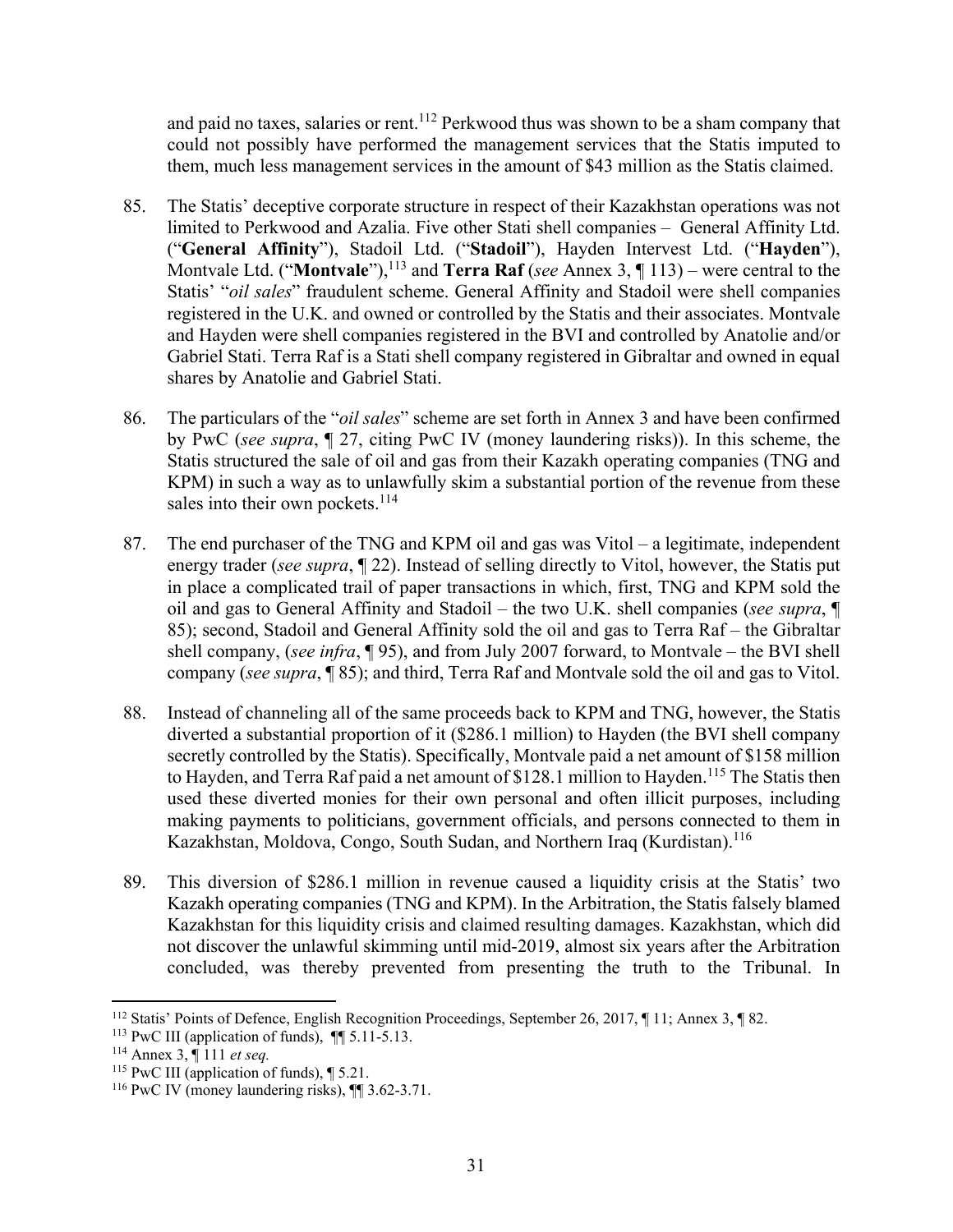consequence, the Tribunal accepted the Statis' false representations and awarded the sum of  $$497,685,101$  in compensation to the Statis.<sup>117</sup>

- 90. An essential feature of this deceptive corporate structure was concealment of the fact that the true beneficiaries of the funds passing through these sham companies were Anatolie and Gabriel Stati themselves. To facilitate this, the Statis had their accountant and personal chauffeur act as directors of their companies. Thus, the "*E. Ozerov*" who signed the agreement whereby Perkwood purported to sell the LPG Plant equipment to TNG (the "**Perkwood Agreement**") under a general power of attorney, was Elena Ozerov, an accountant who worked in the "*accounting department*" of Ascom,<sup>118</sup> while the "*E*. *Kazumov*" who signed various annexes to the Perkwood Agreement on behalf of Perkwood and the Laren Transaction settlement agreement on behalf of Laren,<sup>119</sup> was Eldar Kasumov, Anatolie Stati's personal chauffeur.<sup>120</sup>
- 91. By means of this corporate structure, the Statis, upon entering the Kazakh market, put in place a system that enabled them to unlawfully enrich themselves at the expense of others. It is clear from the evidence known today that the Statis never intended to make a bona fide investment in Kazakhstan within the meaning of the ECT.

#### **2. Fictitious Transactions and Sham Agreements**

- 92. Within the framework of this deceptive corporate structure, the Statis performed a web of fictitious transactions whose purpose was to greatly inflate the value of their "*investments*" and unlawfully divert to themselves the funds they had procured from outside investors for financing the Kazakh operations of KPM and TNG.
- 93. The evidence that has been uncovered shows that the Statis engaged in three distinct sets of fraudulent transactions.
- 94. *First*, the Statis falsely claimed to have invested \$245 million in equipment and services for construction of the LPG Plant, as the amount the Statis actually paid to Tractebel for the LPG Plant equipment was only \$35 million. The details are set forth in Annex 3, and can be summarized as follows:
	- (i) The Statis purchased three key pieces of LPG Plant equipment under a contract with Tractebel ("**Tractebel Contract**") for circa \$35 million, but in routing the purchase first through a sham contract between Azalia and Perkwood (the "**Azalia Agreement**"), and then through another sham contract between Perkwood and TNG (the "**Perkwood Agreement**"), the Statis tripled the stated price to circa \$93 million.<sup>121</sup>

<sup>117</sup> Award, ¶ 1859. The total sum awarded included a \$10,444,899-offset for debts the Statis owed to Kazakhstan. *Id.*

<sup>118</sup> Lungu Deposition, 229:14-20.

<sup>119</sup> Annex 3, ¶¶ 131-134.

<sup>&</sup>lt;sup>120</sup> Lungu Deposition, 256:2-5.<br><sup>121</sup> Annex 3, ¶ 76-78.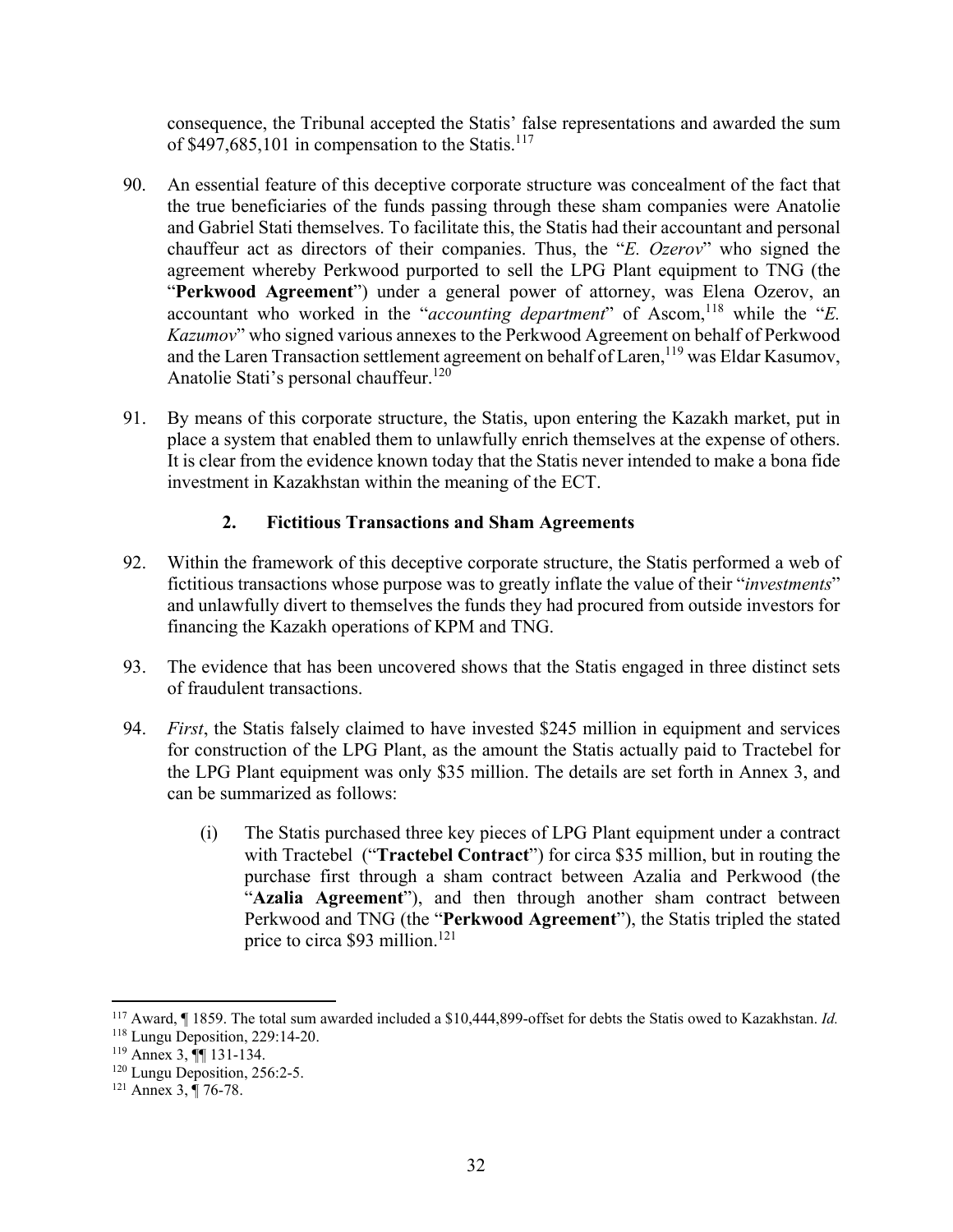(ii) The following chart directly compares the actual price of these three items of Tractebel equipment with the fictitious, inflated price at which the Statis purportedly "re-sold" this equipment to themselves through the sham Azalia and Perkwood Agreements, showing in the last column the amount by which the cost of each item was falsely inflated: $122$ 

| Equipment                                                 | <b>Tractebel</b><br><b>Contract Price</b><br>(in Euros) | <b>Tractebel</b><br><b>Contract Price</b><br>(in Dollars) | <b>Perkwood</b><br><b>Agreement</b><br>Price (in<br>Dollars) | <b>False Price</b><br><b>Increase</b> (in<br><b>Dollars</b> ) |
|-----------------------------------------------------------|---------------------------------------------------------|-----------------------------------------------------------|--------------------------------------------------------------|---------------------------------------------------------------|
| Gas De-<br>Carbonisation and<br>De-Sulphurisation<br>Unit | €5,676,000                                              | \$7,674,301                                               | \$19,564,267                                                 | \$11,889,966                                                  |
| <b>LPG</b> Recovery<br>Unit                               | €11,352,000                                             | \$13,799,491                                              | \$38,648,885                                                 | \$24,849,394                                                  |
| Sales Gas<br>Compression Unit                             | €11,352,000                                             | \$13,799,491                                              | \$34,882,756                                                 | \$21,083,265                                                  |
| Total                                                     | €28,380,000                                             | \$35,273,283                                              | \$93,095,908                                                 | \$57,822,625                                                  |

- (iii) In addition, the Statis billed for the same equipment twice, which added a further circa \$22 million in false price inflation to the stated LPG Plant construction costs. The Statis did this by inserting into the Perkwood Agreement a new annex ("**Annex 14**") pursuant to which they made it appear that Perkwood was "selling" to TNG three items of equipment at a total cost of \$21,884,989 whose purchase was already recorded in a different annex (Annex 2 to the Perkwood Agreement). In order to disguise this double-billing, the Statis used differently worded descriptions in Annex 14 as well as different prices.<sup>123</sup>
- (iv) The Statis also included charges for equipment that did not exist.<sup>124</sup> Specifically, as of December 31, 2009, almost four years after the Tractebel Contract was executed, the Statis capitalized the amount of approximately \$72,003,345 for LPG Plant equipment that, in fact, did not exist.<sup>125</sup> This falsely inflated the stated LPG Plant construction costs by the amount of \$72,003,345.

  $122$  *Id.*, **[87.**]

<sup>123</sup> *Id.*, ¶ 91; Expert Report of Ernst Kallweit of Tractebel, January 12, 2017, ¶¶ 63-90 [*Stati et al. v. The Republic of Kazakhstan*, In the High Court of Justice, Queen's Bench Division, Commercial Court, CL-2014-000070].<br><sup>124</sup> Expert Report of Ernst Kallweit of Tractebel, Swedish Set-Aside Proceedings, June 2, 2016, ¶ 6.2.6.

<sup>&</sup>lt;sup>125</sup> Expert Report of Thomas Gruhn of Deloitte, Swedish Set-Aside Proceedings, October 1, 2015, ¶¶ 21, 48.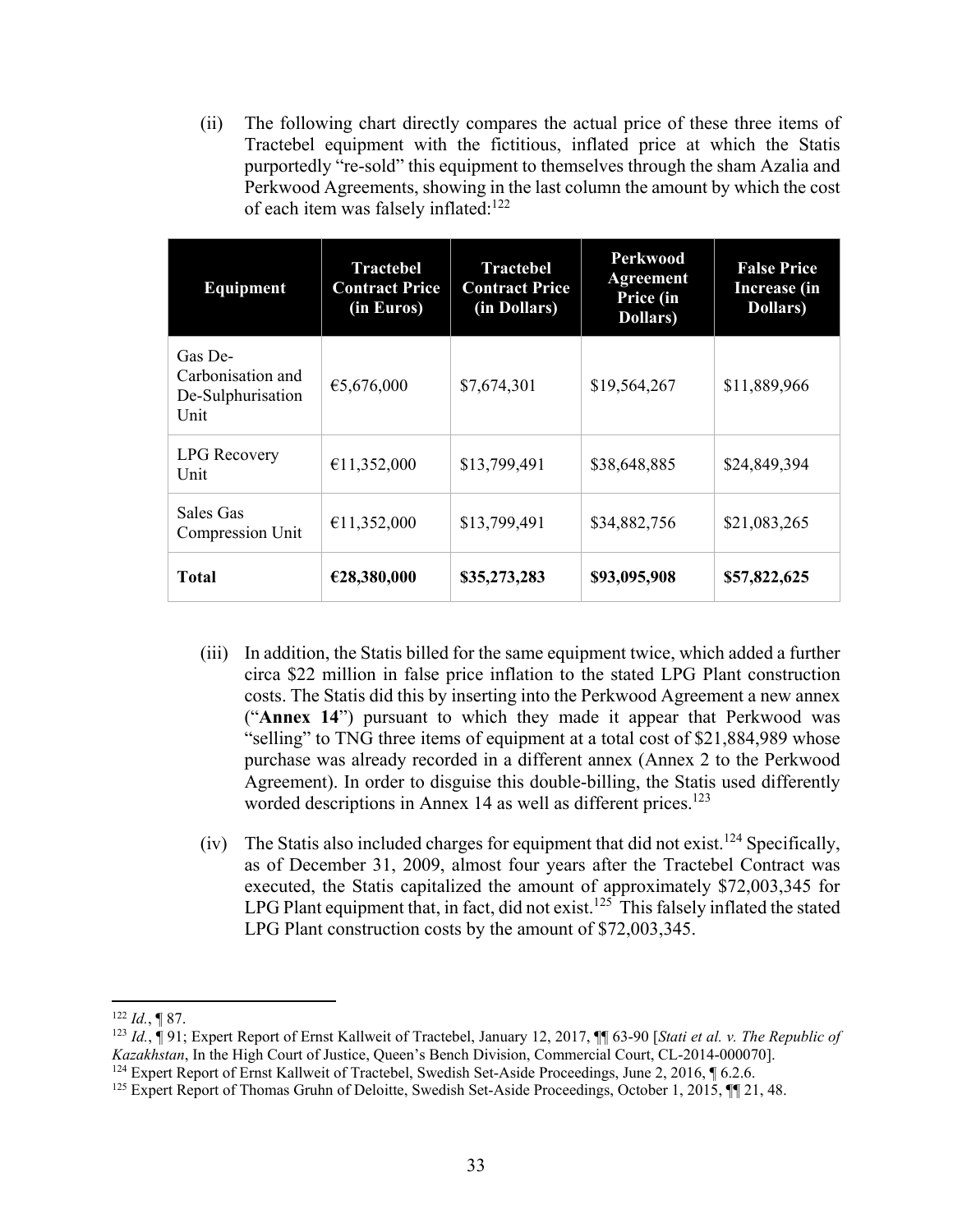- (v) As shown, the Statis concealed this cost inflation by falsely presenting Perkwood as an independent English company, conducting arms-length transactions with the Stati company, TNG.
- (vi) No less problematic is the so-called "*management fee*" in the amount of over \$43 million that the Statis allege TNG paid to Perkwood under the Perkwood Agreement.<sup>126</sup> The Statis have provided no evidence to substantiate this, and the English High Court of Justice has found no evidence that Perkwood performed any management services at all:

*An agreement has been disclosed which makes no mention of any management fee nor of any formula for calculating it. It appears from other evidence that there was a mark up on prices for equipment supplied to the LPG Plant. It appears therefore that this "fee" was simply paid at will.*<sup>127</sup>

- (vii) Kazakhstan did not begin to uncover this scheme until well after the Arbitration had concluded when, in August 2015, Mr. Franjo Zaja, the Tractebel engineer personally involved in the construction of the LPG Plant, recognized Tractebel's own equipment in the sham Perkwood Agreement.<sup>128</sup>
- 95. *Second*, the Statis deployed the same *modus operandi* in connection with the abovedescribed "oil sales" fraud (*see supra*, ¶ 85 *et seq.*). There, through another series of fictitious transactions involving five previously-mentioned Stati-owned companies – General Affinity Ltd., Stadoil, Montvale, Terra Raf and Hayden – the Statis managed to strip TNG and KPM of proceeds from the sale of oil and gas totaling around \$268 million.129 In so doing, the Statis manufactured an artificial liquidity crisis at TNG and KPM that, subsequently in the Arbitration, they falsely blamed on actions of Kazakhstan.
- 96. *Third*, the Statis misapplied the proceeds from the issuance of so-called notes that were issued by the Statis' special purpose vehicle Tristan Oil Ltd., registered in the BVI ("**Tristan**") and that were secured and guaranteed by the assets of TNG and KPM ("**Tristan Notes**") and diverted away from them to their companies registered in tax haven  $j$ iurisdictions.<sup>130</sup>
- 97. *Fourth*, in June 2009, the Statis entered into what is referred to as the Laren Transaction (*see supra*, ¶ 23). In the Arbitration, the Statis claimed that they were forced by Kazakhstan's "*campaign of harassment*" to enter into this transaction, which they described as a loan on very unfavorable, indeed "*horrendous terms*" with Laren (*see supra*, ¶ 23), which the Statis referred to as a "*loan shark*." The Tribunal accepted these assertions,

 $128$  Annex 3, ¶ 81.

<sup>126</sup> Annex 3, ¶ 95 *et seq.*

<sup>127</sup> Reasons for Judgment, August 29, 2014, ¶ 39 [*Vitol FSU BV v. Ascom Group SA*, In the High Court of Justice, Queen's Bench Division, Commercial Court, 2014 FOLIO 406].

<sup>129</sup> *Id.*, ¶ 111 *et seq.*

<sup>130</sup> *Id.*, Part IV.C.2.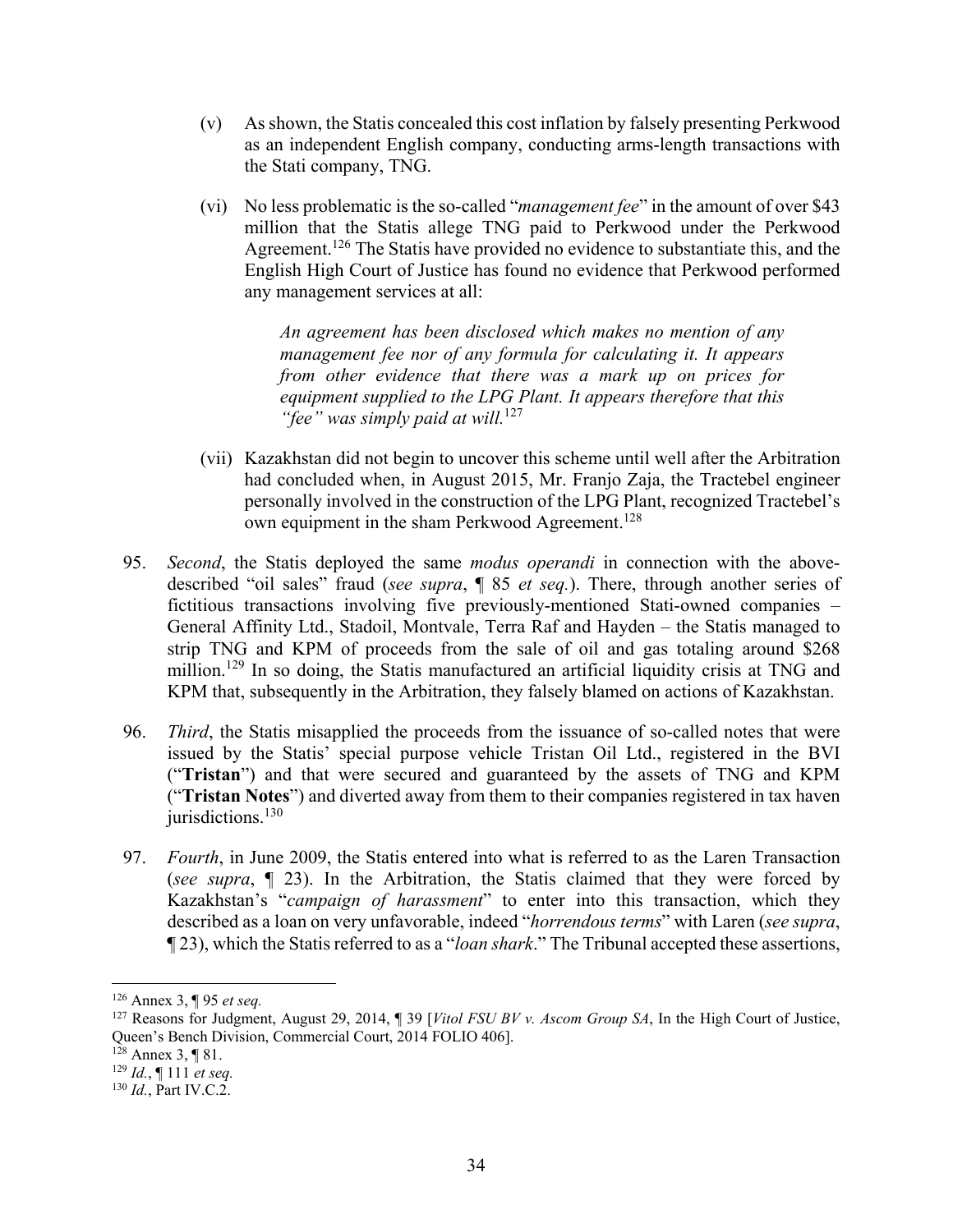finding that the Laren Transaction, "*with its onerous terms*," was arranged and necessary because of the "*Respondent's actions*."131

- 98. In fact, as Kazakhstan discovered in June 2018, more than four years after the Arbitration ended, Laren was yet another company secretly formed by the Statis, and the Statis themselves dictated the terms of the Laren Transaction.132 In short, the "*loan shark*" that allegedly victimized the Statis was itself a Stati company. Not only this, but the Statis voluntarily decided not to proceed with a credit facility that was offered by a recognized financial institution (*i.e.*, Credit Suisse) on standard commercial terms and instead put in place the supposed "*horrendous*" terms with Laren for their own covert financial benefit.<sup>133</sup>
- 99. All of the above-referenced schemes (*i.e.*, oil sales, Tristan Notes, and Laren Transaction) were presented to the Gibraltar Supreme Court by the liquidator of TNG in his action against some of the Statis (*i.e.*, Terra Raf, Anatolie and Gabriel Stati, and Tristan).134 The court allowed for the action to proceed vis-à-vis the Statis, finding that there is "*a serious issue to be tried*" with "*real prospects of success*."135

\*\*\*\*\*

100. On the basis of these facts and the documents reviewed, it appears that the Statis made their apparent "*investment*" in Kazakhstan to unlawfully enrich themselves at the expense of third parties, including in particular their own investors and Kazakhstan itself.

#### **3. Falsified Financial Statements**

101. The Statis purported to prepare their Financial Statements in accordance with the IFRS (International Financial Reporting Standards). However, in fact, they materially falsified these statements by (a) including the inflated LPG Plant construction costs; (b) concealing the fact that Perkwood was in fact a Stati company; and (c) concealing that all transactions with Perkwood were related-party transactions. Doing so defeats the very purpose of the IFRS, which is to ensure through, among other things, the truthful disclosure of related parties and related-party transactions, that all expenses recorded on a company's balance sheet reflect fair and honest expenditures. The Statis concealed the fact that Perkwood was a related company and that their transactions with Perkwood were related-party transactions precisely in order to keep KPMG unaware of the fact that the Azalia and Perkwood Agreements were shams and enabled the construction costs of the LPG Plant to be grossly inflated.

 131 Award, ¶ 1416.

<sup>132</sup> Annex 3, Part IV.D.

<sup>133</sup> *Id.*, *¶¶* 131-134.

<sup>134</sup> Judgement of the Supreme Court of Gibraltar, November 27, 2020 [*Tolkynneftegaz LLP, Orynbasar Kybygul v. Terra Raf Trans Traiding Ltd., Anatolie Stati, Gabriel Stati, Tristan Oil Limited*, in the Supreme Court of Gibraltar, 2020/ORD/072].

<sup>135</sup> *Id.*, *¶* 277.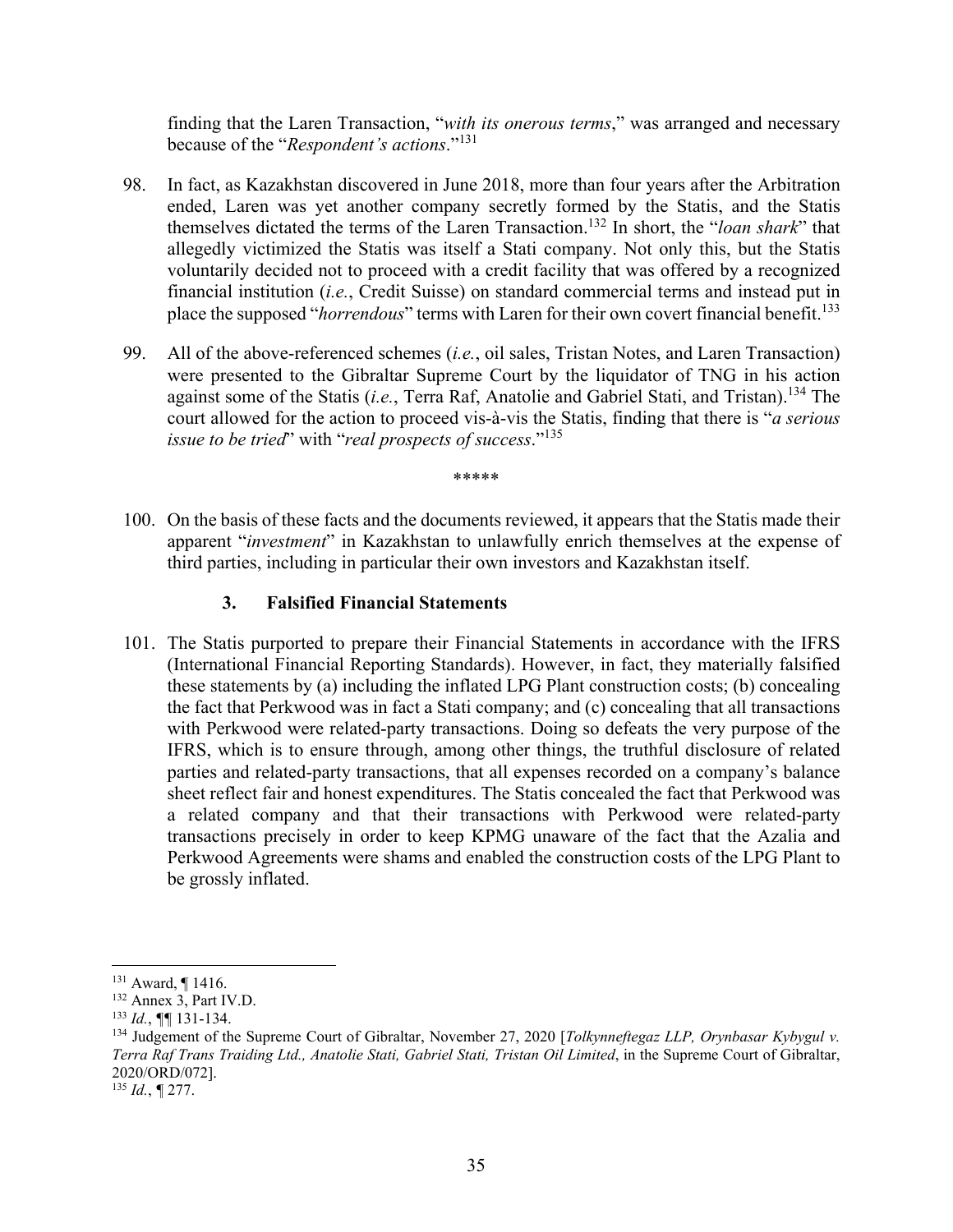#### **4. Unlawfully Obtained Audit Reports**

- 102. In order to legitimize the falsified Financial Statements, and thereby exploit them in their transactions, the Statis engaged auditors from a reputable accounting firm, KPMG, to review and audit them.136 It is clear from the evidence that the Statis made repeated material misstatements to KPMG in connection with their audits. Truthful disclosure of related parties and related party transactions is important because it serves to ensure that all expenses recorded on a company's balance sheet reflect fair and honest expenditures. Here, in particular, the Statis falsified the representation letters they provided to KPMG by not disclosing either that Perkwood was a Stati company or that all transactions between Perkwood and TNG were related-party transactions. It is on the basis of these misrepresentations that KPMG issued Audit Reports stating that the Financial Statements were materially correct when in fact they were materially false.
- 103. The Statis also failed to disclose a number of other material facts to KPMG, including:
	- (i) that Perkwood received from TNG the so-called "*management fee of USD 43,852,108*;"
	- (ii) that "*Perkwood was not an operating entity submitting dormant accounts and the actual supplier of the equipment for the LPG Plant was [Tractebel] and costs for such equipment are significantly different from the corresponding cost charged to TNG by Perkwood*."<sup>137</sup>
- 104. Years later, in April 2019, Artur Lungu, the former CFO of Ascom, testified in a deposition under oath in the United States (*see supra*, *¶* 22(v)) that KPMG had in fact been provided with materially false information by Mr. Anatolie Stati. This testimony, KPMG's own independent assessment of the evidence and the Statis' repeated failure to respond to KPMG's questions regarding the matter, caused KPMG in August 2019 to invalidate all of their Audit Reports for the Financial Statements (*see infra*, ¶¶ 139–147).138
- 105. It is therefore, in my view, evident that the Statis obtained the Audit Reports by way of deceit.
- 106. In advance of the Arbitration, the Statis used the falsified Financial Statements and the corresponding Audit Reports in multiple ways. Two particularly relevant instances should be noted.
- 107. *First*, the Statis distributed the falsified Financial Statements and unlawfully obtained Audit Reports to their outside investors who purchased the Tristan Notes ("**Noteholders**").139 The details are as follows:

<sup>136</sup> Annex 3, ¶ 25.

<sup>&</sup>lt;sup>137</sup> Letter from KPMG Audit LLC to A. Stati, February 15, 2016.

<sup>138</sup> Annex 3, ¶¶ 68-68.

<sup>139</sup> *Id.*, Part IV.C.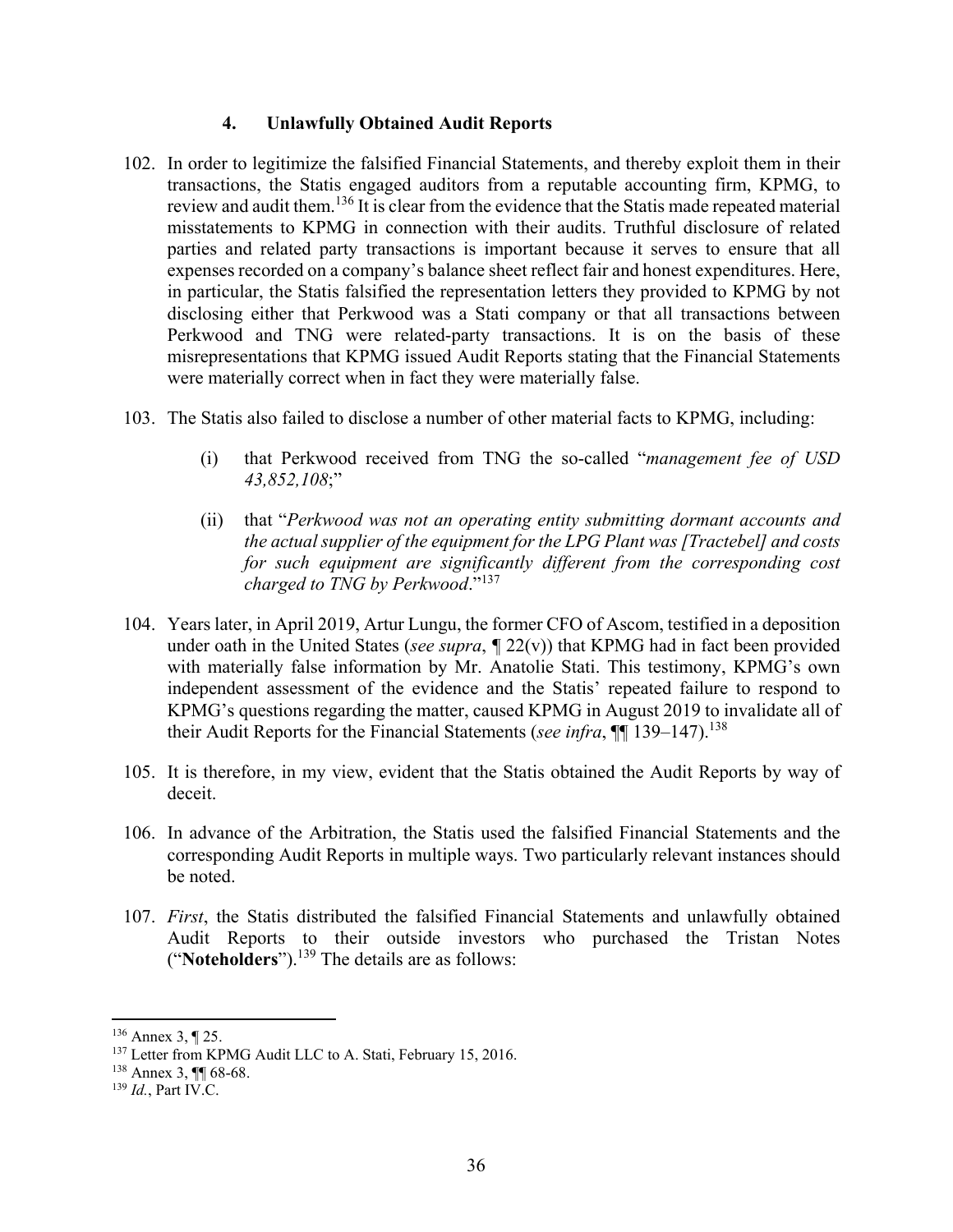- (i) As noted in Annex 3, the Statis financed their Kazakh operations in part by selling Tristan Notes<sup>140</sup> to outside investors, the Noteholders,  $141$  through Tristan, their special-purpose BVI entity (*see supra*,  $\P$  96).<sup>142</sup> This investment was governed by an Indenture entered into between Tristan and Wells Fargo Bank, N.A. on December 20, 2006.<sup>143</sup> The stated purpose of the Tristan Notes was to finance the Kazakh operations of those companies.<sup>144</sup> Tristan issued Notes in an aggregate principal amount of \$300 million on or about December 2006 and an additional principal amount of \$120 million on or about June 7,  $2007<sup>145</sup>$  The Tristan Notes were guaranteed by KPM and TNG, and were signed by Anatolie Stati on behalf of KPM and TNG.<sup>146</sup>
- (ii) The Indenture required that the Statis, among other things, furnish the Noteholders with the Financial Statements on a quarterly and annual basis, as well as audit reports by a certified independent accountant.<sup>147</sup> In these reports, the auditors were required to state that "*in making the examination necessary for certification of such financial statements, nothing has come to their attention that would lead them to believe that [Tristan] has violated any provisions of [the Indenture] or, if any such violation has occurred, specifying the nature and period of existence thereof*."148 These provisions included the Indenture's restrictions on transactions with affiliates.
- (iii) To comply with the terms of the Indenture, it thus was necessary for the Financial Statements to be audited, as well as true and accurate. However, what the Statis

<sup>&</sup>lt;sup>140</sup> *Id.*,  $\P$  117; PwC III (application of funds),  $\P$  4.5.

<sup>&</sup>lt;sup>141</sup> PwC III (application of funds),  $\parallel$  3.2 *et seq.*<br><sup>142</sup> A number of investors purchased the Tristan Notes. These included Argo Capital Investors Fund SPC, Argo Distressed Credit Fund, Black River Emerging Markets Fund Ltd., Black River Emerging Markets Credit Fund Ltd., Black River EMCO Master Fund, Ltd., BlueBay Multi-Strategy (Master) Fund Limited, BlueBay Specialised Funds: Emerging Market Opportunity Fund (Master), CarVal CVI GVF (Lux) Master S.a.r.l., Deutsche Bank AG London, Goldman Sachs International, Gramercy Funds Management LLC, Latin America Recovery Fund LLC, Outrider Management LLC, Standard Americas, Inc., and Standard Bank Plc. *See Republic of Kazakhstan v. Stati et al*., No. 17-cv-02067 (D.D.C. 2017), ECF 1, October 5, 2017, ¶ 45.

<sup>&</sup>lt;sup>143</sup> Indenture between Tristan Oil Ltd, Kazpolmunay LLP, and Tolknneftegaz LLP, December 20, 2006 ("Indenture").

<sup>&</sup>lt;sup>144</sup> Tristan Notes Offering Circular, November 30, 2006, at 1 ("*The net proceeds from the sale of the Notes will be* used to repay certain existing indebtedness of TNG, make a shareholder distribution and for working capital and *general corporate purposes of KPM and TNG*.").

<sup>&</sup>lt;sup>145</sup> Statis' First Post-Hearing Brief, ECT Arbitration, April 8, 2013, ¶ 75.

<sup>146</sup> Indenture, §11.01(a).

<sup>147</sup> *Id.*, § 4.03.

<sup>&</sup>lt;sup>148</sup> *Id.*, § 4.04(b). Tristan, KPM, and TNG were also required to deliver to Wells Fargo, within 90 days after the end of each fiscal year, an Officers' Certificate stating that a review had been made of Tristan's activities "*with a view to determining whether [Tristan] has kept, observed, performed and fulfilled its obligations*" under the Indenture, and stating that, for each Officer signing the certificate, "*to the best of his or her knowledge [Tristan] has kept, observed, performed and fulfilled each and every covenant*" of the Indenture and "*is not in default in the performance or observance of any of the terms, provisions and conditions*" of the Indenture. *Id.*, § 4.04(a).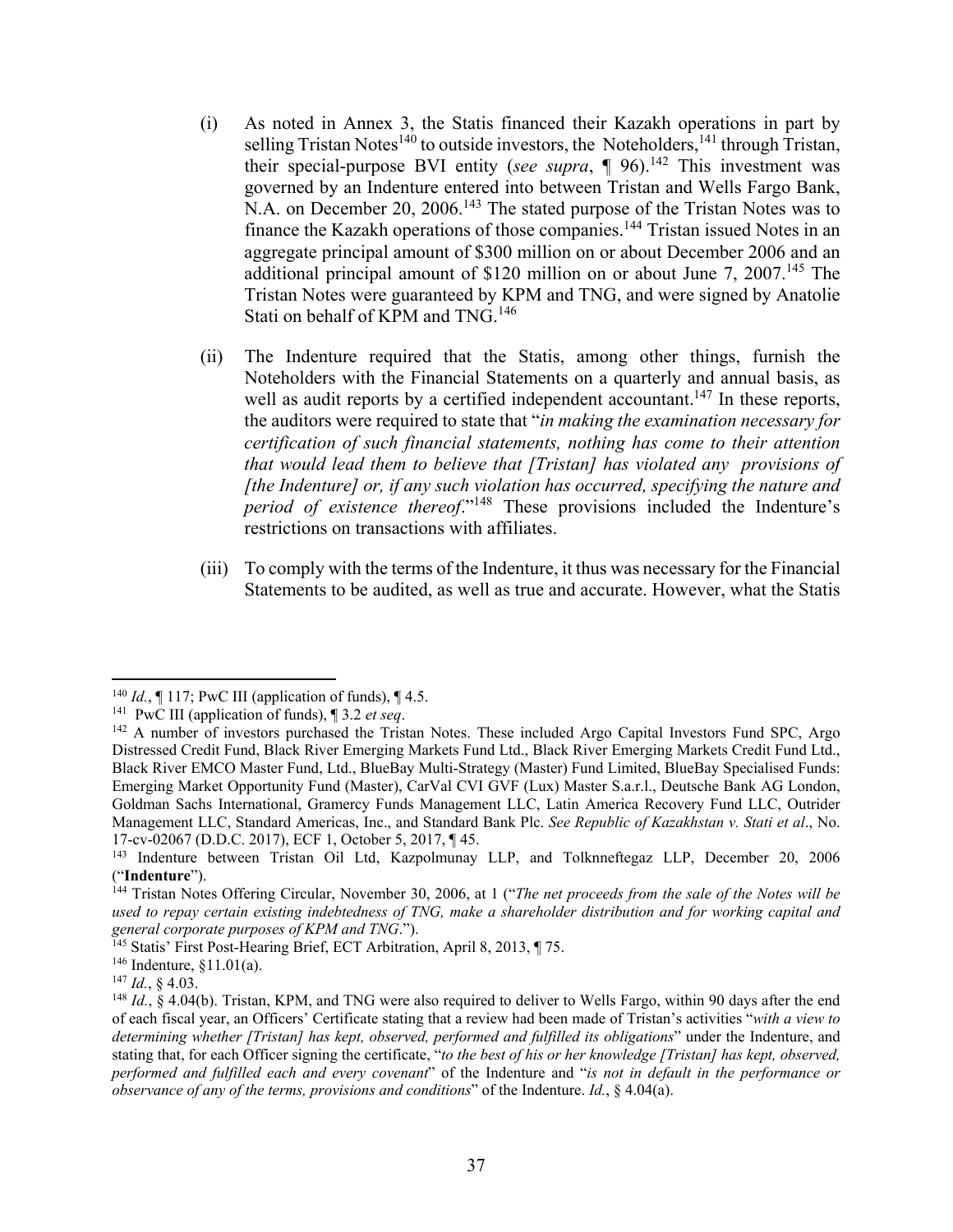provided the Tristan Noteholders were the falsified Financial Statements and the unlawfully obtained Audit Reports.<sup>149</sup>

- 108. Second, the Statis used the falsified Financial Statements and the corresponding Audit Reports to obtain inflated bids for their Kazakh operations, bids which the Statis then presented to the Arbitral Tribunal to obtain an award of \$199 million for the LPG Plant, as detailed below. The details, set forth in Annex 3, are as follows:
	- (i) In June 2008, the Statis engaged in an operation for the stated purpose of selling their Kazakh operations. Through a financial advisor, Renaissance Capital ("**Ren Cap**"), the Statis distributed a "teaser" offer to potential purchasers throughout the United States, Europe, the Middle East, and Asia. The teaser offer stated that \$160 million had been spent on the LPG Plant, and a total of approximately \$230 million in capital expenditures was expected through 2008.<sup>150</sup> These figures incorporated the falsely inflated costs identified above (*see supra*, ¶ 94 *et seq*.).
	- (ii) Shortly thereafter, Ren Cap, on behalf of the Statis, sent interested parties a Project Zenith Confidential Information Memorandum (the "**Information Memorandum**"), which contained key financial information concerning the Statis' Kazakh operations. It too referred to, and relied upon, the false Financial Statements and the Audit Reports, including the inflated LPG Plant construction costs. The Information Memorandum falsely stated that as of July 1, 2008, TNG had invested \$193 million in construction of the LPG Plant.<sup>151</sup>
	- (iii) One of the eight prospective purchasers of the Statis' operations was the statedowned company, KMG, identified earlier (*see supra*, ¶ 18). The KMG Indicative Offer, dated September 25, 2008, specified that its bid on the LPG Plant was based on the Statis' stated construction costs, and on the assumption that these costs were accurate.152 The Statis, therefore, knew that the KMG Indicative Offer was a direct product of their falsified Financial Statements and the Audit Reports.153

#### **B. Phase 2: The Statis' Conduct during the Arbitration**

109. In the Arbitration, initiated on July 26, 2010, the Statis knowingly furnished the Tribunal the false and deceptive information identified herein, and expressly attested to its truth and accuracy. They relied on that information in every form of submission that they proffered to the Tribunal throughout the Arbitration. These include memorials, witness statements, expert reports, oral argument and post-hearing briefs.

<sup>&</sup>lt;sup>149</sup> The audited Financial Statements for the years 2007, 2008, and 2009 reported as costs of construction \$142,530,039, \$223,165,685, and \$248,084,113, respectively.

<sup>150</sup> Annex 3, ¶ 102.

 $151$  *Id.*, ¶ 103.

 $152$  *Id.*, 104.

<sup>153</sup> Approved Judgment of Justice Knowles, June 6, 2017, ¶¶ 41-44 [*Stati et al. v. The Republic of Kazakhstan*, In the High Court of Justice, Queen's Bench Division, Commercial Court, CL-2014-000070].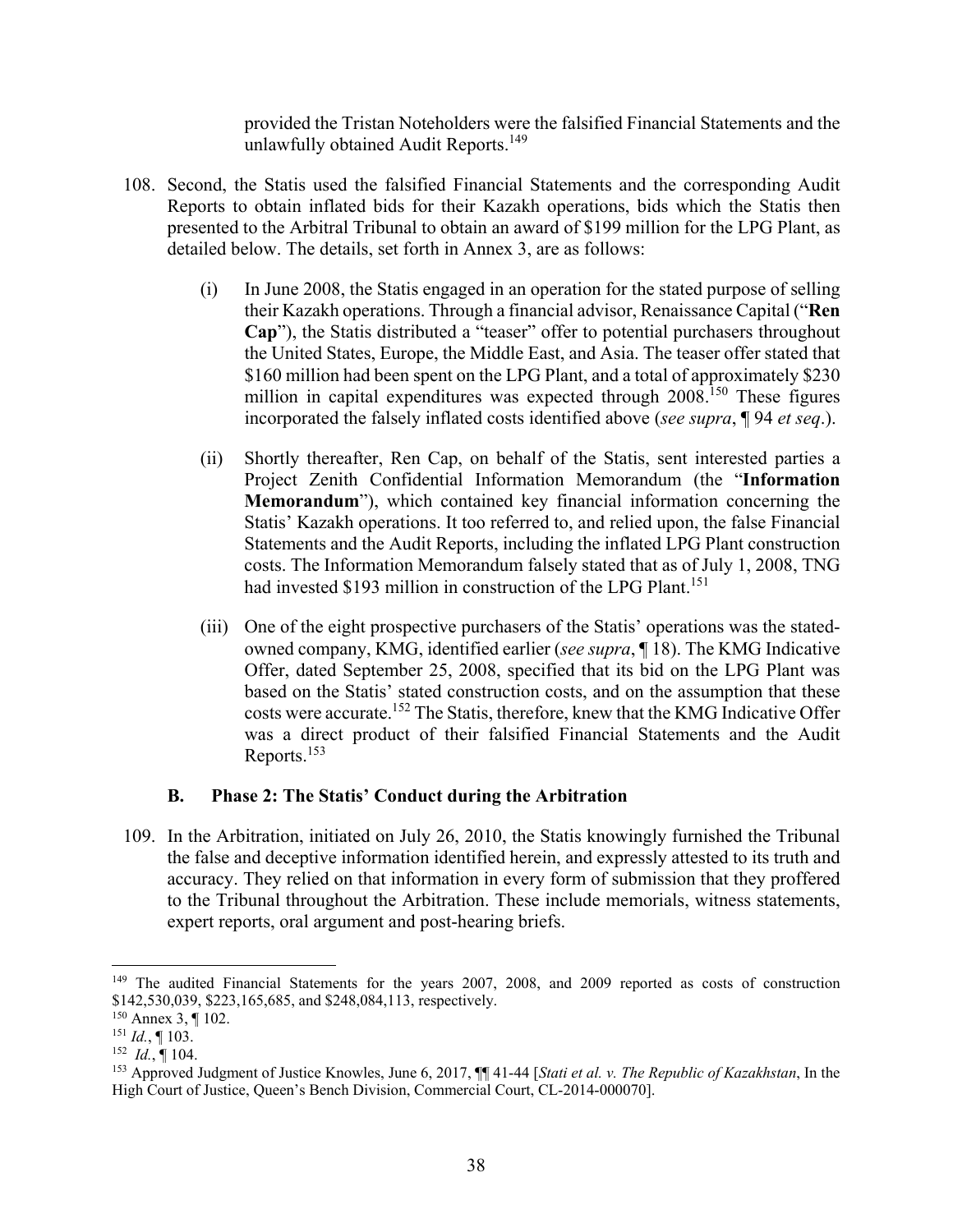110. On the very first day of the Arbitration hearings, the Statis affirmed the following:

*Kazakhstan argues that claimants' investments were opaque, suggesting that they were structured to conceal profits and disguise who was the "real investor". This position either is completely disingenuous, or the respondent understands nothing about finance. These companies created annual financial statements between 2003 and 2009 that were audited by "Big Four" accounting firms.*<sup>154</sup>

111. Just as egregiously, the Statis asserted to the Tribunal that the KMG Indicative Offer was a neutral and fair basis on which to value the LPG Plant, despite knowing that KMG's \$199-million valuation was a direct product of the falsified LPG Plant investment costs set forth in the Information Memorandum and, by extension, the Financial Statements. For example, the Statis asserted:

> *Indeed, the offer made for the LPG Plant by KazMunaiGas at that time was US \$199 million. While Claimants did not accept these offers because at the time they deemed them too low and did not feel that they would lead to a sale, the Tribunal should note that State-owned KazMunaiGas itself offered almost US \$200 million for the Plant, more than six times the highest value assigned to the LPG Plant by Deloitte of US \$32 million.*<sup>155</sup>

- 112. The Statis also violated the Tribunal's order to produce all documents in their possession, custody or control "*specifying the cost of construction and assembly operations, start-up and adjustment works in respect of [the LPG Plant's] basic facilities*," by not producing the contracts with Perkwood, Azalia and Tractebel. These documents were plainly covered by that order, but the Statis produced none of them.<sup>156</sup>
- 113. Instead, the Statis produced documents that they themselves knew to be false, including the audited Financial Statements, the Information Memorandum, the Project Zenith "*teaser*" letter, the KPMG Vendor Due Diligence Report,<sup>157</sup> and the KMG Indicative Offer. These are the very documents on which the Statis' expert in the Arbitration, FTI Consulting, based its damages reports. But those reports were no more valid than the sources on which they were based. Because Kazakhstan had no basis to distrust the

<sup>&</sup>lt;sup>154</sup> Hearing on Jurisdiction and Liability, ECT Arbitration, October 1, 2012, Day 1, Opening Statement on Jurisdiction by Kevin Mohr, Transcript of the Hearing, 45.

<sup>&</sup>lt;sup>155</sup> Statis' Reply Memorial on Quantum, ECT Arbitration, May 28, 2012, ¶ 66.

<sup>156</sup> Annex II to the Procedural Order 2 on Production of Documents, February 3, 2012, Kazakhstan Document Production Request No. 108.

<sup>157</sup> Annex 3, ¶¶ 106-110. The Statis intended to distribute the KPMG Vendor Due Diligence Report ("**VDD Report**") to prospective purchasers during the 2008 sale of 100% of TNG, KPM and Tristan. Documents and correspondence discovered by Kazakhstan in 2018 revealed that early drafts of the VDD Report identified Perkwood as a Stati company. However, Artur Lungu confirmed in his April 2019 deposition that he requested that KPMG change all such references to say (falsely that Perkwood was an independent third party, which KPMG did. Despite thus falsifying the final VDD Report, the Statis submitted it in the Arbitration and post-Award Proceedings.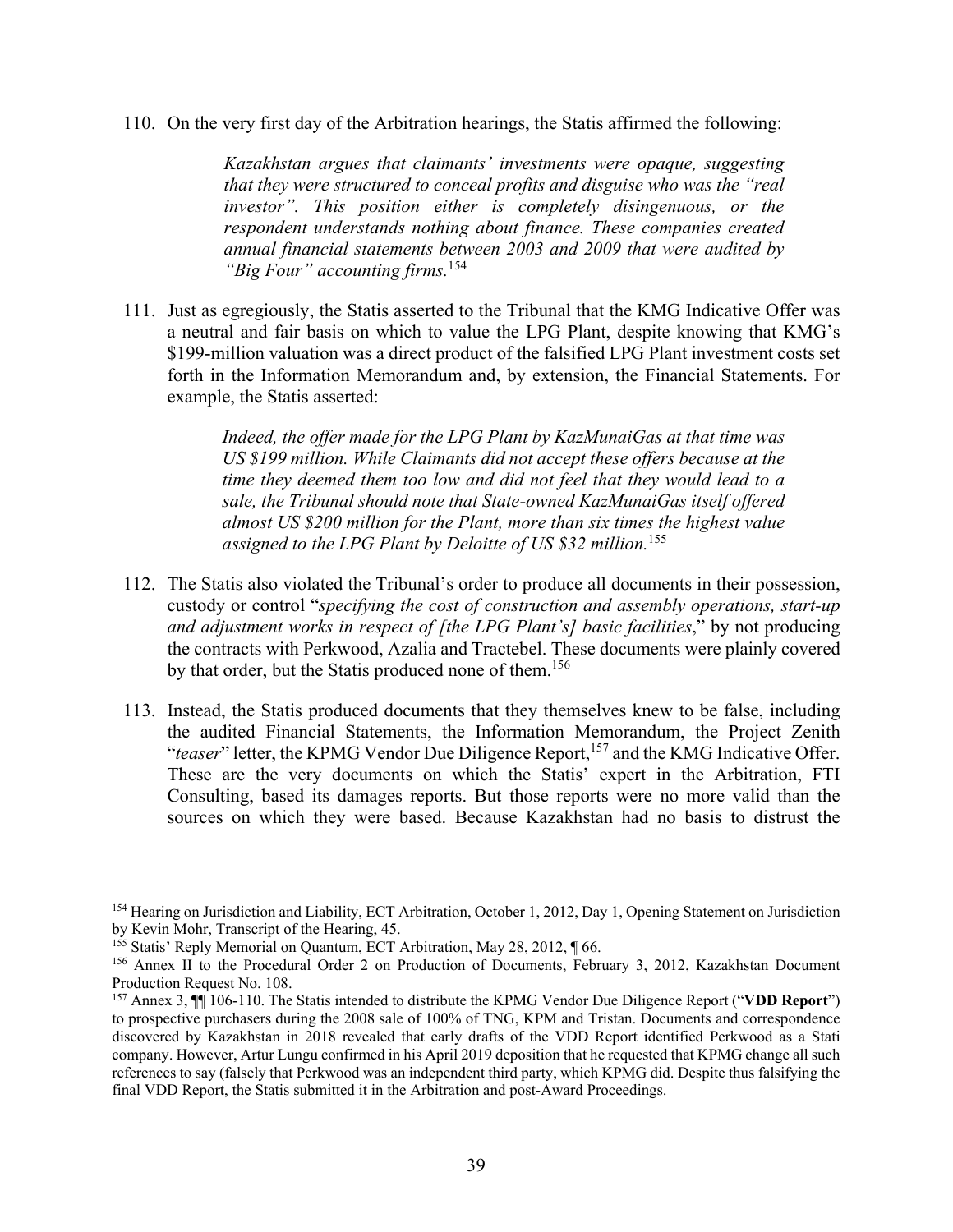accuracy of the evidence presented by the Statis in the Arbitration, its experts likewise based their reports on the Statis' falsified material.

- 114. As a result of the Statis' deception and concealment of vital material, the Tribunal ultimately awarded the Statis damages on the basis of the KMG Indicative Offer that was a direct product of the Statis' fraud.<sup>158</sup> The Statis knowingly misled the Tribunal, without either the Tribunal or Kazakhstan having any basis on which to doubt, much less refute, the Statis' asserted valuation.<sup>159</sup>
- 115. While the impact of the Statis' dishonesty on the Tribunal's damages award is evident, its impact on the Tribunal's assessment of Kazakhstan's liability under the ECT cannot be ignored either. The Tribunal accepted the Statis' assertions that Kazakhstan had violated the ECT's FET standard by pursuing a string of harassment measures against TNG and KPM, which caused the financial distress of these companies and which, in turn, finally led Kazakhstan to terminate the companies' contractual oil and gas exploitation rights. The evidence supporting liability came chiefly from testimony of Anatolie Stati and Artur Lungu which, in both cases, has now been shown to have been profoundly untruthful. It is reasonable to assume that had the falsity of this testimony on matters relating to damages been known, the Tribunal would have seriously questioned the trustworthiness of the witnesses' testimony on liability as well, notably the proposition that Kazakhstan engaged in a "*campaign of harassment*" against the Statis.<sup>160</sup>
- 116. It is also now known from the newly discovered evidence<sup>161</sup> that the Statis deceived the Tribunal on the reasons for TNG's and KPM's financial distress. The evidence shows that, contrary to what they submitted to the Tribunal, the Statis had themselves stripped hundreds of millions of dollars from their Kazakh operating companies through fictitious transactions relating to oil sales and proceeds from the issuance of bonds (the so-called Tristan Notes, *see supra*, **[96**).<sup>162</sup>
- 117. Moreover, the Statis asserted that they could not obtain financing on commercial terms because of the actions taken by Kazakhstan, which had significantly worsened their economic situation.163 The Tribunal accepted the Statis' assertion in its finding on Kazakhstan's liability.164 The documents discovered in 2018 clearly show that the Statis

<sup>158</sup> Annex 3, ¶¶ 29*.*

<sup>&</sup>lt;sup>159</sup> C. Schreuer in his Legal Opinion of January 21, 2020, confirmed the same at ¶ 69 and 72:

*In investment arbitration, the submission of false or fraudulent evidence by claimants has invariably led to the dismissal of claims […] The evidence that has now become available, including the KPMG Correspondence and the false Financial Statements, clearly demonstrates the Stati Parties' illicit conduct and bad faith. The availability of this evidence to the Arbitral Tribunal would have been critical for the determination of its jurisdiction, the admissibility of the Stati Parties' claims and the liability of Kazakhstan.* 

<sup>160</sup> Annex 3, ¶ 27. <sup>161</sup> *Id.*, Part III. <sup>162</sup> *Id.*, Parts IV.B, IV.C. 163 Award, ¶ 1334. <sup>164</sup> *Id.*, ¶ 1398.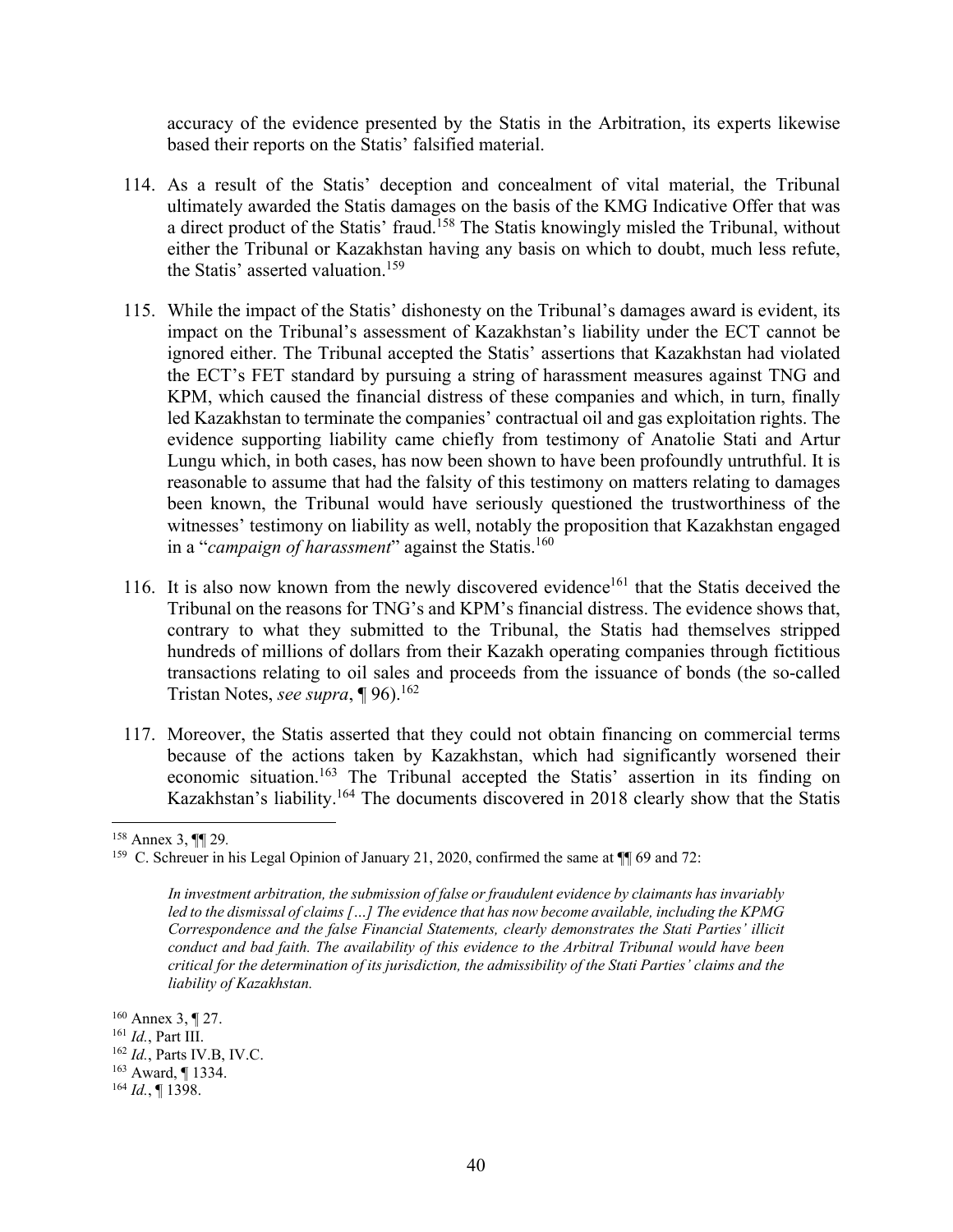had in fact decided on their own not to go forward with financing from a reputable financial institution (Credit Suisse) due to their own objections to its conditions.<sup>165</sup>

- 118. The Statis also alleged that because of Kazakhstan's conduct they had to agree to the "*horrendous*" terms of the so-called Laren Transaction (*see supra*,  $\P$  23).<sup>166</sup> The terms of the transaction were described in the witness statements of Anatolie Stati and Artur Lungu,<sup>167</sup> as well as in the exhibited documents.<sup>168</sup> It has now been established on the basis of direct evidence that these terms were the Statis' own creation, and due in no measure to anything done by Kazakhstan.<sup>169</sup> Thus, the Statis deceived the Tribunal on causation as well.
- 119. In other words, had the Tribunal known of the true facts and not been deceived by the Statis, there would be no basis for it to find a causal link between the financial distress and Kazakhstan's conduct.
- 120. Furthermore, apart from proving the Statis' assertions to be intentionally false, the new evidence would have put Kazakhstan's defense in a completely different light. Here are, in my opinion, the most relevant statements made by Kazakhstan during the Arbitration that would have likely not been disregarded by the Tribunal if Kazakhstan had known of the evidence and provided it to the Tribunal:

*Since this Arbitration was commenced, the Republic has learned rather more about KPM and TNG and Mr Stati, though perhaps not enough fully to explain the decline of KPM and TNG. However, what it has learned has re-inforced its view that fundamentally the Claimants are seeking to use international arbitration to shield them from the consequences of their wrongdoing in Kazakhstan and perhaps from matters outside Kazakhstan as well.*<sup>170</sup>

*In the Republic's respectful submission, the Tribunal should not allow its power to be abused either to protect the Claimants from the Republic's legitimate reaction to KPM and TNG's illegal conduct or from the apparent wider troubles of Mr Stati's buiness [sic] empire in which the Republic plays no part.*<sup>171</sup>

<sup>165</sup> Annex 3, ¶ 134.

<sup>166</sup> *Id.*, ¶¶ 133.

<sup>&</sup>lt;sup>167</sup> Second Witness Statement of Anatolie Stati, ECT Arbitration, May 7, 2012, ¶ 43; Second Witness Statement of Artur Lungu, ECT Arbitration, May 5, 2012, ¶ 7.

<sup>168</sup> Facility Agreement for Laren Holdings LTD arranged by Renaissance Advisory Services Limited with Stichting Security Trustee, June 11, 2009 (submitted by the Statis during the ECT Arbitration as Exhibit C-733); Note Transfer Agreement between Laren Holdings LTD and Avelade Holdings LTD, Renaissance Securities (Cyprus) Limited, GLG Atlas Macro Fund, GLG Atlas Value & Recovery Fund, Sputnik Group LTD, Vision Advisors III LTD, June 15, 2009 (submitted by the Statis during the ECT Arbitration as Exhibit C-734).

<sup>169</sup> Annex 3, Part IV.

 $170$  Award,  $\P$  4.

<sup>171</sup> *Id.*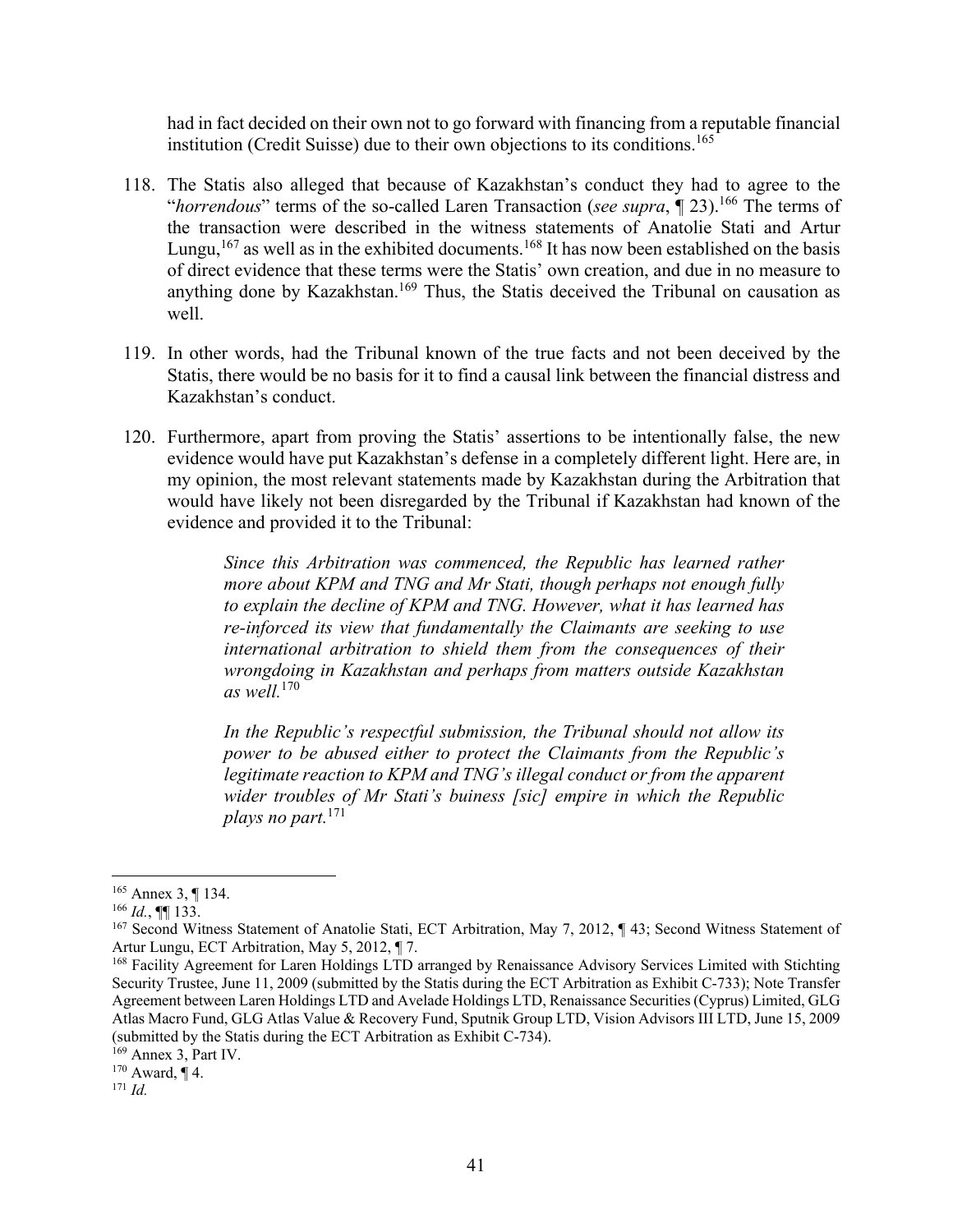*Claimants, as foreign subsoil use contractors in Kazakhstan, were not respecting the laws that Kazakhstan had enacted in order to safeguard its interests and ensure its subsoil use policies. The Republic's audits, inspections and investigations were the lawful reaction to Claimants' illegal conduct. This is not harassment but the legitimate measures any state in the position of the Republic would have taken.*<sup>172</sup>

- 121. With the newly discovered evidence of the Statis' fraud, it is clear that the above statements were true, namely that (a) the Republic played no part in the decline of the Statis' "business," (b) the Statis "*were not respecting the laws*" of Kazakhstan, and (c) Kazakhstan had adopted "*legitimate measures any state in the position of the Republic would have taken*." In my view, there is no reason why the Tribunal would not have accepted these defenses had the Statis not misled it on the true course of events.
- 122. The Tribunal also would have seen in an entirely different light the Statis' argument that they were not afforded "fair and equitable treatment" as per Article 10(1) of the  $ECT<sub>1</sub><sup>173</sup>$ had it known that the Statis had (a) falsified the Financial Statements (*see supra*, ¶ 102), (b) deceived their statutory auditors (*see supra*, ¶¶ 102 *et seq.*), (c) submitted false evidence to the Tribunal (see supra,  $\P\P$  109 et seq.), <sup>174</sup> (d) actively misled the Tribunal on a variety of issues (*see supra*, ¶ 109 *et seq.*), (e) diverted hundreds of millions of dollars out of the Kazakh operations, thereby self-inflicting the financial distress on the companies (*see supra*, ¶¶ 92–100), and (f) made suspicious and potentially corrupt payments in the amounts of millions to foreign public officials out of the proceeds of the Kazakh operations.175
- 123. The Statis' misconduct thus thoroughly compromised the legitimacy of the Arbitration and resulting Award, both as to liability and damages.

\*\*\*\*\*

124. In sum, the pattern of the Statis' conduct is clear. The kind of deception and fraud that the Statis perpetrated in their underlying business operations in Kazakhstan did not stop there. It continued throughout the arbitral proceedings before the Tribunal, with outcomedeterminative consequences.

125. The Statis' general pattern of deceptive procedural conduct was confirmed by the English High Court of Justice in 2014:

> *I am satisfied on the basis of all the material put before me that Mr Stati not only has a propensity to move assets around his group companies as he thinks fit but he and Ascom has a propensity to give information to the tribunal or*

 <sup>172</sup> *Id.*

<sup>173</sup> *Id.*, ¶¶ 891-919.

<sup>&</sup>lt;sup>174</sup> Annex 3, Part IV.

 $175$  *Id.*, **[** 52.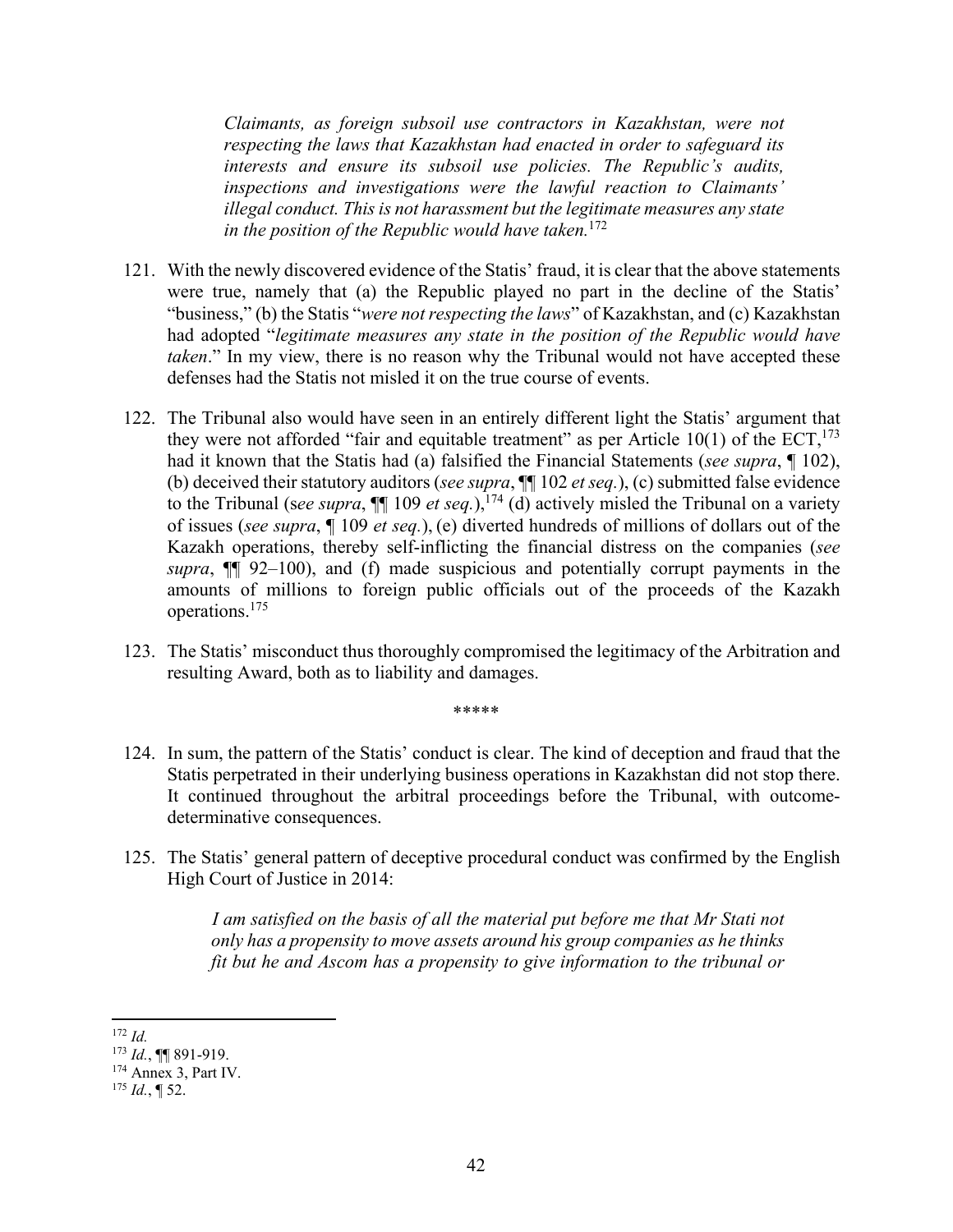*the court about its assets according to what he or it thinks suits its interests at the time.*176

#### **C. Phase 3: The Statis' Post-Arbitration Conduct before National Courts**

- 126. The evidence shows that the Statis' pattern of fraud and deception continued past the arbitration phase of this case and that they had no compunctions about deceiving the national courts as well in the post-Award Proceedings that started in early 2014.
- 127. Not only have the Statis presented to those courts the same body of false information that they had laid before the Tribunal, but on the basis of information that only began to emerge between mid-2015 and late 2019, *i.e.*, well after the Tribunal issued its Award in December 2013, it is clear that the Statis presented the courts with fresh misinformation as well. This has come to light only piecemeal, even as the national court cases were proceeding, and the full truth is likely still not known. The Statis' own testimony, the testimony of their witnesses and experts, and the legal submissions made on their behalf contaminated the court proceedings just as they had the arbitral proceedings that preceded them.
- 128. When the new evidence began to emerge, the Statis systematically sabotaged any attempt by Kazakhstan to have that evidence brought to the courts' attention so that they could be truthfully and fully informed. These details are set forth in Annex 3, and summarized below (*infra*, ¶ 131 *et seq.*).
- 129. The Statis added a further layer of misrepresentation by deploying the decision in the Swedish Set-Aside Proceedings (*see supra*, ¶ 25) to mislead the Italian, U.S., Belgian, Dutch, and Luxembourg courts before which the Award later came for enforcement. They not only adduced the judgment of the Svea Court of Appeal rejecting Kazakhstan's setaside application, knowing that the court had issued its judgment on the basis of the intentionally incomplete and untruthful record the Statis had presented to it, but they also mischaracterized the judgment itself. In addition, they falsely characterized the Svea Court of Appeal as having decided the merits of Kazakhstan's fraud allegations, knowing that the court had not done so – all in order to create the appearance that another court had already scrutinized the evidence of fraud and rejected it, thereby causing later courts to consider the matter settled. Going in this vein from one court to the other, the Statis created the illusion of a broad judicial consensus in favor of the legitimacy of the Award.
- 130. The pattern of conduct revealed by the facts set out in Annex 3 includes:
	- (i) deliberate procedural maneuvers and systematic suppression of evidence;
	- (ii) systematic and deliberate misrepresentations to the courts; and
	- (iii) systematic misrepresentation of prior court decisions.

 176 Reasons for Judgment, August 29, 2014, ¶ 43 [*Vitol FSU BV v. Ascom Group SA*, In the High Court of Justice, Queen's Bench Division, Commercial Court, 2014 FOLIO 406].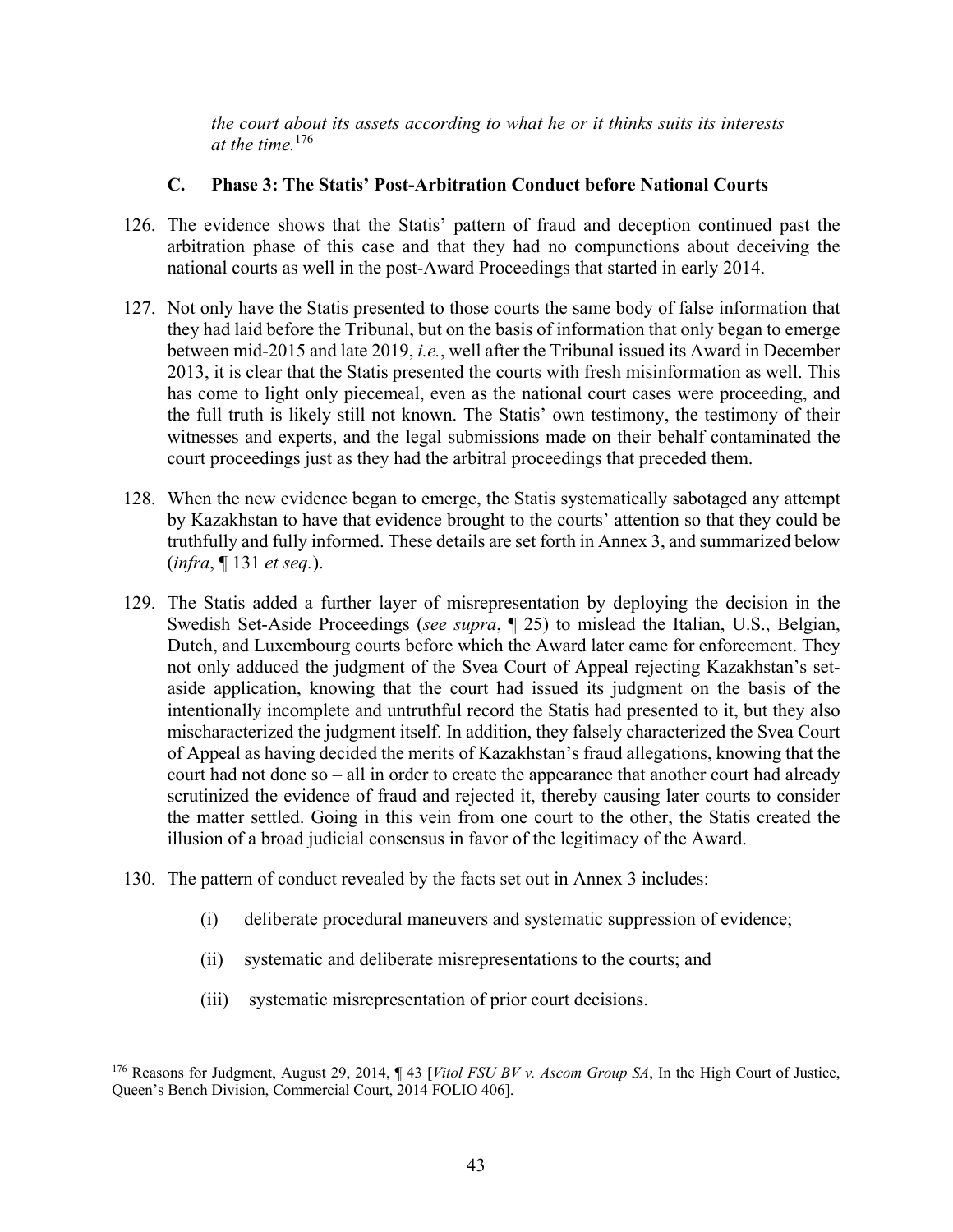#### **1. Deliberate Procedural Maneuvers and Systematic Suppression of Evidence**

- 131. From the facts set out in Annex 3, there emerges a clear pattern.<sup>177</sup>
- 132. *First*, the Statis deliberately avoided and continue to avoid engaging on the substance of Kazakhstan's fraud allegations, instead taking refuge in procedural maneuvers and shifting narratives, all to disable the courts from examining those allegations on the merits. This started with the Statis' opposition to Kazakhstan's request for § 1782 discovery. When, following issuance of the Award, Kazakhstan urged the Svea Court of Appeal and later the English High Court to admit the new evidence, the Statis strongly opposed the request.<sup>178</sup>
- 133. Other instances abound. The Statis opposed the admission of any evidence of fraud in the enforcement action in U.S. court.<sup>179</sup> When in October 2019 Kazakhstan obtained the critical correspondence between KPMG and the Statis that took place in 2016 (the "**2016 KPMG Evidence**") and in 2019 (the "**2019 KPMG Evidence**"), in which KPMG seriously questioned the accuracy of the represented financial information (collectively, the "**New KPMG Evidence**") (*see supra*, ¶¶ 22(vii)–22(viii)), and attempted to bring it to the attention of the courts in Belgium and Luxembourg, the Statis objected. Because the proceedings were so far advanced, this prevented the evidence from being considered by those courts.180 In the Netherlands, Kazakhstan repeatedly requested the Statis to correct the record and to inform the court of the New KPMG Evidence that had become known to Kazakhstan only after the hearing.<sup>181</sup> Kazakhstan was prevented by strict rules of Dutch procedural law from informing the court itself. Being fully aware of this limitation, the Statis refused to address the court. As a result, the Dutch court issued an exequatur being unaware of most of the New KPMG Evidence and how materially it affected the validity of the Award.<sup>182</sup>
- 134. A conspicuous example was the Statis' conduct in the English High Court, which, after a two-day evidentiary hearing, determined that the Award was *prima facie* obtained by fraud and ordered a full trial on the matter (*see supra*, ¶ 26). Faced with that ruling, the Statis not only initiated proceedings without delay in multiple other jurisdictions where they envisaged better results, but also sought to abandon the English proceedings altogether, basing that request on the spurious ground that they lacked the resources to proceed to a trial of Kazakhstan's fraud claim. They transparently did so to avoid a full trial on the fraud, which would very likely have produced a decision in favor of Kazakhstan.<sup>183</sup> The maneuver

<sup>177</sup> Annex 3, ¶ 73.

 $^{178}$  *Id.*, ¶[ 151.

 $179$  *Id.*,  $\P$  208.

<sup>180</sup> *Id.*, ¶¶ 239 *et seq.*, 263 *et seq.*

<sup>181</sup> *Id.*, ¶ 228-229.

<sup>182</sup> *Id.*, ¶¶ 230-232.

<sup>&</sup>lt;sup>183</sup> Justice Knowles of the English High Court held, "*[T]he real reason for the notice of discontinuance is that the [Statis] do not wish to take the risk that the trial may lead to findings against them and in favour of [Kazakhstan]*." Decision of Mr. Justice Knowles, High Court of Justice of England and Wales, May 11, 2018, ¶ 25 [*Stati et al. v. The Republic of Kazakhstan*, In the High Court of Justice, Queen's Bench Division, Commercial Court, CL-2014-000070].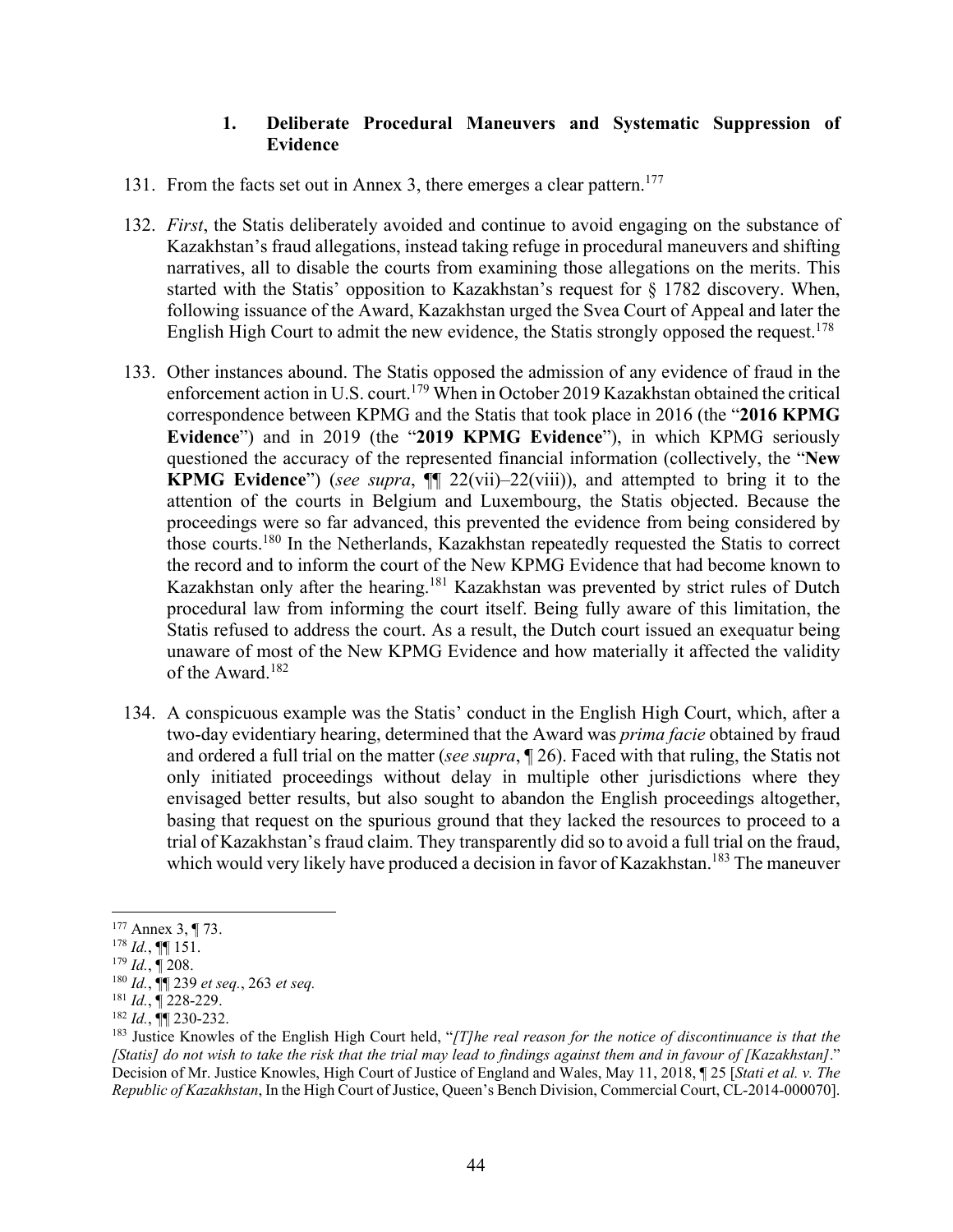benefited the Statis. In *Italy*, the hearing took about twenty minutes, and in the *United States*, no hearing on the merits of the fraud was held at all.<sup>184</sup>

- 135. *Second,* the Statis systematically raised allegations without any evidentiary support, while at the same time failing to rebut the evidence, in the form of witness testimony, expert reports, and documentation, adduced by Kazakhstan. This included evidence from Deloitte on the economic impact of the Statis' fraud and first-hand testimony of Mr. Zaja of Tractebel concerning construction of the LPG Plant.185 As it discovered new evidence, Kazakhstan laid that evidence before fact witnesses and experts for independent scrutiny and assessment; their reports and testimony all confirmed the underlying fraud and its impact on the Award.<sup>186</sup> In response, the Statis provided no rebuttal evidence, only unsupported assertions that themselves were false  $-e.g.,$  the false assertion that the difference between the real cost of the LPG Plant equipment (\$35 million) and their claimed cost for the LPG Plant (\$245 million) was due to transport, insurance and storage costs (*see infra*, ¶ 157(iv)). When this was disproved, the Statis sought to attribute the difference to "*transfer pricing*."187 Thus, the Statis never attempted to rebut (a) PwC's opinion on the false Financial Statements (*see supra*, *¶* 27), (b) Professor Christoph Schreuer's opinion that the evidence of the Statis' fraud "*would have been critical for the determination of [the Tribunal's] jurisdiction, the admissibility of the Stati Parties' claims and the liability of Kazakhstan*,"188 (*see supra*, ¶ 27) or (c) Stefan Cassella's opinion that the Statis "*could be prosecuted criminally in Latvia for money laundering offenses involving the proceeds of the Tristan Notes scheme, the Sales of Oil and Gas scheme, and the Perkwood scheme, and in the United States and in other jurisdictions for conducting any future financial transaction involving the Award from the Tribunal in the ECT Arbitration*,"189 (*see supra*, ¶ 27).
- 136. Notably, the Statis never offered testimony by Artur Lungu, their former CFO, in any of the post-Award Proceedings. Rather, he was compelled by Kazakhstan to give testimony in a deposition in the  $\overline{U}.S$ ,<sup>190</sup> and therein confessed that the Statis made material misrepresentations in the Financial Statements and concealed their falsity from KPMG during their audits.<sup>191</sup>
- 137. *Third*, the Statis purposefully seized courts in numerous jurisdictions, using their specific procedural rules to their advantage and playing one against the other. For example, when the English High Court found after a two-day evidentiary hearing that the Award was *prima facie* obtained by fraud, and ordered a full trial on the fraud, the Statis did two things. First, they embarked on a campaign of initiating judicial proceedings in other jurisdictions:

191 Annex 3, ¶ 48.

<sup>184</sup> Annex 3, ¶¶ 209, 220.

 $^{185}$  *Id.*, ¶[ 71-81.

<sup>186</sup> *See id.*, ¶¶ 71-72.

<sup>&</sup>lt;sup>187</sup> *Id.*,  $\P$  223(ii).<br><sup>188</sup> Legal Opinion of Professor C. Schreuer, January 21, 2020,  $\P$  72.

<sup>&</sup>lt;sup>189</sup> Legal Opinion of Stefan Cassella of Streamhouse AG, July 30, 2020, 20-21.

<sup>190</sup> *In Re Application of Republic of Kazakhstan for Order Directing Discovery from Artur Lungu Pursuant to 28 U.S.C. § 1782*, Misc. Action No. 4:19-mc-00423 (S.D. Tex. 2019).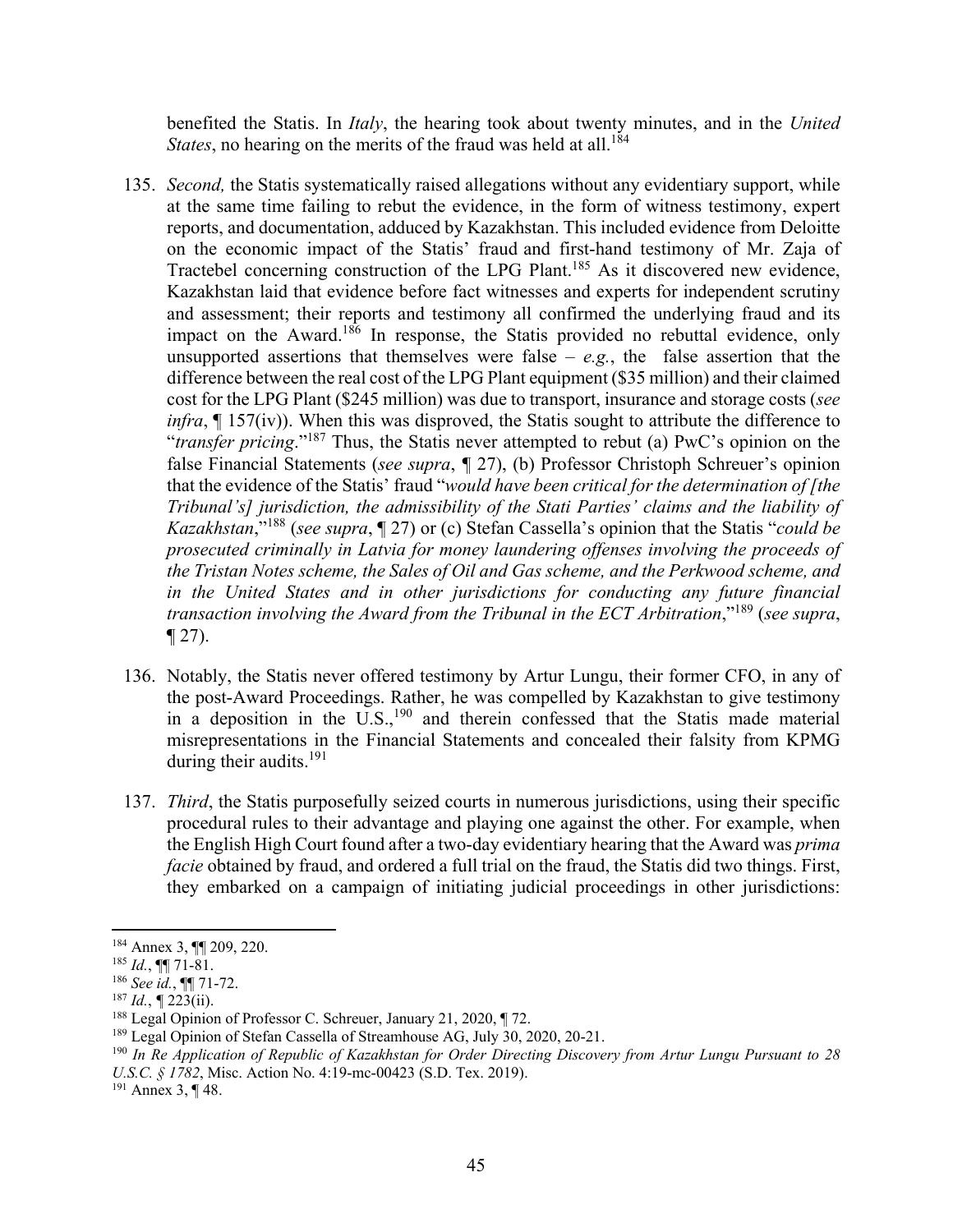*Sweden*, *Luxembourg*, *Italy*, *Belgium* and the *Netherlands*. 192 Second, as discussed (*supra*, ¶ 134) the Statis then abandoned the English enforcement proceedings on spurious grounds.<sup>193</sup> It is apparent that this was a maneuver to avoid the full trial on the fraud, which would likely have led to a decision on the merits in favor of Kazakhstan, and instead turn to the courts of other countries having procedural rules that entailed a substantially lesser degree of scrutiny. Using multiple courts in multiple jurisdictions also allowed the Statis to distract one court's attention from exercising its own scrutiny of the Award by falsely claiming that scrutiny had already been performed by another court, which was not the case.

- 138. *Finally*, the Statis engaged in the direct and systematic suppression of new evidence, with the result that that evidence has, at least up to now, escaped attention by the courts. This is evidence that would have revealed the scale of the Statis' deception and its impact on the Arbitration and post-Award Proceedings thus far.
- 139. The clearest example of this relates to the New KPMG Evidence. As described above (*see supra*,  $\P$  133) and in Annex 3,<sup>194</sup> Kazakhstan learned in October 2019 that more than three years prior, in February 2016 (when the Set-Aside Proceedings were still pending), KPMG had written to the Statis and seriously questioned the truthfulness of the Statis' Financial Statements.<sup>195</sup> In this correspondence, KPMG notified the Statis that it had recently become aware of certain facts that called into question the legitimacy of its prior Audit Reports, notably:
	- (i) that there were serious doubts that the recorded LPG Plant construction costs were legitimate;
	- (ii) that serious doubts surrounded the \$44 million management fee that TNG allegedly paid to Perkwood which served to elevate the apparent total construction cost of the LPG Plant to the circa \$245 million recorded in TNG's financial statements for the year ending December 31,  $2009$ ;<sup>196</sup>
	- (iii) that Perkwood was not the "*actual supplier of the equipment for the LPG Plant*," but instead was a dormant company that was passing through costs that were "*significantly different from the corresponding cost*" charged by the actual supplier of the equipment, *i.e.*, Tractebel; and

 <sup>192</sup> *Id.*, ¶ 140.

<sup>193</sup> *Id.*, ¶ 138.

 $^{194}$  *Id.*,  $\dot{$  58.

<sup>&</sup>lt;sup>195</sup> Letter from KPMG Audit LLC to A. Stati, February 15, 2016. KPMG stated that it wrote this letter after being provided "*supporting evidence*" by Kazakhstan's outside legal counsel, the law firm of Norton Rose Fulbright LLP ("Norton Rose"). KPMG did not inform Norton Rose that it had contacted the Statis in 2016. <sup>196</sup> *Id.*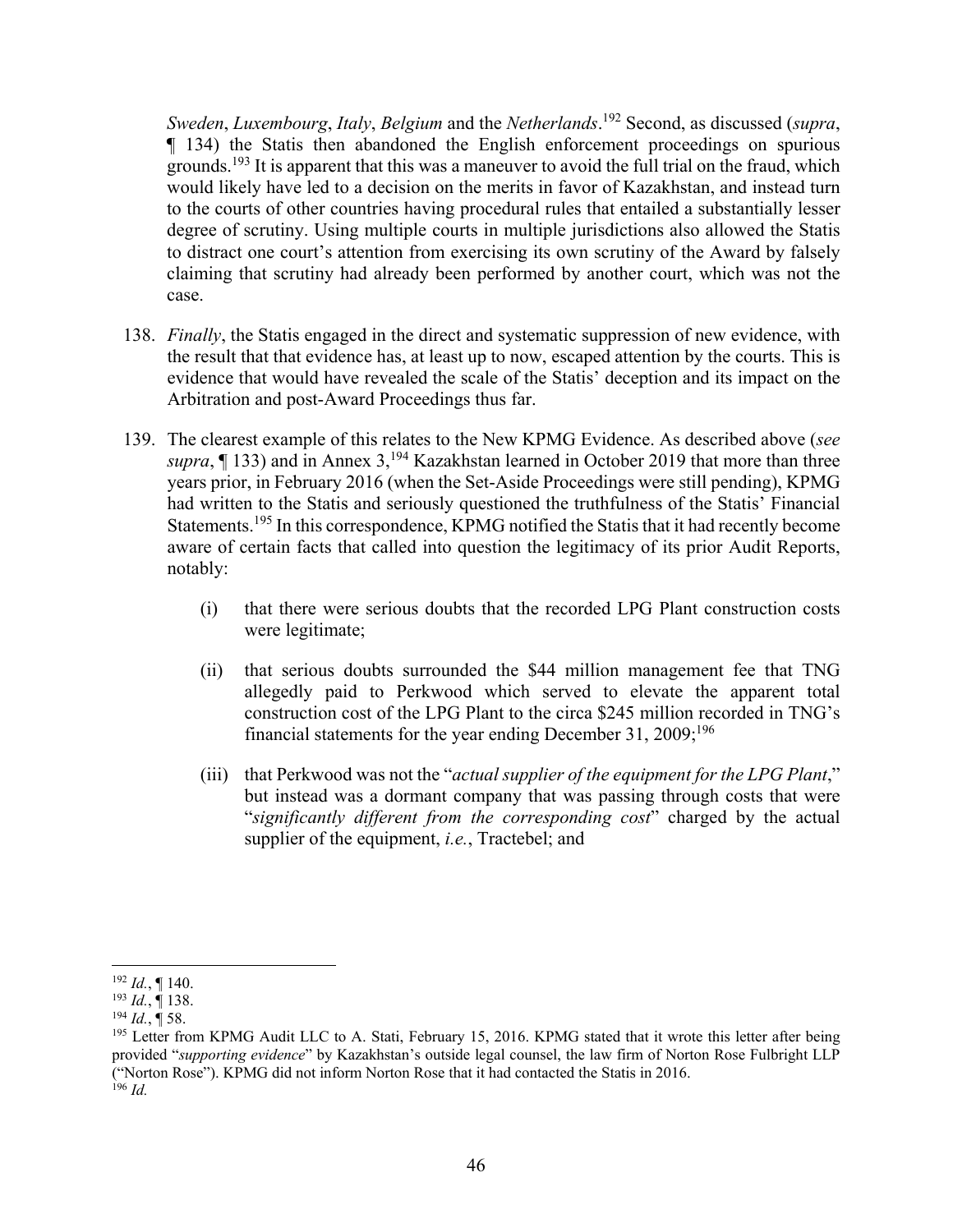- (iv) that, while the Statis had presented Perkwood as an independent third party, Perkwood was in fact fully a Stati company.<sup>197</sup>
- 140. In light of the facts that had come to its attention and the suspicions that it had acquired, KPMG demanded that the Statis provide "*explanations and supporting evidence*" in response to a series of six questions regarding these issues.<sup>198</sup> KPMG also put the Statis on notice of the provisions of International Accounting Standards ("**IAS**") 580 – "*Written Representations*" – and their statement that "*written representations by management and by those charged with governance are a necessary part of audit evidence required in connection with an audit*."199
- 141. Being aware of the fact that Kazakhstan had initiated proceedings to set aside the Award before the Svea Court of Appeal, KPMG closed by warning the Statis that if it did not receive the requested "*explanations or additional representations*," it reserved its rights to "*seek to prevent future reliance on [its] audit reports and in particular withdraw [its] audit reports and inform about such withdrawal all parties who are still, in [its] view, relying on these reports, including but not limited, to [the] Ministry of Justice of the Republic of Kazakhstan and the Svea Court of Appeals*."200
- 142. The Statis never answered KPMG's questions and instead issued a threat if KPMG proceeded to withdraw its Audit Reports:

*[W]e expressly reserve the right to hold your firm accountable should you choose not to co-operate with us and/or proceed to withdraw your audit reports.*<sup>201</sup>

- 143. Based on this correspondence, the Statis could have had no doubt that KPMG did not believe that its Audit Reports were based on a true and accurate basis.
- 144. The Statis received KPMG's February 15, 2016 letter while the Set-Aside Proceedings were ongoing (*see supra*, *¶* 19), but instead of disclosing it to the Svea Court of Appeal or to Kazakhstan,<sup>202</sup> they continued to rely on the Audit Reports as evidence of the veracity of their Financial Statements, stating for example:

<sup>&</sup>lt;sup>197</sup> PwC II (KPMG correspondence) makes a finding that identifying related parties and related-party transactions is important due to the heightened risk that transactions between related parties may not reflect normal market conditions. In view of the risk that transactions with related parties can seriously distort the profit or loss and financial position of an entity, it is essential that company management truthfully identify to its auditors all related parties and related-party transactions. *See also* PwC I (financial statements), ¶¶ 29-30.

<sup>&</sup>lt;sup>198</sup> Letter from KPMG Audit LLC to A. Stati, February 15, 2016.

 $199$  *Id.* 

<sup>200</sup> *Id*.

<sup>&</sup>lt;sup>201</sup> Letter from A. Stati to KPMG Audit LLC, February 26, 2016, 2.

<sup>202</sup> Annex 3, ¶¶ 150-153.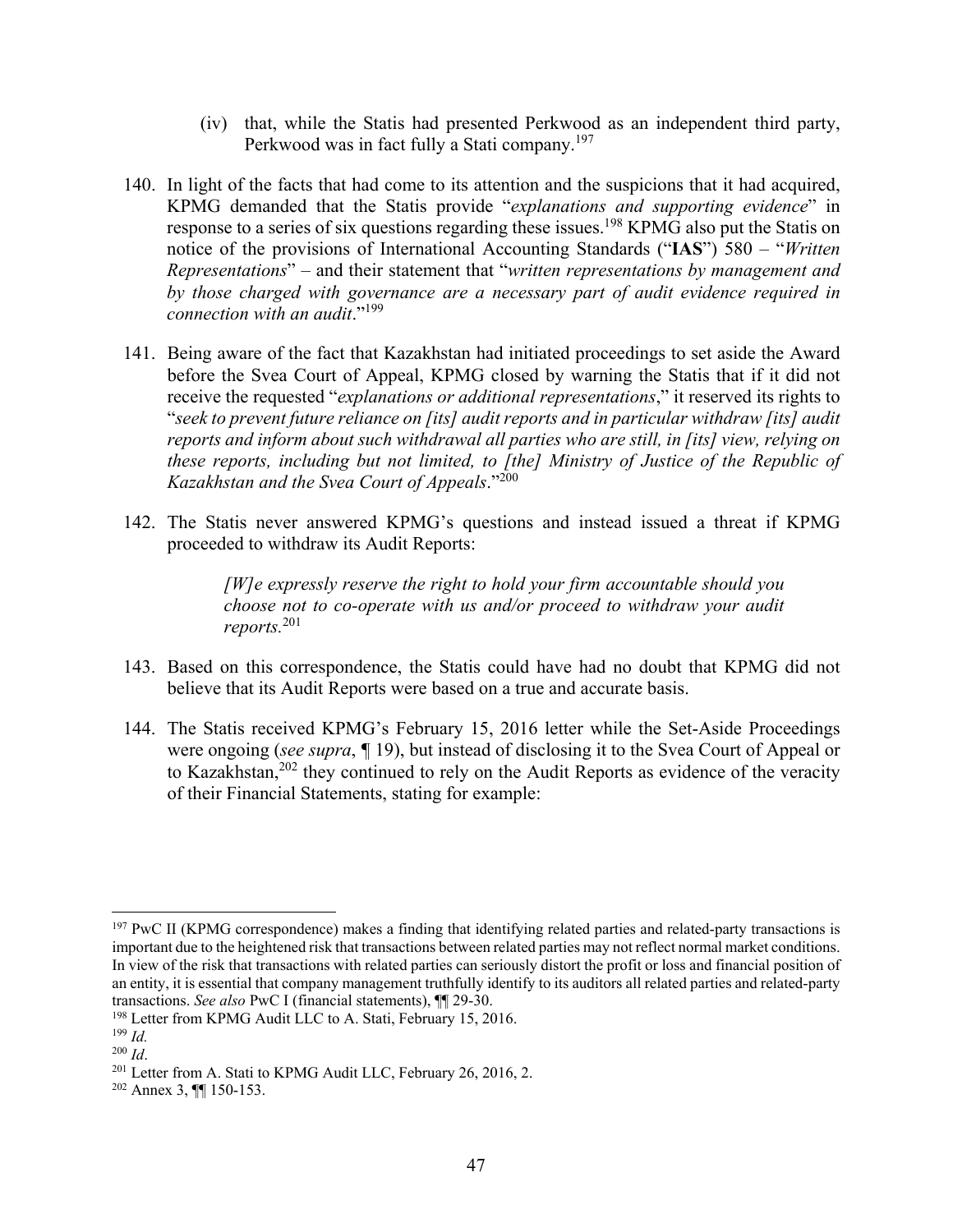*During the review of the annual financial accounts, TNG's auditors, KPMG, had full access to all accounting records. KPMG was aware of Perkwood's function.*<sup>203</sup>

145. Making matters worse, the Statis then repeated this knowingly false assertion in courts in the enforcement actions they brought in *England*, the *United States*, *Belgium*, the *Netherlands*, *Luxembourg* and *Italy*, *i.e.*, in *every* jurisdiction in which they sought enforcement of the Award. Some of those assertions follow:

> *In the Swedish Court proceedings, Petitioners denied that any false or misleading information was contained within the consolidated annual reports of Tristan Oil, KPM and TNG, and demonstrated to the Swedish Court that the Perkwood Agreement was not a sham agreement – as the ROK alleged – and that, contrary to the ROK's assertion that TNG misled its own auditors (KPMG) during their audit of the company, KPMG had full access to all of the company's records and was aware of Perkwood's role in the LPG plant. Swedish Judgment (Doc. No. 42-2) at 22-23.*<sup>204</sup>

*[…]* 

*[…] During the examination of the annual financial accounts, TNG's auditors, KPMG, had full access to all the accounting records. KPMG was aware of Perkwood's function. During the arbitration the Investors submitted several documents in which Perkwood's role in the LPG Plant project was described.*<sup>205</sup>

*[…]* 

*It should be noted in passing that the seriousness of the allegations ("forgery") that Kazakhstan supports (Kazakhstan's conclusions of 30 November 2018, §349) amounts to seriously questioning the role played by KPMG, which would have been, to follow Kazakhstan, manipulated from beginning to end by the Stati without piping a word. However, the Stati are not aware of any action that Kazakhstan has brought against KPMG based on these allegations*. 206

146. In *Luxembourg*, the Statis issued perhaps the most egregious version of this statement:

*TNG […] was also independently audited by KPMG, who had access to all of the accounting records concerning Perkwood. KPMG never issued the* 

<sup>203</sup> Statis' Comments on the Court's Recitals, Swedish Set-Aside Proceedings, May 18, 2016.

<sup>&</sup>lt;sup>204</sup> Statis' Response to Kazakhstan's Notice of Supplemental Authority at 7, U.S. proceedings, June 28, 2017.

<sup>&</sup>lt;sup>205</sup> Statis' Motion after Interim Judgment, Dutch Exequatur Proceedings, April 16, 2019, ¶ 221.

<sup>206</sup> Statis' Second Submission, Belgian Exequatur Proceedings, January 31, 2019, ¶ 252.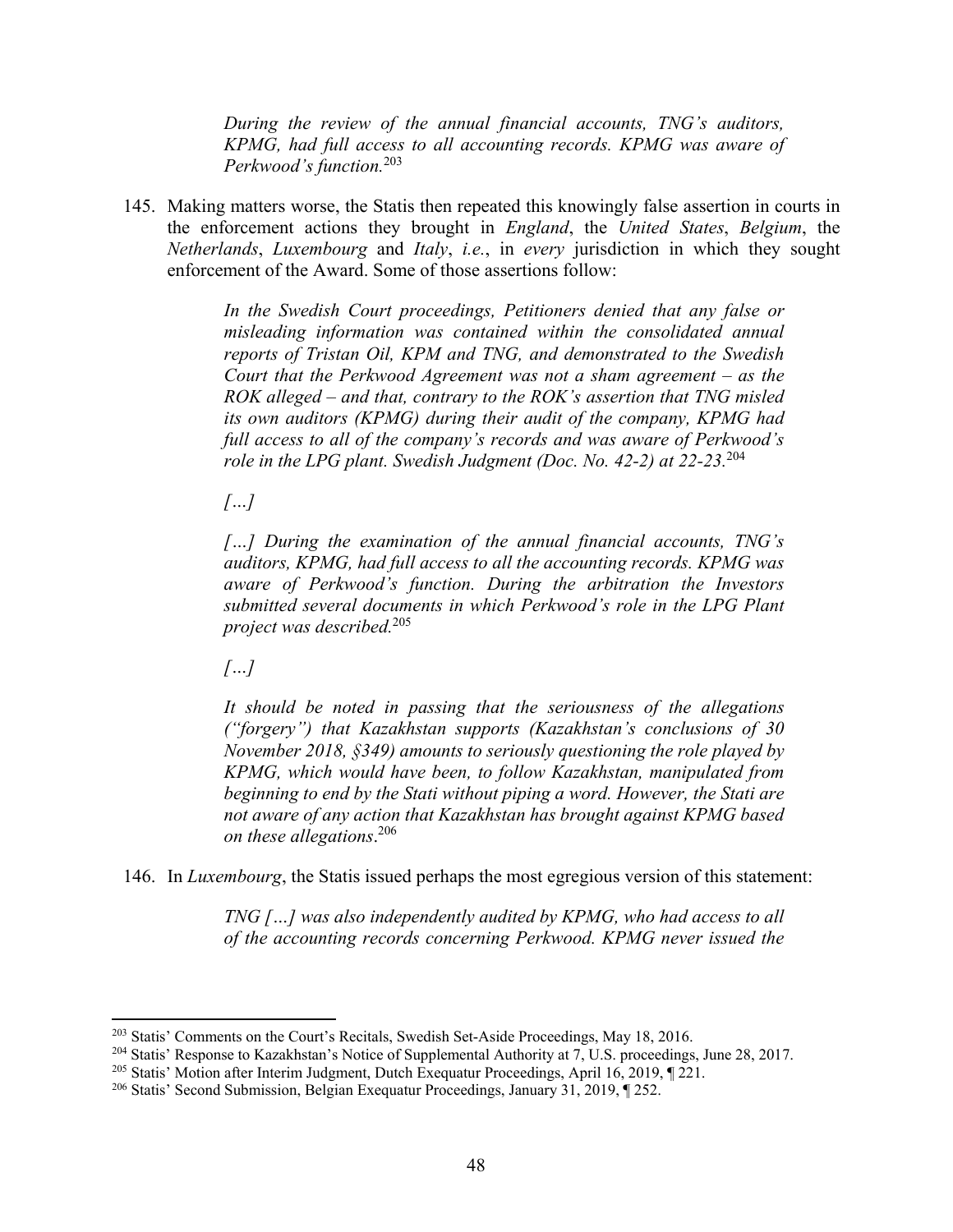*slightest remark regarding the existence of Perkwood or the incriminating contract.*<sup>207</sup>

- 147. Three years later when KPMG finally withdrew its Audit Reports in August 2019 the Statis' not only repeated the pattern of suppressing the relevant evidence and mischaracterizing it in the courts, but also refused to correct the record in all the court proceedings in which they were relying on the Audit Reports in defiance of KPMG's express direction to do so.<sup>208</sup> The relevant timeline is set forth above (*see supra*,  $\sqrt{\frac{22(vii)}{n}}$  $22(viii)$ ) and in Annex  $3,^{209}$  but warrants a brief recap. On August 21, 2019, KPMG positively concluded that the Statis had made material misrepresentations to KPMG and in the Financial Statements, and notified Kazakhstan that in consequence it had withdrawn all of its Audit Reports for the Financial Statements.<sup>210</sup> In this notice to Kazakhstan, KPMG stated that it had commanded the Statis (a) to inform all parties to whom they had given the Audit Reports that they had been withdrawn and (b) to make no further use of those reports going forward. However, in violation of this command, the Statis *did not* inform any of the courts (or any other parties apparently) of KPMG's withdrawal. That they continued to rely on the Audit Reports in the courts is easily established.
- 148. In the *Netherlands*, on August 22, 2019, Kazakhstan informed the Amsterdam Court of Appeal of the notice it had received from KPMG reporting its withdrawal of the Audit Reports. However, on August 27, 2019, during the hearing, the Statis objected that Kazakhstan's late submission of the letter "*deprived the Stati parties of the opportunity to respond properly [to this letter], for example by submitting earlier correspondence between KPMG and the Stati Parties from 2016, which correspondence would have put the aforementioned letter from KPMG in the right context*."<sup>211</sup> This remark was deceptive because the correspondence exchanged between KPMG and the Statis in 2016 (the "**2016 KPMG Correspondence**"), as indicated above, established KPMG's doubts over the veracity of the Financial Statements and revealed that the Statis had refused to answer KPMG's questions. Plainly, the Statis were not, as they claimed, deprived of any opportunity to respond.
- 149. In October 2019, Kazakhstan then obtained the New KPMG Evidence. This consisted of two tranches of information: (i) the 2016 KPMG Evidence and (ii) the 2019 KPMG Evidence (*see supra*, ¶ 133). Previously, all that Kazakhstan had in its possession was the August 21, 2019 notice that KPMG sent to Kazakhstan (*see supra*, ¶ 22(vii)), but not the separate and different August 21, 2019 notice that KPMG sent to the Statis or the correspondence between KPMG and the Statis surrounding that notice. In consequence of

<sup>207</sup> Statis' Submission, Luxembourg Exequatur Proceedings, June 6, 2019, ¶ 150.

<sup>208</sup> On September 6, 2020, the Statis demanded that KPMG reverse its decision to withdraw the Audit Reports. *See* Letter from G. Pisica to KPMG Audit LLC, September 6, 2019. After further correspondence, KPMG properly refused this request, and noted that the Statis had never answered its questions. *See* Letter from A. Clarke, KPMG Audit LLC, to G. Pisica, October 3, 2019.

<sup>209</sup> Annex 3, ¶¶ 98-101.

<sup>&</sup>lt;sup>210</sup> Letter from A. Clarke, KPMG Audit LLC, to Dr Patricia Nacimiento of Herbert Smith Freehills LLP (at the time Herbert Smith Freehills Germany LLP), August 21, 2019.

<sup>&</sup>lt;sup>211</sup> Witness Statement of Albert Marsman, Dutch Counsel for Kazakhstan, October 14, 2020,  $\P$  1.5.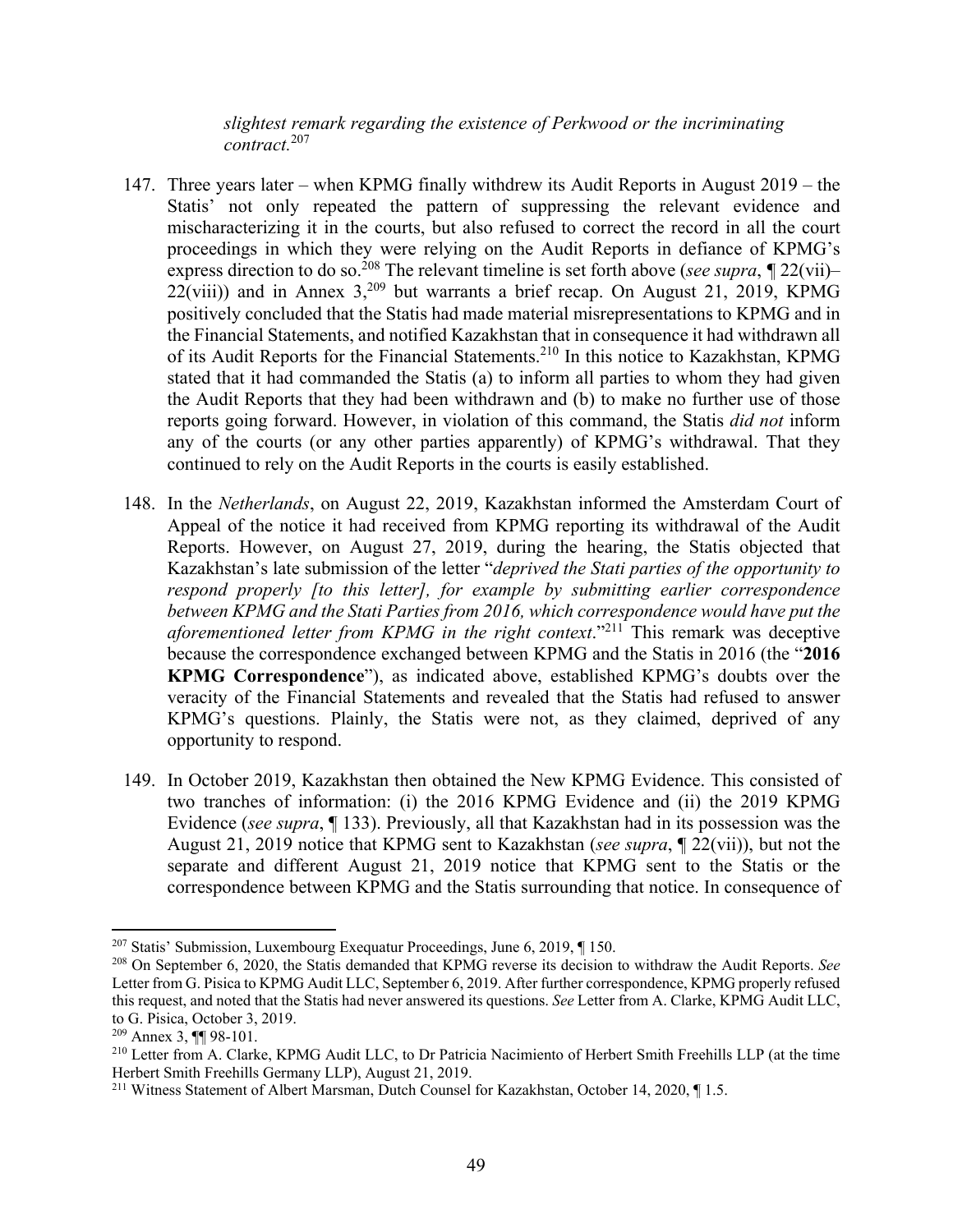the New KPMG Evidence, Kazakhstan requested that the Statis correct their false statements in the Dutch exequatur proceedings and bring the new evidence to the attention of the court.212 The Statis refused to do so, knowing that Kazakhstan was prevented from doing so itself without the Statis' consent because of applicable Dutch Rules of Procedure and Professional Conduct.<sup>213</sup> This procedural maneuver by the Statis was successful, as the Dutch court did not take the KPMG-Kazakhstan Notice (*see supra*, ¶ 22(vii)) into account at all in its judgment of July 14,  $2020^{214}$ 

150. In the *Luxembourg* exequatur proceedings, the Statis objected to the admission of the New KPMG Evidence (*i.e.*, the new evidence that Kazakhstan obtained in October 2019) and the KPMG-Kazakhstan Notice (collectively, the "**KPMG Evidence**"), thus depriving the court of the crucial evidence of the Statis' fraud.<sup>215</sup> In so doing, the Statis engaged in further misrepresentations and procedural deception. Specifically, on September 24, 2019, the Statis stated:

> *As written in our conclusions, KPMG's audit reports, which have not been revoked, are not "at the heart of the matter", and are not the "cornerstone of the whole arbitration".*<sup>216</sup>

151. In fact, KPMG had revoked its Audit Reports more than one month prior, on August 21, 2019. Then, when Kazakhstan requested that the court re-open the examination of the case to take into account the New KPMG Evidence that it obtained in October 2019, the Statis again objected as follows:

> *Once again, the elements put forward by the opposing party have not had any impact on the monetary sentence which Kazakhstan has been refusing to honour for almost six years by recycling the same allegations of fraud before all the courts to which the case is referred (unsuccessfully).*<sup>217</sup>

152. In the attachment proceedings in *Luxembourg*, 218 on December 2, 2020, Kazakhstan sent a letter to the Luxembourg court explaining that a court in Gibraltar, in proceedings initiated by the liquidator of TNG against Anatolie and Gabriel Stati and their company Terra Raf, decided that the allegations of fraudulent conduct by the Statis "*are a serious issue*" and warrant trial in Gibraltar.<sup>219</sup> In its letter, Kazakhstan requested leave from the Luxembourg

  $^{212}$  *Id.*, ¶ 1.7.

<sup>213</sup> *Id.* ¶ 1.8. Rules of Professional Conduct for Dutch lawyers, Rule 21, ¶ 3 ("*Once judgment has been passed, the advocate may not address the court without the opposing party's consent.*" (informal translation from Dutch. *See* https://www.advocatenorde.nl/document/nova-code-of-conduct-gedragsregels-2018.)). 214 Witness Statement of A. Marsman, the Dutch Counsel for Kazakhstan, October 14, 2020, *¶* 1.15.

<sup>215</sup> Annex 3, ¶ 264.

<sup>&</sup>lt;sup>216</sup> Letter from the Statis to the Luxembourg Court of Appeal, September 24, 2019 (emphasis added).

<sup>&</sup>lt;sup>217</sup> Letter from the Statis to the Luxembourg Court of Appeal, November 21, 2019, 2.

<sup>218</sup> Annex 3, ¶ 277.

<sup>&</sup>lt;sup>219</sup> Letter from Kazakhstan to the District Court of Luxembourg, Luxembourg Attachment Proceedings, December 2, 2020.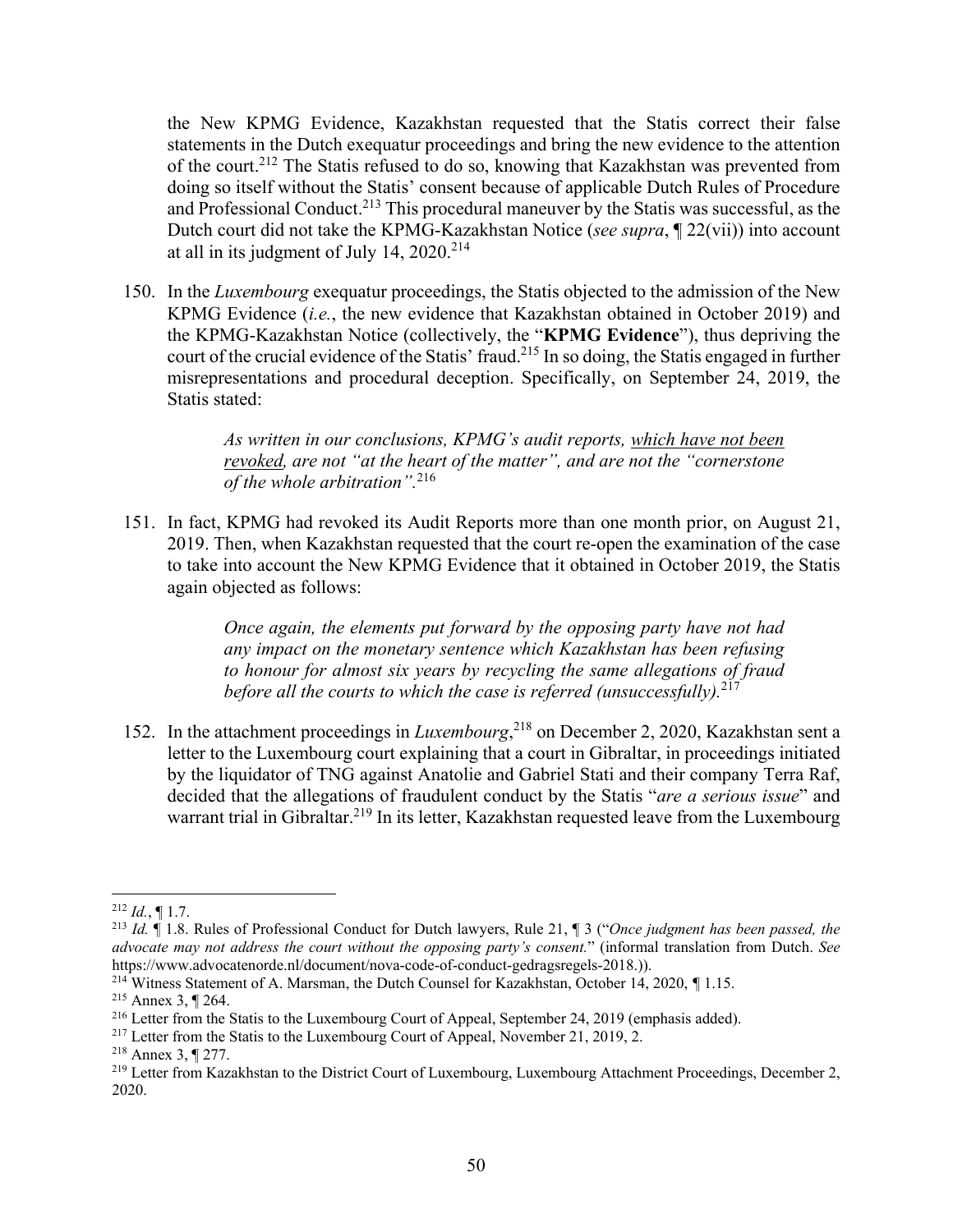court to address this decision of the Gibraltar court.<sup>220</sup> On December 3, 2020, the Statis sent a letter to the Luxembourg court where they objected to Kazakhstan's request, relying on their usual contentions. 221 This deprived Kazakhstan of the opportunity to bring to the attention of the Luxembourg court a decision rendered by another court directly related to the Statis' alleged fraud.

153. In the exequatur proceedings in *Belgium*, the Statis engaged in yet another procedural maneuver to suppress the KPMG Evidence (as described in paragraphs 16-20 of the affidavit of Belgian counsel, Mr. Arnaud Nuyts). Under Belgian procedural law, Kazakhstan was not allowed to bring in the KPMG Evidence without the consent of the Statis. Accordingly, Kazakhstan repeatedly asked the Statis' counsel for such consent, both in writing before the oral exequatur hearing and at the hearing itself. The Statis consistently refused to give such consent, both (a) in writing before the hearing and (b) at the beginning of the hearing before Kazakhstan started its oral pleadings. It was only *after* Kazakhstan had concluded its oral pleadings, that the Statis consented to admission of the KPMG Evidence,  $222$  while at the same time insisting that, in any case, the Tribunal never relied on the Financial Statements.

> *Contrary to what Kazakhstan claims, the letter of KPMG Audit LLC (Kazakhstan) dated 21 August does in no way invalidate the financial statements of the Statis for the year 2007, 2008, and 2009. This letter simply invites the Statis to "take all the steps necessary to prevent any further or future reliance". Kazakhstan only takes an intellectual shortcut by pretending that the fact that KPMG Audit LLC (Kazakhstan) would been unaware that Perkwood was a related party would necessarily mean (1) that the financial statements of TNG would be false or even (2) that it would be a matter of fraud.*<sup>223</sup>

154. As a consequence of this maneuver of the Statis, Kazakhstan was not allowed to address the new KPMG Evidence at the hearing itself or in its pre-hearing submissions. And this maneuver worked: the Belgian court, in its exequatur decision, gave no consideration to the KPMG Evidence or to the merits of Kazakhstan's fraud allegations more generally.<sup>224</sup> In other words, just as they did in the Dutch proceedings (*supra* ¶¶ 148-49), the Statis exploited a local rule of procedure to suppress critical evidence of their fraud. Then, to make matters worse, the Statis falsely asserted in an *ex parte* application in subsequent

<sup>220</sup> Judgment of the Supreme Court of Gibraltar, November 27, 2020 [In between *Tolkynneftegaz LLP (a limited liability partnership incorporated in Kazakhstan and in bankruptcy), Orynbasar Kubygul (as bankruptcy manager of Tolkynneftegaz LLP)* and *Terra Raf Trans Traiding Ltd, Anatolie Stati, Gabriel Stati and Tristan Oil Limited (a company incorporated in the British Virgin Islands*)]; Annex 3, ¶ 269.<br><sup>221</sup> Letter from the Statis to the District Court of Luxembourg, Luxembourg Attachment Proceedings, December 3,

<sup>2020.</sup> 

<sup>222</sup> Annex 3, ¶ 244*.*

<sup>223</sup> Statis' Letter to the Belgian Court of First Instance, Belgian Exequatur Proceedings, October 25, 2019, at 3 224 Annex 3, ¶¶ 245-248*.*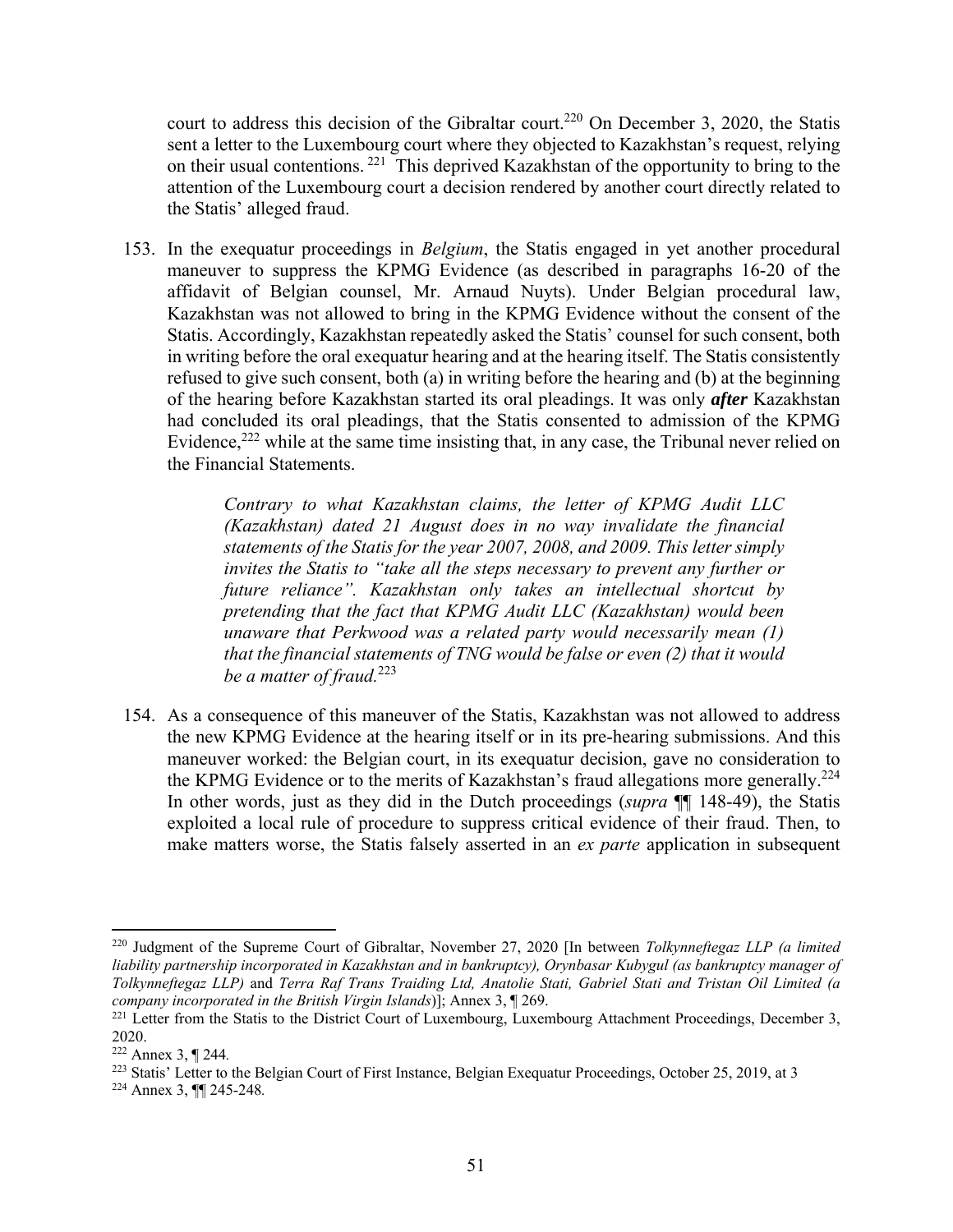garnishment proceedings that the Belgian court had fully considered the KPMG Evidence.<sup>225</sup>

- 155. In *Sweden*, in 2019 and 2020, Kazakhstan attempted on three occasions to bring the new evidence of the Statis' fraud, including the KPMG Evidence, to the attention of the courts.226 Here, as in *Belgium*, the Statis insisted that, in any event, "*the annual report from KPM's, TNG's and Tristan Oil did not form the basis of the arbitral tribunal's assessment of the value of the LPG-plant and did therefore not affect the outcome of the Arbitration award*."<sup>227</sup>
- 156. The Statis contended both in *Belgium* and *Luxembourg* that the KPMG Evidence "*is the result of 'pressure' exerted by Kazakhstan on KPMG 'first in 2016 and then in 2019*.*'*"228 However, the Statis offered no evidence in support of that accusation. The evidence that does exist shows that Kazakhstan's attorneys did nothing more than provide KPMG with the documents demonstrating the Statis' material misrepresentations to KPMG.<sup>229</sup>

#### **2. Systematic and Deliberate Misrepresentations to the Courts**

- 157. The facts set forth in Annex 3 expose another pattern of misconduct by the Statis before the courts. On those occasions on which the Statis did not manage to get the evidence dismissed or to otherwise avoid having to address it, they resorted to deliberate misrepresentations of the facts. A few examples follow:
	- (i) During the Set-Aside Proceedings, Kazakhstan asked whether Perkwood was a Stati company. The Statis responded as follows:

*The investors have not asserted that Perkwood was "freestanding from the Investors' sphere". What has been stated by the Investors is that they do not concede to the fact that Perkwood was an affiliate in some – yet unspecified by Kazakhstan – way.*<sup>230</sup>

(ii) The Statis then stated that they "*could neither deny nor confirm that Perkwood is in any particular way an affiliated company to the Investors*."231 When Kazakhstan finally uncovered irrefutable evidence that Perkwood was indeed a Stati company through powers of attorney, the Statis, on the first day of the hearing after the written pleadings in the Set-Aside Proceedings were completed, admitted the truth. Counsel for the Statis did so by interrupting Kazakhstan's opening statement and saying:

<sup>225</sup> Witness Declaration of Arnaud Nuyts, Belgian Counsel for Kazakhstan, October 30, 2020, ¶ 27.

<sup>226</sup> Annex 3, ¶¶ 168-171*.*

<sup>227</sup> Statis' Submission, Swedish Enforcement Proceedings, January 20, 2020, ¶ 18.

<sup>228</sup> Witness Declaration of Arnaud Nuyts, Belgian Counsel for Kazakhstan, October 30, 2020, ¶ 25.

<sup>229</sup> Annex 3, ¶¶ 54-56*.*

<sup>230</sup> Statis' Submission, Swedish Set-Aside Proceedings, July 15, 2016, 1.

<sup>231</sup> Statis' Submission, Swedish Set-Aside Proceedings, August 30, 2016, ¶ 4.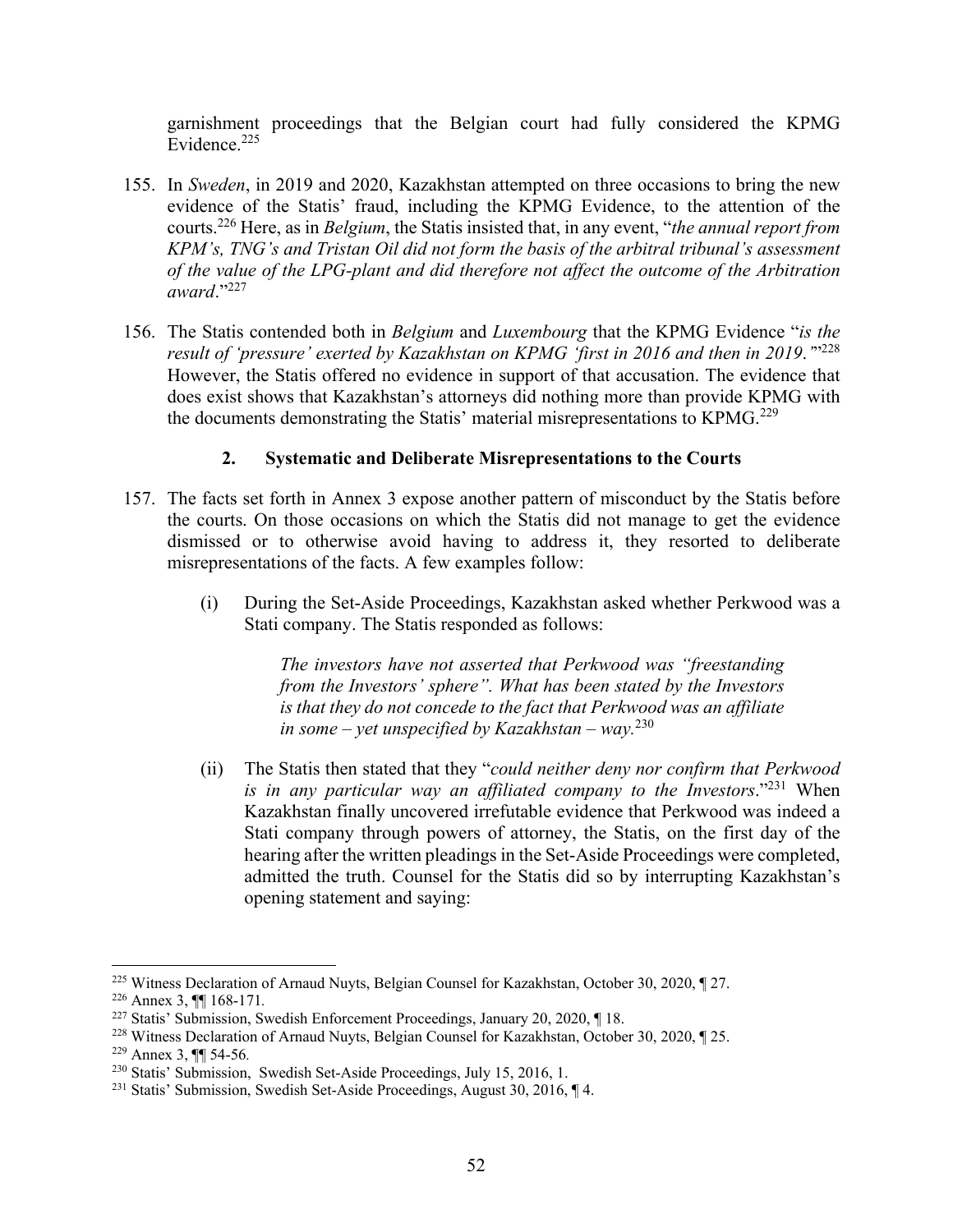*MR NILSSON [Counsel to the Statis]: The [powers of attorneys] that we have, those documents that you are presenting here, we are not contesting that it is an affiliate company. We don't need to argue on this case, because it is an affiliate company. They have granted that from opposing counsel*. 232

- (iii) Thereafter, in the same proceedings in Sweden and in all other post-Award Proceedings, the Statis falsely asserted that they had never attempted to conceal the fact that Perkwood was a Stati company. They did so despite KPMG having, months earlier, explicitly inquired why they had not disclosed that Perkwood was a related party. $233$
- (iv) When the Statis were required to explain the difference between the real cost of the LPG Plant equipment (\$35 million) and their total claimed construction costs (\$245 million), the Statis first asserted, without evidence, that the difference was due to transport, insurance and storage costs.234 However, Kazakhstan was thereafter able to uncover evidence that directly refuted this assertion through documents showing that the Statis' own calculation of such costs amounted to approximately \$4.9 million.<sup>235</sup> The Statis then asserted, but again without evidence, that the difference was due to "transfer pricing" (*see supra*,  $\P$  135).<sup>236</sup> However, transfer pricing only arises as a result of transactions within a group of companies where value is added by one company, thereby leading to higher costs. In this case, there is no evidence that Perkwood added any value to the LPG Plant transactions, nor could it have without having any employees, premises or operations.237
- 158. Perhaps the most egregious example is the Statis' representation that there was no causal link between any alleged fraud and the Award. In *Belgium*, the Statis stated the following:

*In any event, the causal link that Kazakhstan attempts to artificially manufacture – against the Swedish decisions – between the so-called "fraud" and the Arbitral Award (see RoK's Submissions dated November 30th, 2018, §§410 to 438 and §§457 to 467) is at the very least indirect, or even too tenuous, to establish a causal relationship, a fortiori a "decisive" causal relationship.*238

159. In *Luxembourg*, the Statis declared more directly:

<sup>&</sup>lt;sup>232</sup> Hearing Transcript, Svea Court of Appeal, Swedish Set-Aside Proceedings, Day 1, September 8, 2016, at 31:12-16.

<sup>233</sup> Annex 3, ¶¶ 58 *et seq.*

<sup>234</sup> *Id.*, ¶ 45*.*

<sup>235</sup> *Id.*

<sup>236</sup> *Id.*, ¶ 223 *et seq.*

<sup>&</sup>lt;sup>237</sup> Expert Opinion of TPA Global, February 6, 2019.

<sup>238</sup> Statis' Second Submission, Belgian Exequatur Proceedings, January 31, 2019, ¶ 230.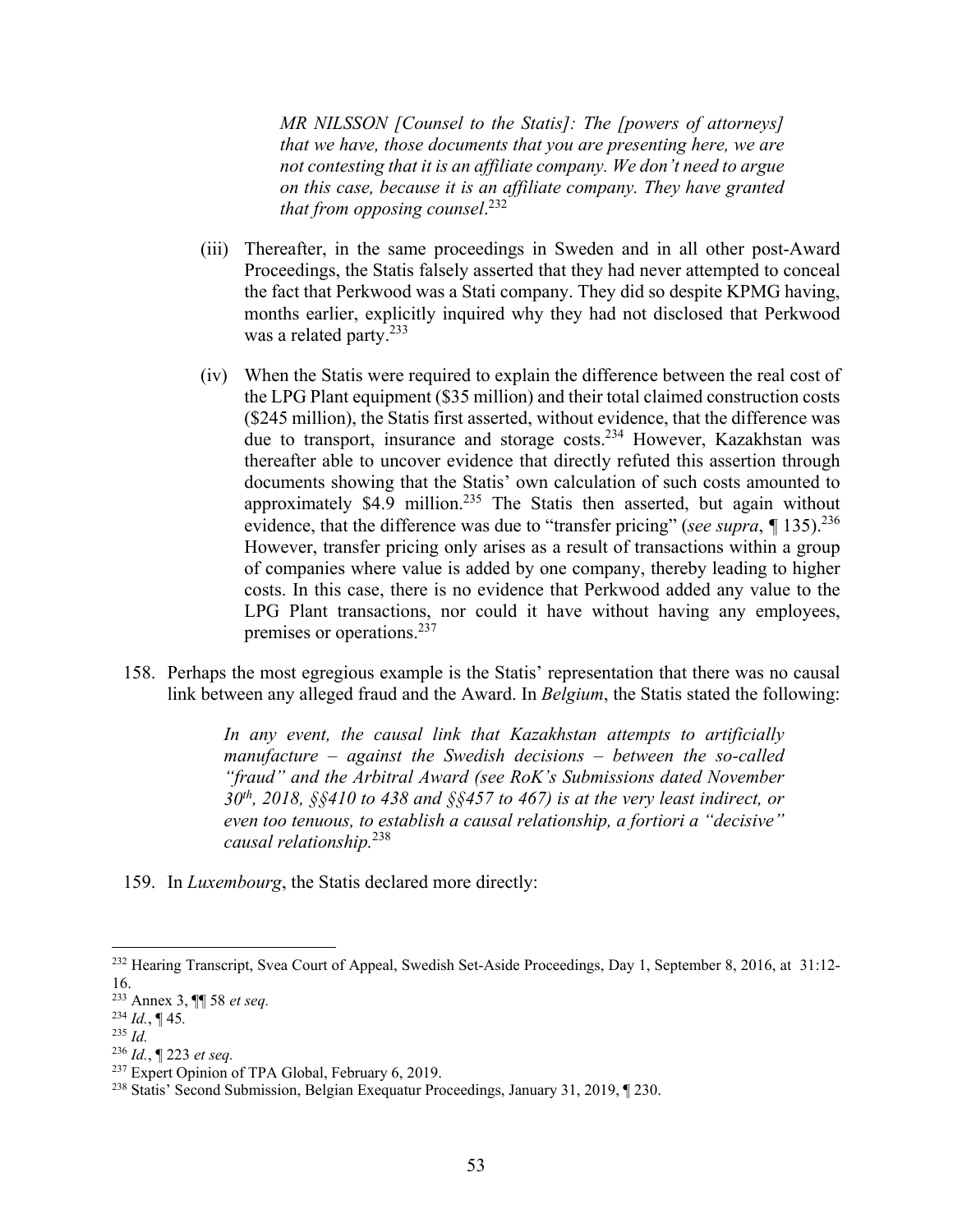*[...] a purported "fraud" was not the cause (a fortiori not the determining cause) of the Arbitration Award.*239

160. In *England*, the Statis provided more detail on this argument:

*Any pleaded causal link between the Claimants' conduct and the outcome of the Arbitration (whether with respect to quantum, liability or otherwise) is indirect and/or too remote, as it, inter alia, contains a number of intervening factors which break the causation chain, given the lack of any direct and/or sufficient causation with respect to any of: (i) the Claimants' conduct prior to and in the course of the Arbitration on the financial statements of KPM, TNG and Tristan Oil respectively and/or (ii) the financial statements of KPM, TNG and Tristan Oil on the Information Memorandum and/or (iii) the Information Memorandum on the KMG Indicative Bid and/or (iv) the KMG Indicative Bid on the Tribunal's conclusions on liability or quantum and/or the outcome of the Arbitration on the whole respectively.*<sup>240</sup>

- 161. It is beyond my understanding how the Statis can maintain that the falsely inflated level of investment in the LPG Plant had no impact on the Award. I have never in my career seen a causal connection clearer than this one. KMG (*see supra*, ¶ 18) unquestionably based its Indicative Offer on the Statis' falsified Financial Statements.<sup>241</sup> Had this falsity been known, KMG would have made a substantially lower Indicative Offer or no offer at all,<sup>242</sup> and the Tribunal would not in any event have relied on the KMG Indicative Offer as a fair and neutral basis for valuation of the LPG Plant. The Tribunal would certainly not have awarded the Statis the sum of \$199 million for the LPG Plant.
- 162. I am not alone in this opinion. Justice Knowles of the English High Court reached the same conclusion:

*If construction costs were not US\$245 million because that figure was fraudulently inflated by the Claimants to the extent alleged by the State, then, because the KMG Indicative Bid valued the LPG Plant using a calculation that brought costs of US\$193 million into an arithmetical average there is the clearest argument that the KMG Indicative Bid would have been lower. (An "LPG Plan Assessment" by KMG shows the US\$199 million KMG Indicative Bid to have been the midway point between US\$193 million "adopted balance sheet value of outstanding construction" and value of US\$205 million based on assumed sales.)*<sup>243</sup>

<sup>&</sup>lt;sup>239</sup> Statis' Reply to Kazakhstan's Second Rejoinder, Luxembourg Exequatur Proceedings, February 4, 2019, ¶ 112.

<sup>&</sup>lt;sup>240</sup> Statis' Points of Defence, English Recognition Proceedings, September 26, 2017, ¶ 49.<br><sup>241</sup> Witness Statement of Nuran Kairakbayev, April 2, 2020, ¶ 14.<br><sup>242</sup> *Id.*, ¶¶ 15-16.

<sup>243</sup> Approved Judgment of Justice Knowles, June 6, 2017, *Stati et al. v. The Republic of Kazakhstan*, In the High Court of Justice, Queen's Bench Division, Commercial Court, CL-2014-000070, ¶ 43 (emphasis added).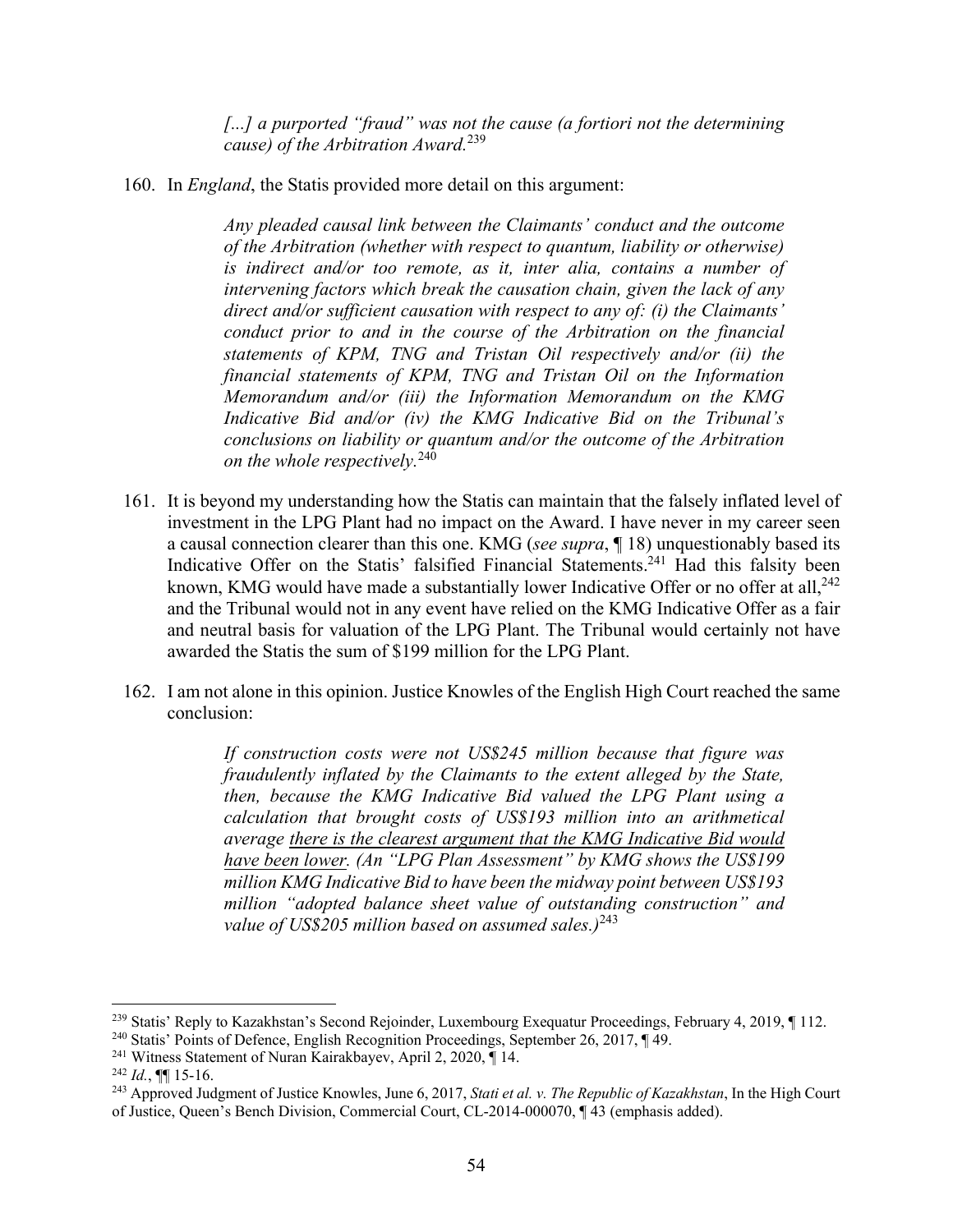163. Professor Schreuer reached the same conclusion as well:

In the present case, the conclusion seems inevitable that the KPMG *Correspondence would have had a material impact on the ECT Arbitration and the Award. […] The evidence that has now become available, including the KPMG Correspondence and the false Financial Statements, clearly demonstrates the Stati Parties' illicit conduct and bad faith. The availability of this evidence to the Arbitral Tribunal would have been critical for the determination of its jurisdiction, the admissibility of the Stati Parties' claims and the liability of Kazakhstan*. 244

164. Reputable auditors agreed. Deloitte stated as follows:

*We conclude that these historical costs are massively inflated in several ways without recognizable cause or justification. This unjustified inflation had a direct impact on KMG's indicative offer amount and, consequently, on the amount awarded by the Arbitral Tribunal.*<sup>245</sup>

165. PwC also reached the same conclusion in light of the KPMG Evidence:

*KPMG's report on the TNG financial statements to 30 June 2008 that formed the basis of the costs and EBITDA figures that fed into the calculation of the Awarded Amount.*<sup>246</sup>

#### **3. Systematic Misrepresentation of Prior Court Decisions**

- 166. The Statis further adopted the practice of misrepresenting in each national court the judgments previously rendered in the courts of other jurisdictions. The major misrepresentation was that one or more of those courts had addressed Kazakhstan's fraud allegations on the merits and rejected them. In truth, with the single exception of the English court, no national court in the post-Award Proceedings made any such determination. Through this means, the Statis led courts to believe that other courts had already scrutinized the evidence of fraud, creating in turn the appearance of a wide consensus that no fraud had been committed.
- 167. The courts in *Sweden* made no determination as to whether fraud had or had not been committed.247 Rather, the Svea Court of Appeal strictly limited itself to the question of the strength of the causal link between the alleged fraud and the outcome of the Arbitration.<sup>248</sup> Even that determination was flawed. The court considered it sufficient that the Indicative Offer was made by a party independent of the Statis before the Arbitration, thus ignoring the fact that that offer was itself a direct product of the Statis' own falsified Financial

<sup>&</sup>lt;sup>244</sup> Legal Opinion of Professor C. Schreuer, January 21, 2020,  $\P$  71-72.

<sup>&</sup>lt;sup>245</sup> Expert Report of Deloitte, January 12, 2017, ¶ 27.

<sup>&</sup>lt;sup>246</sup> PwC II (KPMG correspondence),  $\P$  31.

<sup>247</sup> Judgment of the Svea Court of Appeal, Swedish Set-Aside Proceedings, December 9, 2016.

<sup>248</sup> Annex 3, ¶¶ 162-165.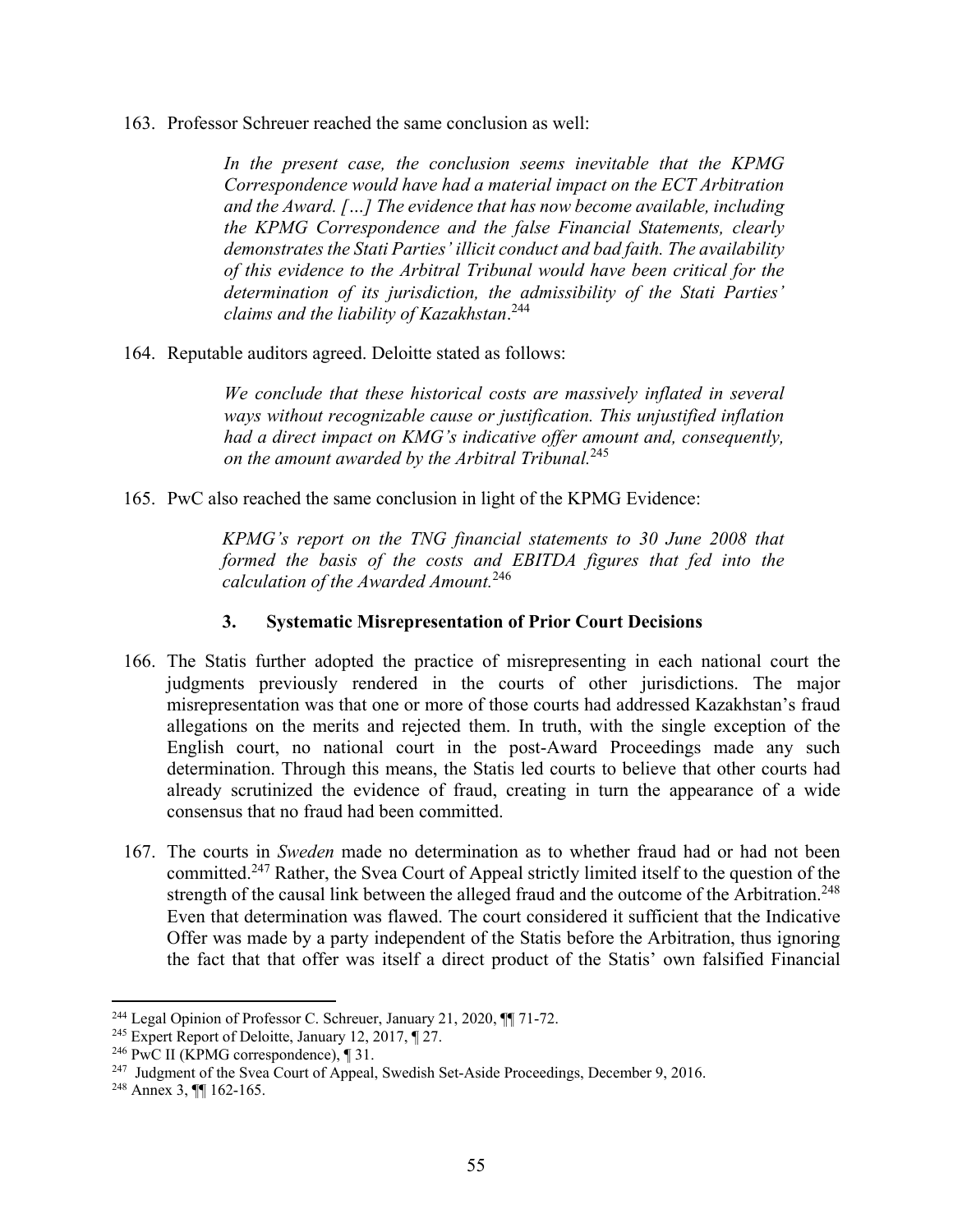Statements and had been submitted by the Statis as reliable evidence in the arbitration.<sup>249</sup> As noted above, Patrik Schöldström, an expert in Swedish law, and also a judge in the Svea Court of Appeal, concluded that, in its December 2016 decision denying Kazakhstan's request to set aside the Award, the Svea Court of Appeal "*did not consider*" the allegations of fraud "*in its assessment at all*,"250 and that the decision of the Swedish Supreme Court "*does not and cannot disprove the existence of the Stati Parties' fraud*."251 The Statis nevertheless falsely portrayed the Swedish courts as having made a substantive assessment of Kazakhstan's fraud allegations and having rejected them.

168. It is on the basis of this portrayal that the district court in the United States considered the question of fraud to have been decided in Sweden and then declined to consider Kazakhstan's evidence on the matter:<sup>252</sup>

> *[P]etitioners emphasized that respondent presented its "fraud case in full" to the Svea Court of Appeal, the seat of the arbitral award, which concluded "[t]hat the Award was not the product of fraud," and its ruling was left undisturbed by the Swedish Supreme Court.*<sup>253</sup>

*[…]* 

*While the Court acknowledges that the legal standards to be applied in each situation are different, the fact that the Svea Court of Appeal heard and* 

*rejected respondent's fraud claims, and that its ruling was upheld by the Swedish Supreme Court, lends force to this Court's view that it would not be contrary to the public policy of the United States, and it would not violate this country's "most basic notions of morality and justice," […] to let the Court's May 11, 2016, Order stand and decline to hear the evidence again in the limited context of this enforcement proceeding.*254

169. Ultimately, the district court found that it would not be "*in the interests of justice*" to determine "*whether petitioners did or did not mislead the foreign arbitral panel when it presented evidence related to the value of the plant in question.*"<sup>255</sup> The court reached this conclusion on the basis of the Statis' argument that "*this issue*," *i.e.*, the issue of the Statis'

 $^{249}$  The Svea Court of Appeal's inquiry is limited to finding that the Tribunal's valuation was based on the Indicative Offer and that such offer was tendered by an entity independent from the Statis. Pursuant to the Svea Court of Appeal, because the Indicative Bid was created by a third party, it is irrelevant in relation to the Swedish public policy that the third party based its offer on the false information provided by the Statis and that the Statis, knowing that the bid was based on their falsifications, offered it to the Tribunal as an alleged "*neutral valuation metric*" and thereby obtained a \$199 million award for the LPG Plant.

<sup>250</sup> Legal Opinion of Dr. Patrik Schöldström, January 13, 2017, ¶ 13.

<sup>&</sup>lt;sup>251</sup> Legal Opinion of Dr. Patrik Schöldström, August 23, 2020,  $\P$  75.<br><sup>252</sup> Annex 3,  $\P$  1206-214.

<sup>253</sup> Memorandum Opinion of the U.S. District Court for the District of Columbia, US enforcement proceedings, March 23, 2018, 9-10.

<sup>254</sup> *Id.*, at 18.

<sup>&</sup>lt;sup>255</sup> Order of the U.S. District Court for the District of Columbia, US enforcement proceedings, May 11, 2016, 3.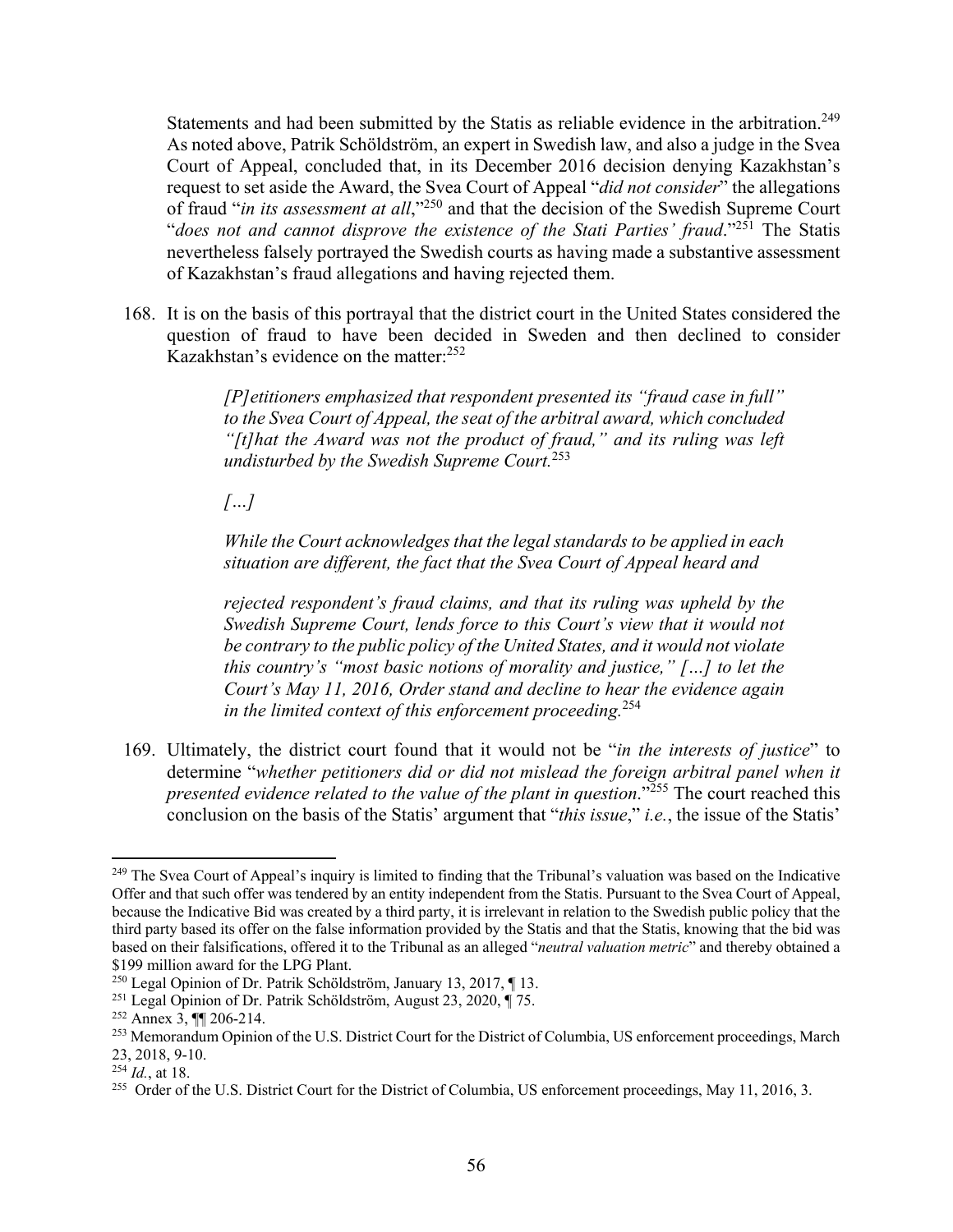fraud concerning the LPG Plant, "*has already been presented to the Swedish authorities*."256

170. So too in *Italy*. There, the Statis falsely asserted that "*[t]he [Svea] Court of Appeal has reviewed and addressed all the claims of fraud*."257 The Italian court simply accepted this assertion, and on that basis made no determination of its own:258

> *[I]t appears from the documentation forming part of the proceedings that both the Stockholm Court of Appeal and the Swedish Supreme Court, in the application brought before them to set aside the award, considered arguments that substantially fall within the grounds relied on before this Court […] that were decided against [Kazakhstan] in these proceedings, substantially showing the irrelevance for the purposes of the decision of the alleged fraudulent conduct of Anatoli Stati and Gabriel Stati.*<sup>259</sup>

- 171. The Italian court thus made no assessment of the evidence of fraud on the Statis' part and proceeded to grant exequatur after a hearing that lasted 20 minutes. $260$
- 172. In *Belgium*, the Statis falsely asserted that they "*have always produced evidence and arguments refuting the fraud-allegations, especially during the Swedish proceedings*."261 The Statis so stated despite knowing that they had at no point in the Swedish proceedings submitted any witness or expert evidence on fraud, but on the contrary had withheld the crucial 2016 KPMG Evidence from the Swedish courts. The Belgian decision of December 20, 2019 did not address the substance of Kazakhstan's fraud claim either.<sup>262</sup> It simply held that, as a matter of Belgian law, there was no causal link between the alleged fraud and the outcome of the Arbitration.263 As for the Luxembourg court, it too did not examine Kazakhstan's fraud case at all, as it found that it "*it is not the responsibility of the Court, hearing the request for exequatur, to proceed with investigative measures to verify the existence of the alleged fraud*."<sup>264</sup>
- 173. In the *Netherlands,* the Amsterdam Court of Appeal held that it could be inferred from the record that the Statis made payments for which no factual or legal basis existed.<sup>265</sup> However, the court took the position that since the alleged fraud was perpetrated prior to the Arbitration, and without the immediate intent to deceive the Tribunal, it could not

<sup>256</sup> *Id.*, at 4.

<sup>257</sup> Statis' Rebuttal Submission, Italian Exequatur Proceedings, December 7, 2018, ¶122.

<sup>258</sup> Annex 3, ¶¶ 215-221.

<sup>259</sup> Judgment of the Rome Court of Appeal (No. 1490/2019), Italian Exequatur Proceedings, February 27, 2019, 4; *see also* Affidavit of Daniele Geronzi and Cecilia Carrara, March 29, 2019, 3-4.

<sup>260</sup> Annex 3, ¶ 220.

<sup>&</sup>lt;sup>261</sup> Statis' Submissions, Belgian Conservatory Garnishment Appeal Proceedings, January 14, 2019, ¶ 54.

<sup>262</sup> Annex 3, ¶ 262 *et seq.*

<sup>263</sup> *Id.*, ¶ 270.

<sup>&</sup>lt;sup>264</sup> Judgment of the Luxembourg Court of Appeal, Luxembourg Exequatur Proceedings, December 19, 2019, 36-37 (informal translation).

<sup>&</sup>lt;sup>265</sup> Judgment of the Amsterdam Court of Appeal, Dutch Exequatur Proceedings, July 14, 2020, ¶ 3.14.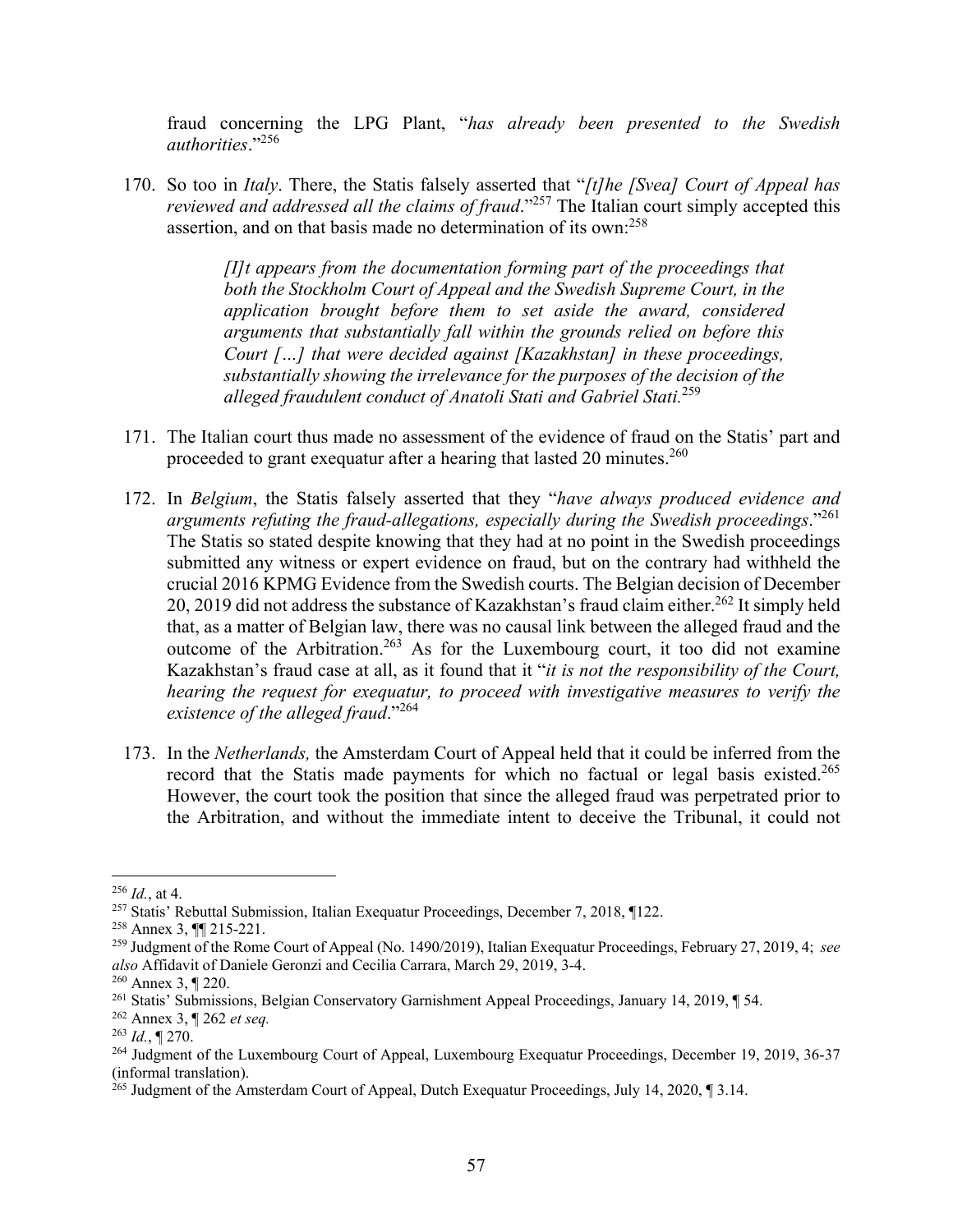constitute procedural fraud on the Tribunal sufficient to deny exequatur under Dutch law.266 This is not a determination as to whether the Statis had or had not committed the alleged fraud. And even this ruling, it should be noted, was not made on the basis of a complete and truthful record because the Statis suppressed the 2016 KPMG Evidence during the Dutch proceedings (*see supra*, ¶¶ 148–149).

- 174. Notably, in the framework of the attachment proceedings, another *Dutch* court did expose other of the Statis' lies and expressly found them to be in breach of their duties to be truthful.<sup>267</sup> This happened when, in 2017–2018, the Statis tried to attach the assets of the Kazakh central bank in the Netherlands, without informing the court that they were denied attachment of these same assets earlier in 2015 on the basis sovereign immunity.<sup>268</sup> The Dutch court ordered the Statis to append this judgment to any further attempt to attach the assets of the central bank "*[s]ubject to penalty payment of EUR 1 million for*" each time they fail to do so. $269$
- 175. In truth, the only jurisdiction that actually made an actual finding on fraud, on a prima facie basis before the Statis discontinued the proceedings, was the *United Kingdom* (*supra*, ¶ 26). There too the Statis represented that the Swedish courts had considered and rejected Kazakhstan's allegations of fraud:

*[…] the Evidence which was said to support the Defendant's case that the Award was procured by fraud had been fully deployed in the Swedish court at the seat of the arbitration in aide of the same allegations of fraud, had been dealt with at length occupying the majority of a 3-week hearing, including oral evidence and cross-examination of witnesses and experts, and had been conclusively rejected by the Swedish Court.*<sup>270</sup>

176. The English High Court was not deceived. It rightly confirmed that the Svea Court of Appeal had *not* in fact made a determination of the fraud issue:

> *[…] it is not accurate to suggest that the Swedish Court rejected all the evidence before it. In fact with limited exceptions the Swedish Court did not in the event form a view on the evidence and material before it. I examined the Swedish judgment at Judgt [60]-[66] and the US judgment at Judgt [50]-[54] in order to identify what had been decided and what had not.*<sup>271</sup>

<sup>266</sup> *Id.* 

<sup>267</sup> Annex 3, ¶¶ 233-234.

<sup>268</sup> Judgment of the Amsterdam District Court, Dutch Attachment Proceedings, January 23, 2018, ¶ 5.4.  $^{269}$  *Id.*, ¶ 7.2.

<sup>270</sup> Statis' Grounds of Appeal, English Recognition Proceedings, June 12, 2017, ¶ 8.2 [*Stati et al. v. The Republic of Kazakhstan*, In the High Court of Justice, Queen's Bench Division, Commercial Court, CL-2014-000070].

<sup>271</sup> Reasons of Mr. Justice Knowles (Form N460HC), High Court of Justice of England and Wales, June 27, 2017 [*Stati et al. v. The Republic of Kazakhstan*, In the High Court of Justice, Queen's Bench Division, Commercial Court, CL-2014-000070].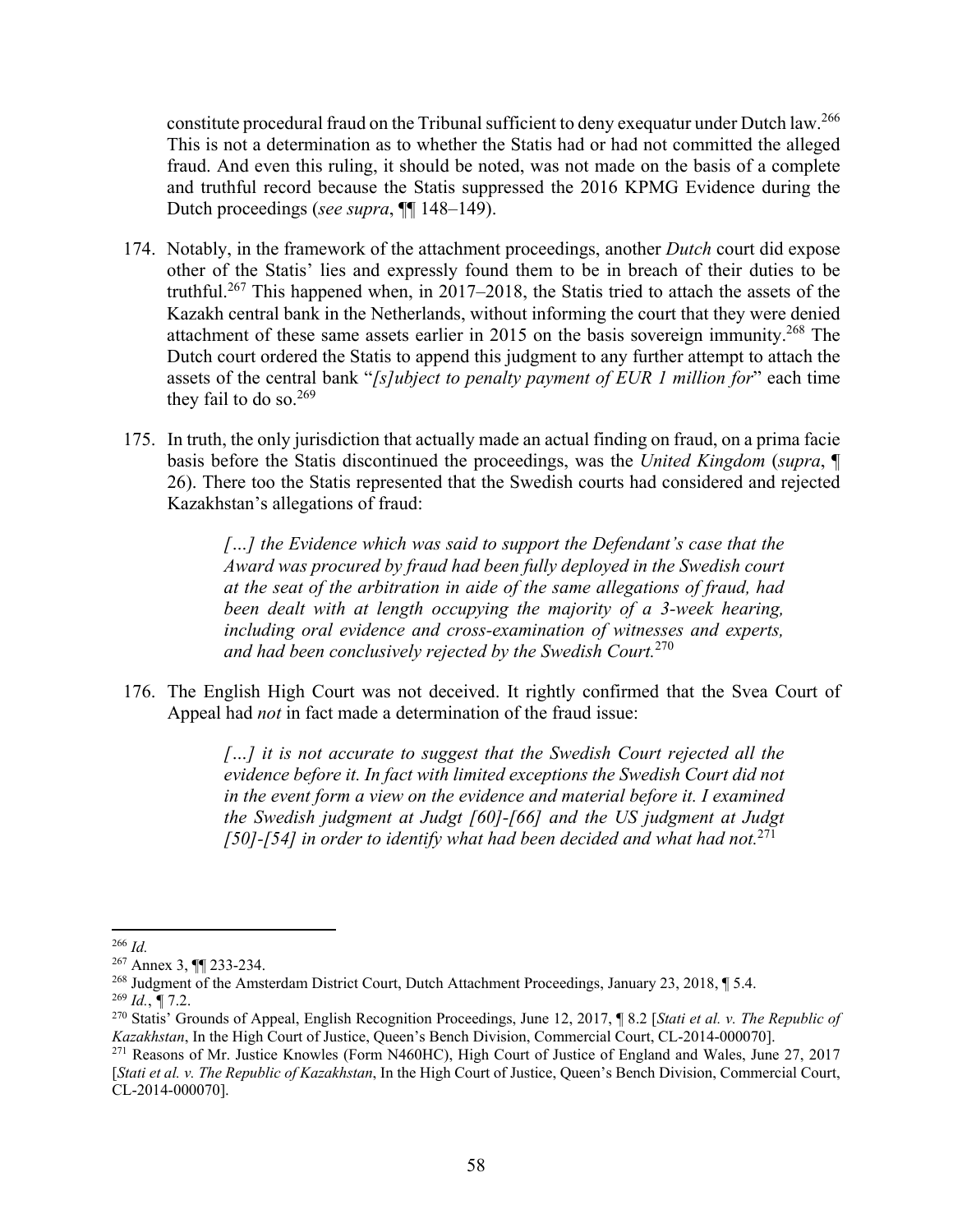- 177. When the English court then turned on its own to the evidence and made its own assessment, it concluded that "*there is a sufficient prima facie case that the Award was obtained by fraud*."272
- 178. It is no coincidence that of all the European enforcement actions that the Statis brought, the English action is the one and only one they chose to abandon. Doing so enabled them to avoid a full trial in England on the question of fraud (though at the price of reimbursing Kazakhstan its substantial costs and agreeing never again to seek enforcement of the Award in England). Justice Knowles fully understood the Statis' motivation, expressly observing that "*the real reason for the [n]otice of [d]iscontinuance is that the [Statis] do not wish to take the risk that the trial may lead to findings against them and in favour of the State*."273 The Statis rightly supposed that none of the courts in the other jurisdictions would conduct extended hearings, with witnesses and expert testimony, as the English court would have done.
- 179. The English court clearly understood this. As Justice Knowles observed:

*If, as I should, I take the decision of the Swedish Court as showing Swedish public policy in the context of this case then I find, as a matter of law, that English public policy is not the same. Mr Ali Malek QC (appearing with Mr Christopher Harris and Mr Paul Choon Kiat Wee for the State) puts it this way, and I agree: "It is apparent from the outcome in Sweden alone that the content of Swedish public policy must be different from that of its English counterpart."*<sup>274</sup>

180. After carefully reviewing the approach the Svea Court of Appeal had taken in connection with the KMG Indicative Offer, Justice Knowles found as follows:

> *Where the Swedish Court as the supervisory court has held that its powers are limited so that it cannot intervene even if the arbitrators were deliberately misled by the Claimants' use of the KMG Indicative Bid it is important to record that the powers of the English Court, and the requirements of English public policy, are not so limited.*<sup>275</sup>

181. On the merits, Justice Knowles determined, *prima facie*, that the Statis had knowingly misled the Tribunal:

> *If the KMG Indicative Bid was in fact the result of the Claimants' dishonest misrepresentation then it seems to me, at this stage of scrutiny on the English Application, there is the necessary strength of prima facie case that*

<sup>272</sup> Approved Judgment of Justice Knowles, June 6, 2017, ¶ 92 [*Stati et al. v. The Republic of Kazakhstan*, In the High Court of Justice, Queen's Bench Division, Commercial Court, CL-2014-000070].

<sup>273</sup> Decision of Justice Knowles, High Court of Justice of England and Wales, May 11, 2018, ¶ 25 [*Stati et* 

*al. v. The Republic of Kazakhstan*, In the High Court of Justice, Queen's Bench Division, Commercial Court, CL-2014-000070].

<sup>274</sup> Approved Judgment of Justice Knowles, June 6, 2017, ¶ 86 [*Stati et al. v. The Republic of Kazakhstan*, In the High Court of Justice, Queen's Bench Division, Commercial Court, CL-2014-000070]. <sup>275</sup> *Id.*, ¶ 89 (emphasis added).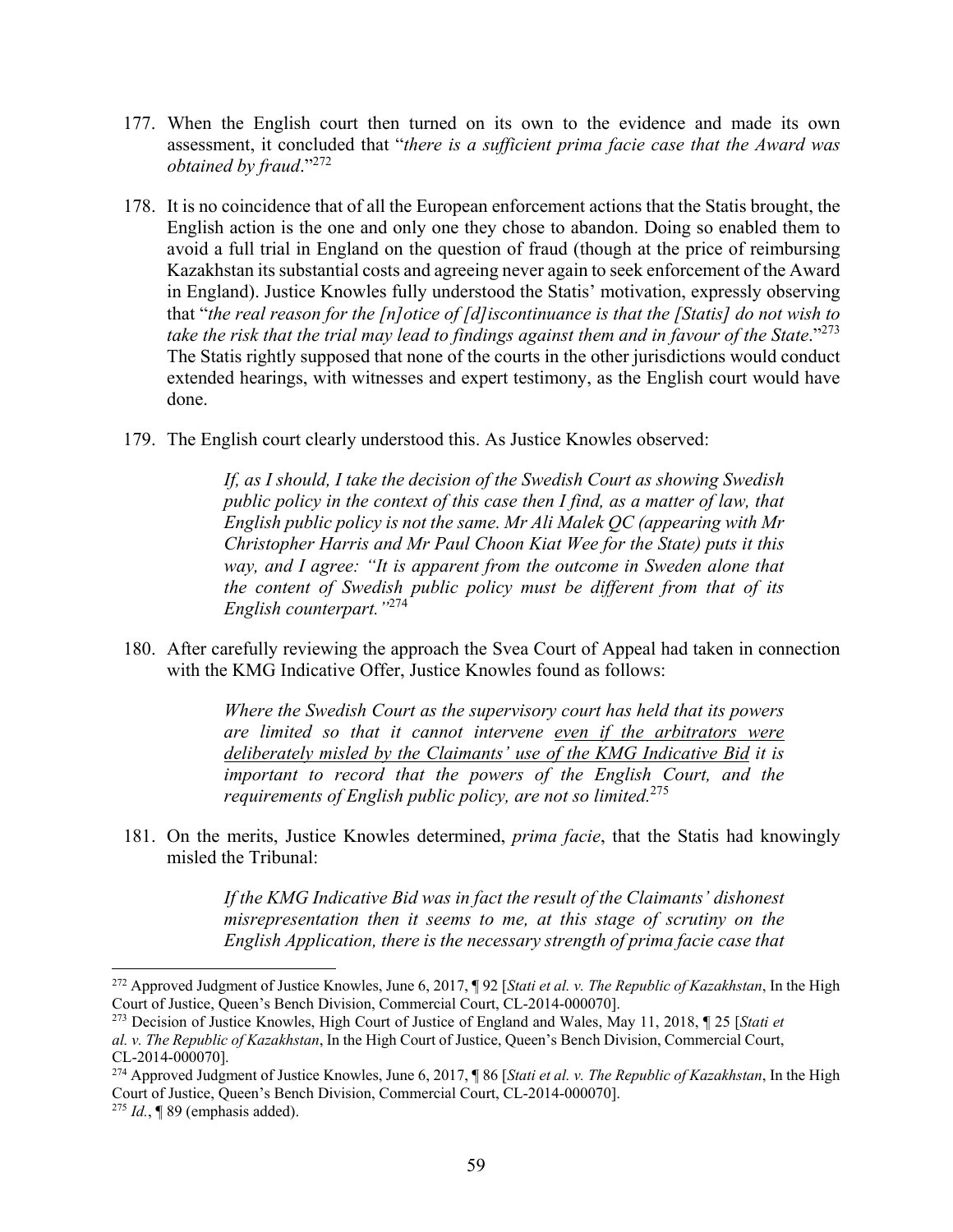*the Tribunal would no longer (to use its words) consider it as taking a place of "particular relevance" within "the relatively best source of information for the valuation of the LPG Plant"; still less being the one offer from which they took the damages figure. The Tribunal showed its interest in "undisputed indicative offers made by interested buyers in 2008". It looked at them critically, so as to assess whether these were "strategic offers to gain access to the data room", concluding that they were not.* 

*Mr Sprange QC submits that "[I]t is absurd to suggest that the alleged fraud was a fraud on the Tribunal […], or would have made a difference to the Tribunal". I do not find it possible to accept that submission. In my judgment there is the necessary strength of prima facie case that the alleged fraud would have made a difference to the Tribunal. And that, in asking the Tribunal to rely on the KMG Indicative Bid in circumstances (concealed from the Tribunal, as from the bidder) of the alleged fraud, there was a fraud on the Tribunal.*<sup>276</sup>

- 182. It is no wonder that, upon reading the judgment of Justice Knowles, the Statis decided to escape from the U.K. proceedings.
- 183. In sum, the Statis consistently avoided judicial scrutiny of the fraud issue in national courts by falsely representing that it had already been adjudicated on the merits by other national courts. By convincing national courts that another court had found that no fraud had occurred, the Statis enabled those courts to avoid deciding whether obtaining an award through fraud would offend those countries' own public policy.
- 184. It is worth pointing out in this connection that whatever position the Swedish courts might take on public policy, that position was not binding on the other national courts. The New York Convention could not be clearer that a court in which enforcement of a foreign award is sought may deny enforcement on public policy grounds only if enforcement of the award would be contrary to "*the public policy of that country*."<sup>277</sup> The courts in each country are expected to make a public policy determination on the basis of their *own*, and only their own, public policy.
- 185. That the Statis continue the pattern of misrepresenting judgments of one court before other courts can be seen from the Statis' recent *ex parte* petition in the Belgian attachment court in which they represent that the KPMG Evidence had been discussed "*in detail*" by the Belgian exequatur court in its judgment of December 20, 2019, which is manifestly not the  $\overline{\text{case}}^{278}$
- 186. The problem is of course greatly exacerbated by the fact that neither the Tribunal in the Arbitration nor any of the national courts in the post-Award Proceedings on whose decisions later courts relied had before them a truthful and complete record. In recognizing a prior arbitral award, courts operate on the assumption that the tribunal rendering the

<sup>276</sup> *Id.*, *¶¶* 47-48.

 $277$  New York Convention, art. V(2)(b) (emphasis added).

<sup>278</sup> Witness Declaration of A. Nuyts, Belgian Counsel for Kazakhstan, October 30, 2020, ¶ 37.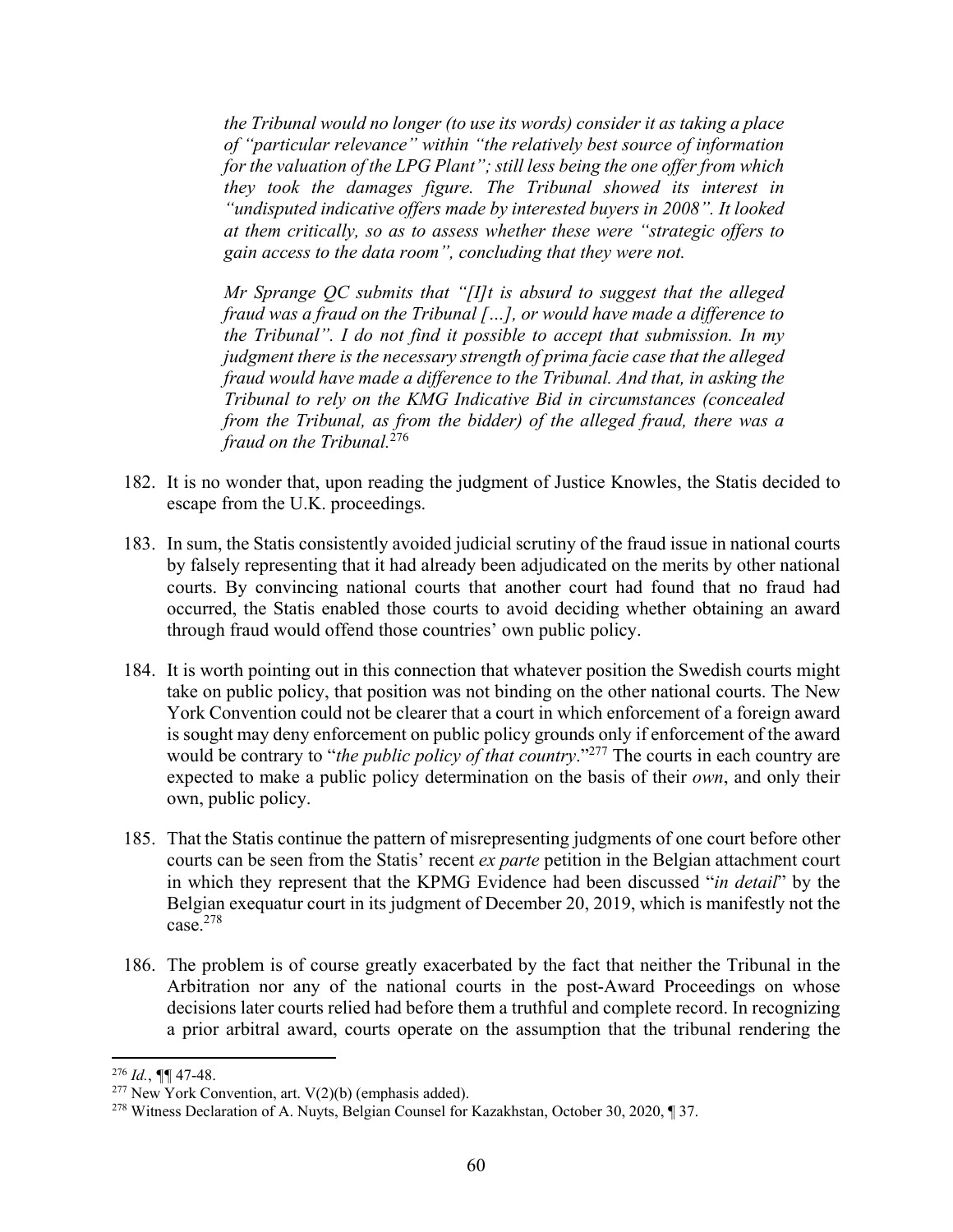award heard and adjudicated the dispute on the basis of a full and honest record. Based on the Statis' repeated and highly significant misrepresentations to the Tribunal set out above and in Annex 3, this was clearly not the case here. Accordingly, the Award in this case was not a basis on which a national court conducting post-award review could safely rely. Further, the judgment of that national court in turn is not a basis on which other national courts conducting post-award review can safely rely. The net result is an illusory quasiunanimous affirmation of a seriously flawed award.

#### **VI. CONCLUSION**

- 187. The legitimacy of arbitral proceedings and awards is critical to the well-being of the investment protection system operated today. That legitimacy in turn depends on – even presumes – the good faith of all participants. These include not only arbitrators and counsel, but parties themselves. All are the front-line actors in ensuring the integrity of the process. While parties, like counsel, are entitled to pursue their case zealously, they are not entitled to do so dishonestly.
- 188. National courts also play an essential role in safeguarding the integrity of an arbitral proceeding and arbitral award. They cannot do so if they operate on the basis of an untruthful arbitral record or, no less serious, an untruthful record of their own.
- 189. The Statis' conduct in this case reveals a pervasive lack of integrity and thus falls decisively short of the standards of truthfulness applicable to parties in arbitration and litigation. Reported here are not isolated acts, but rather a full-scale and systematic pattern of deception that began at the start of their Kazakh operations and continued through both the Arbitration and the post-Award Proceedings.
- 190. In Kazakhstan, one of the Statis' main objectives was to unlawfully extract and divert significant funds from the proceeds of their Kazakh operations to their offshore accounts. This pattern of conduct is evident in the sale of oil and gas, the issuance of the Tristan Notes and the construction of the LPG Plant – all of which allowed the Statis to pocket hundreds of millions of dollars through numerous fictitious transactions with undisclosed affiliates registered in tax haven jurisdictions.
- 191. To mask their deceptive corporate structure and to lend an apparent legitimacy to the underlying fictitious transactions, the Statis created false Financial Statements. Then, by making materially false representations to their auditors, the Statis obtained audit reports that validated those false statements. In 2019, when KPMG was provided evidence of the Statis' fraud, KPMG took the extraordinary step of withdrawing all of their audit reports for all of the Stati financial statements.
- 192. Clearly, as any other State, Kazakhstan did not, when joining the ECT, commit to providing international law protection to bad faith "*investors*" like the Statis. It is obvious, on the basis of the evidence, that the largest part of the Statis' "*investment*" into Kazakhstan was only pretense masking a re-shuffling of funds among the Statis' own group of companies and in the process defrauding other parties.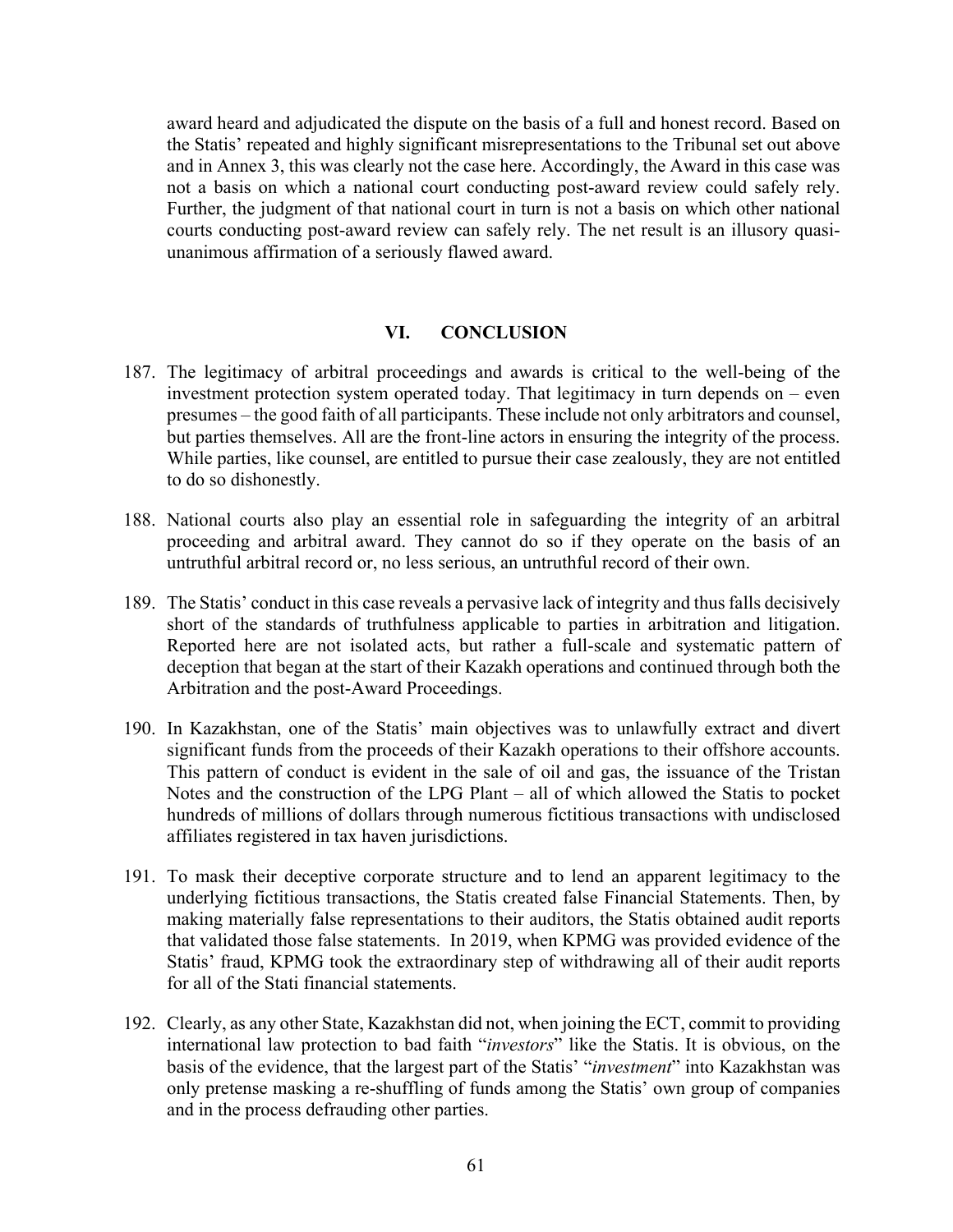- 193. The Statis' fraudulent conduct during the operation of the investment, as well as during the Arbitration itself, was critical to the Tribunal's finding of causation and liability and its determination of damages.
- 194. I have established on the basis of more than credible evidence that the Statis misled the Tribunal on the causation of the alleged liquidity crisis of their Kazakh companies. The evidence shows that the Statis themselves had stripped the Kazakh companies of assets through related party transactions amounting to hundreds of millions of US dollars, diverting the funds to their investment operations in South Sudan and Northern Iraq (Kurdistan). The evidence further shows that part of the money that came from the Kazakh operations was used to extend financial benefits to politicians and high-ranking governmental employees in Kazakhstan, South Sudan, Moldova, Northern Iraq (Kurdistan), and the Democratic Republic of Congo.
- 195. On the valuation of damages, the Statis presented the Tribunal with critically important information that they themselves had falsified, invoking before the Tribunal a set of fictitious transactions through which they dramatically inflated their investment in the LPG Plant. The Statis presented the inflated figure to the Tribunal as their true level of investment in the LPG Plant, purporting to support it with the KPMG Audit Reports that, unknown to the Tribunal, were obtained by the Statis through material misrepresentations to KPMG and based on the Financial Statements that the Statis themselves knew to be false.
- 196. The Statis deliberately failed, when ordered by the Tribunal to produce all documents relating to construction and operation of the LPG Plant, and to provide key documents falling squarely within the scope of the Tribunal's order, because they knew that disclosure of those documents would undermine their case. Instead, they provided the Tribunal, as supposedly neutral and fair evidence of the value of the LPG Plant, an Indicative Offer for purchase of the LPG Plant that, with the Statis' knowledge, was a direct product of the Financial Statements that the Statis themselves had falsified and Audit Reports that the Stati had obtained under false pretenses. They reinforced this deception through oral argument, as well as fact and expert witness testimony given under oath.
- 197. The Statis not only deceived the Tribunal in all these respects, but affirmatively on the record – assured the Tribunal that the information they provided, including the "audited" Financial Statements, were perfectly reliable, when they knew it was not. By making those representations, the Statis breached the fundamental duties of truth and candor they owed to the Tribunal.
- 198. The fact that the Statis intentionally submitted false evidence to the Tribunal on such essential matters renders the Award unworthy of enforcement. Moreover, the causal link between the Statis' fraud and the Tribunal's findings is crystal clear. The Tribunal had accepted, almost verbatim, the Statis' case on causation, which is now proven to be the product of deceit. At the Statis' urging, the Tribunal also relied on a product of the Statis' fraud, namely the KMG Indicative Offer, for its decision on the quantum of the damages relating to the construction of the LPG Plant.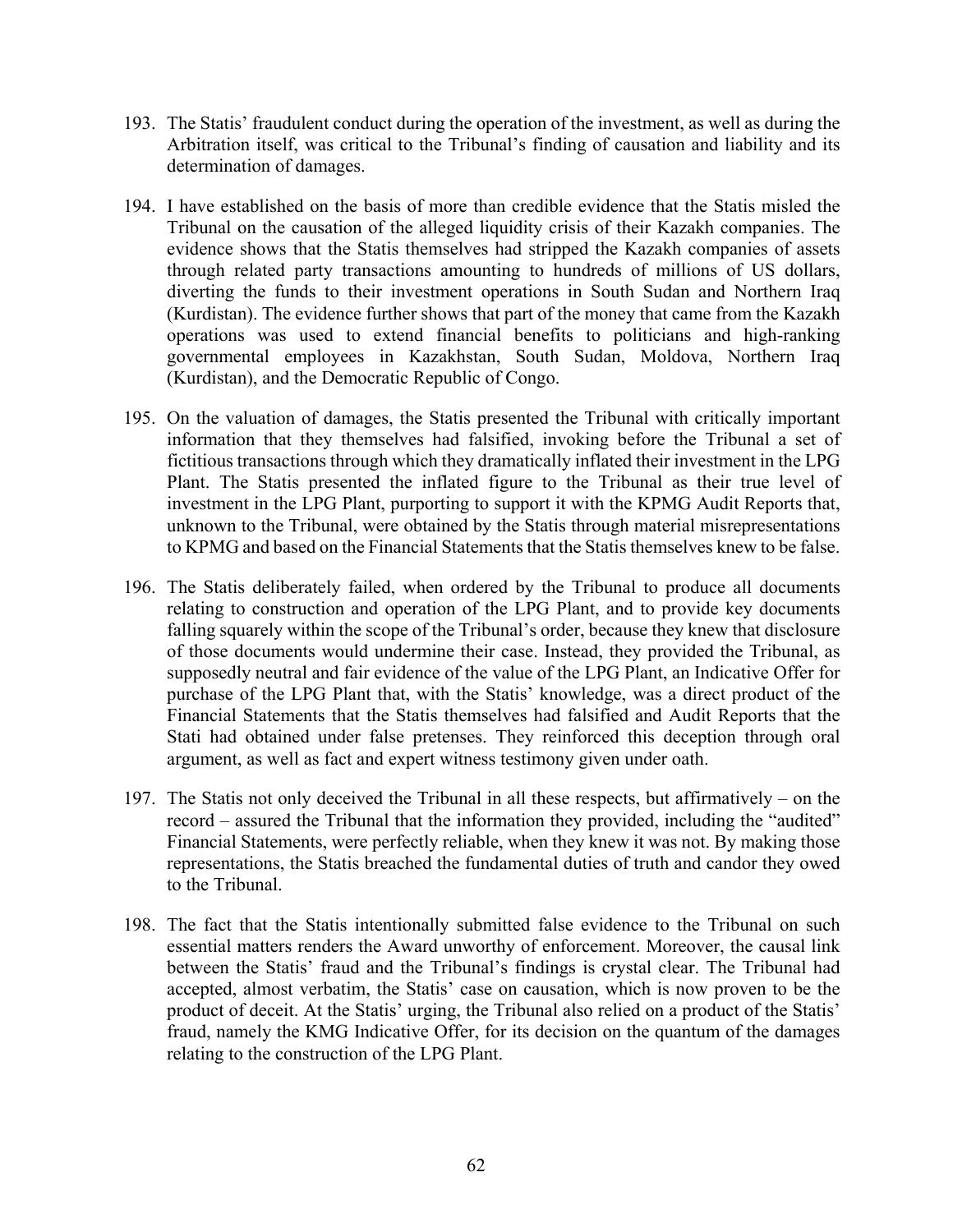- 199. The natural conclusion is very simple: had the Tribunal been aware of the full measure of the Statis' fraudulent conduct, it would have most likely come to the conclusion that the Statis unlawfully stripped the Kazakh companies of hundreds of millions of dollars, blamed Kazakhstan for the financial distress of these companies and unjustifiably requested the Tribunal to order Kazakhstan pay compensation for these "*lost*" funds. I am confident that under these circumstances the outcome of the Arbitration would have been dramatically different.
- 200. The Statis exhibited a similar pattern of dishonesty in the post-Award Proceedings that ensued, dishonesty that robs the resulting court decisions of credibility. I do not rehearse here the many acts that collectively establish this pattern. But perhaps the most telling is the Statis' continued reliance on the audit reports issued by KPMG, despite being aware that KPMG raised serious concerns about the accuracy of the Financial Statements as early as in February 2016, affirmatively withdrew those reports in August 2019, and admonished the Statis to no longer rely on them and inform all parties to whom they had provided them of their withdrawal. Not only did the Statis defy this admonition, they engaged in procedural maneuvers and deception to suppress evidence of KPMG's withdrawal of the reports in the exequatur courts.
- 201. The evidence set forth in this Opinion, and more extensively in Annex 3, clearly demonstrates that the Statis systematically misled the national courts on a number of critical issues. Operating under a presumption of parties' good faith, coupled with a generally proarbitration approach, the national courts – other than those of the U.K. – assumed the truthfulness of the information provided by the Statis and ruled in favor of them, without realizing the extent to which the Statis' case, as well as their presentation of it, were the product of fraud.
- 202. Making matters worse, the Statis repeatedly misrepresented the findings of one court to another, for example by asserting that the Swedish courts denied Kazakhstan's fraud allegations on the merits *and* on the basis of a complete and truthful and accurate record. when the opposite was true. The Statis thus leveraged the results of their improper conduct from one court to another, producing a "snowball" effect.
- 203. In fact, the fraud did not end with the Kazakh operations, the Arbitration or the post-Award Proceedings. It is continuing today by ongoing misrepresentations in the actions pending in various courts.
- 204. I return to where I began. The legitimacy of international arbitration depends on the honesty and truthfulness of those who participate in the arbitral process. When for any reason that fails, we count on national courts to rectify the situation. But that too presupposes truthfulness and integrity on the litigants' part. Based on the documents I have reviewed and the facts of which I have been informed, the Statis' conduct in this case, from start to finish, falls dramatically below that standard.
- 205. For all these reasons, and with the full appreciation of the fact that the Award has already been recognized in a number of jurisdictions, I am confident that the Award in this case is